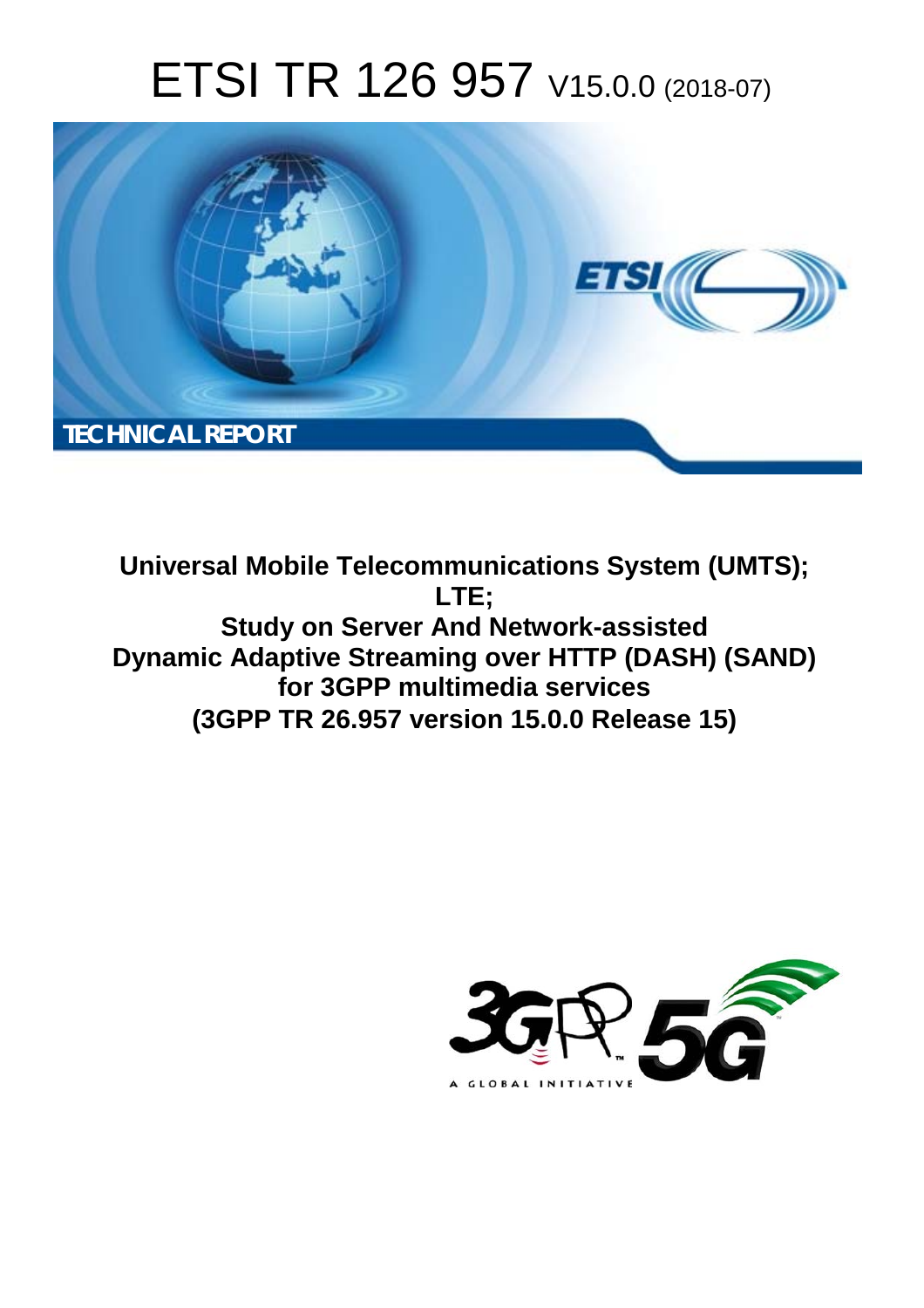Reference RTR/TSGS-0426957vf00

> Keywords LTE,UMTS

#### *ETSI*

#### 650 Route des Lucioles F-06921 Sophia Antipolis Cedex - FRANCE

Tel.: +33 4 92 94 42 00 Fax: +33 4 93 65 47 16

Siret N° 348 623 562 00017 - NAF 742 C Association à but non lucratif enregistrée à la Sous-Préfecture de Grasse (06) N° 7803/88

#### *Important notice*

The present document can be downloaded from: <http://www.etsi.org/standards-search>

The present document may be made available in electronic versions and/or in print. The content of any electronic and/or print versions of the present document shall not be modified without the prior written authorization of ETSI. In case of any existing or perceived difference in contents between such versions and/or in print, the only prevailing document is the print of the Portable Document Format (PDF) version kept on a specific network drive within ETSI Secretariat.

Users of the present document should be aware that the document may be subject to revision or change of status. Information on the current status of this and other ETSI documents is available at <https://portal.etsi.org/TB/ETSIDeliverableStatus.aspx>

If you find errors in the present document, please send your comment to one of the following services: <https://portal.etsi.org/People/CommiteeSupportStaff.aspx>

#### *Copyright Notification*

No part may be reproduced or utilized in any form or by any means, electronic or mechanical, including photocopying and microfilm except as authorized by written permission of ETSI. The content of the PDF version shall not be modified without the written authorization of ETSI. The copyright and the foregoing restriction extend to reproduction in all media.

> © ETSI 2018. All rights reserved.

**DECT**TM, **PLUGTESTS**TM, **UMTS**TM and the ETSI logo are trademarks of ETSI registered for the benefit of its Members. **3GPP**TM and **LTE**TM are trademarks of ETSI registered for the benefit of its Members and of the 3GPP Organizational Partners. **oneM2M** logo is protected for the benefit of its Members.

**GSM**® and the GSM logo are trademarks registered and owned by the GSM Association.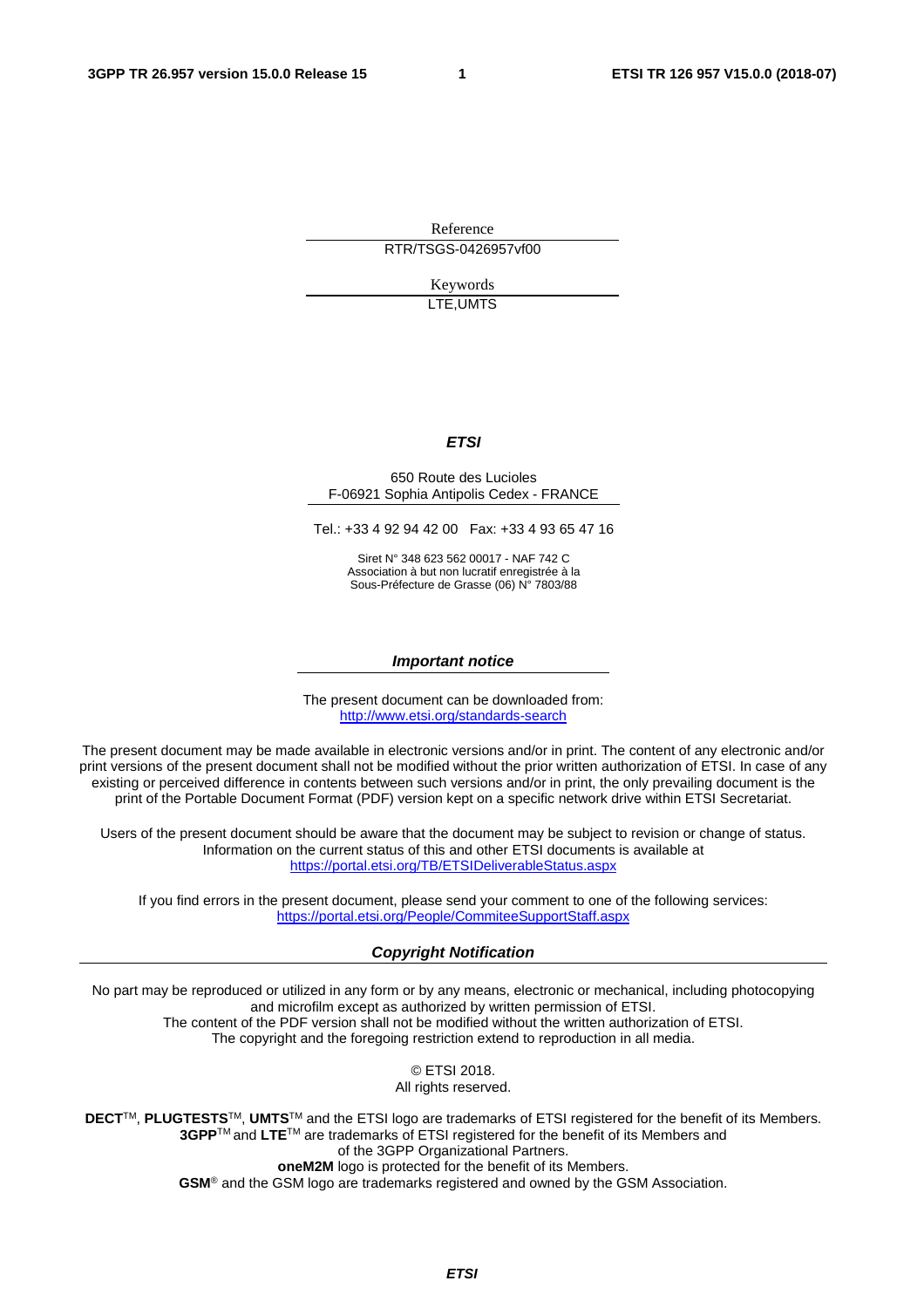### Intellectual Property Rights

#### Essential patents

IPRs essential or potentially essential to normative deliverables may have been declared to ETSI. The information pertaining to these essential IPRs, if any, is publicly available for **ETSI members and non-members**, and can be found in ETSI SR 000 314: *"Intellectual Property Rights (IPRs); Essential, or potentially Essential, IPRs notified to ETSI in respect of ETSI standards"*, which is available from the ETSI Secretariat. Latest updates are available on the ETSI Web server ([https://ipr.etsi.org/\)](https://ipr.etsi.org/).

Pursuant to the ETSI IPR Policy, no investigation, including IPR searches, has been carried out by ETSI. No guarantee can be given as to the existence of other IPRs not referenced in ETSI SR 000 314 (or the updates on the ETSI Web server) which are, or may be, or may become, essential to the present document.

#### **Trademarks**

The present document may include trademarks and/or tradenames which are asserted and/or registered by their owners. ETSI claims no ownership of these except for any which are indicated as being the property of ETSI, and conveys no right to use or reproduce any trademark and/or tradename. Mention of those trademarks in the present document does not constitute an endorsement by ETSI of products, services or organizations associated with those trademarks.

### Foreword

This Technical Report (TR) has been produced by ETSI 3rd Generation Partnership Project (3GPP).

The present document may refer to technical specifications or reports using their 3GPP identities, UMTS identities or GSM identities. These should be interpreted as being references to the corresponding ETSI deliverables.

The cross reference between GSM, UMTS, 3GPP and ETSI identities can be found under [http://webapp.etsi.org/key/queryform.asp.](http://webapp.etsi.org/key/queryform.asp)

### Modal verbs terminology

In the present document "**should**", "**should not**", "**may**", "**need not**", "**will**", "**will not**", "**can**" and "**cannot**" are to be interpreted as described in clause 3.2 of the [ETSI Drafting Rules](https://portal.etsi.org/Services/editHelp!/Howtostart/ETSIDraftingRules.aspx) (Verbal forms for the expression of provisions).

"**must**" and "**must not**" are **NOT** allowed in ETSI deliverables except when used in direct citation.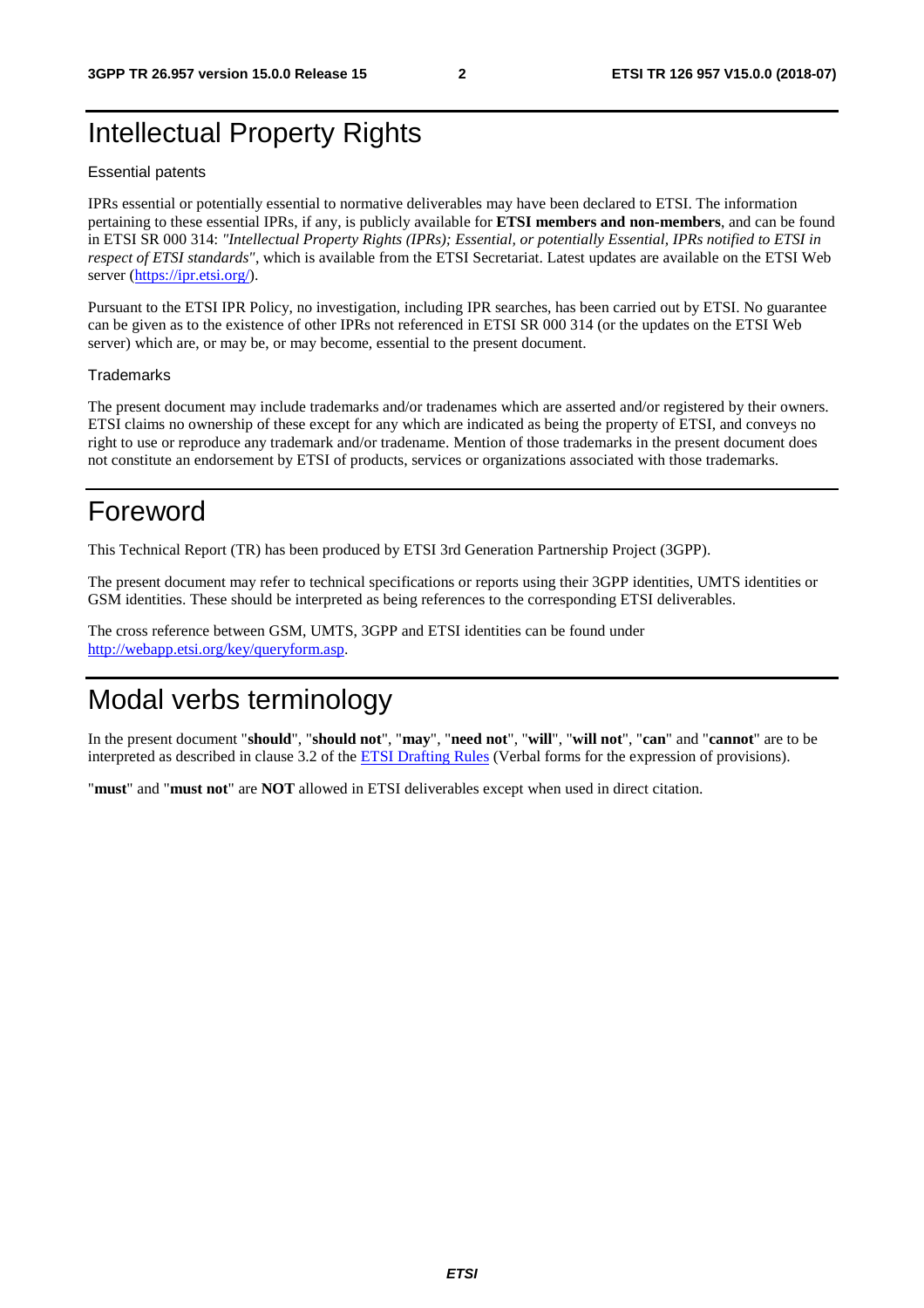$\mathbf{3}$ 

## Contents

| 1                             |                                                                               |  |  |
|-------------------------------|-------------------------------------------------------------------------------|--|--|
| 2                             |                                                                               |  |  |
| 3                             |                                                                               |  |  |
| $\overline{4}$                | Overview of MPEG Server And Network Assisted DASH (SAND) in ISO/IEC 23009-5 7 |  |  |
| 5<br>5.1<br>5.2<br>5.3<br>5.4 |                                                                               |  |  |
| 6                             |                                                                               |  |  |
| 6.1<br>6.1.1                  |                                                                               |  |  |
| 6.1.2<br>6.1.3                |                                                                               |  |  |
| 6.1.4<br>6.2                  |                                                                               |  |  |
| 6.2.1                         |                                                                               |  |  |
| 6.2.2                         |                                                                               |  |  |
| 6.2.3<br>6.2.4                |                                                                               |  |  |
| 6.3                           |                                                                               |  |  |
| 6.3.1                         |                                                                               |  |  |
| 6.3.2                         |                                                                               |  |  |
| 6.3.3                         |                                                                               |  |  |
| 6.3.3.1                       |                                                                               |  |  |
| 6.3.3.2                       |                                                                               |  |  |
| 6.3.3.3<br>6.3.4              |                                                                               |  |  |
| 6.4                           |                                                                               |  |  |
| 6.4.1                         |                                                                               |  |  |
| 6.4.1.0                       |                                                                               |  |  |
| 6.4.1.1                       |                                                                               |  |  |
| 6.4.1.2                       |                                                                               |  |  |
| 6.4.1.3                       |                                                                               |  |  |
| 6.4.1.3.1<br>6.4.1.3.2        |                                                                               |  |  |
| 6.4.2                         |                                                                               |  |  |
| 6.4.3                         |                                                                               |  |  |
| 6.4.4                         |                                                                               |  |  |
| 6.4.5                         |                                                                               |  |  |
| 7                             |                                                                               |  |  |
| 7.1                           |                                                                               |  |  |
| 7.2                           |                                                                               |  |  |
| 7.2.1                         |                                                                               |  |  |
| 7.2.2                         |                                                                               |  |  |
| 8                             |                                                                               |  |  |
| 8.1                           |                                                                               |  |  |
| 8.2                           |                                                                               |  |  |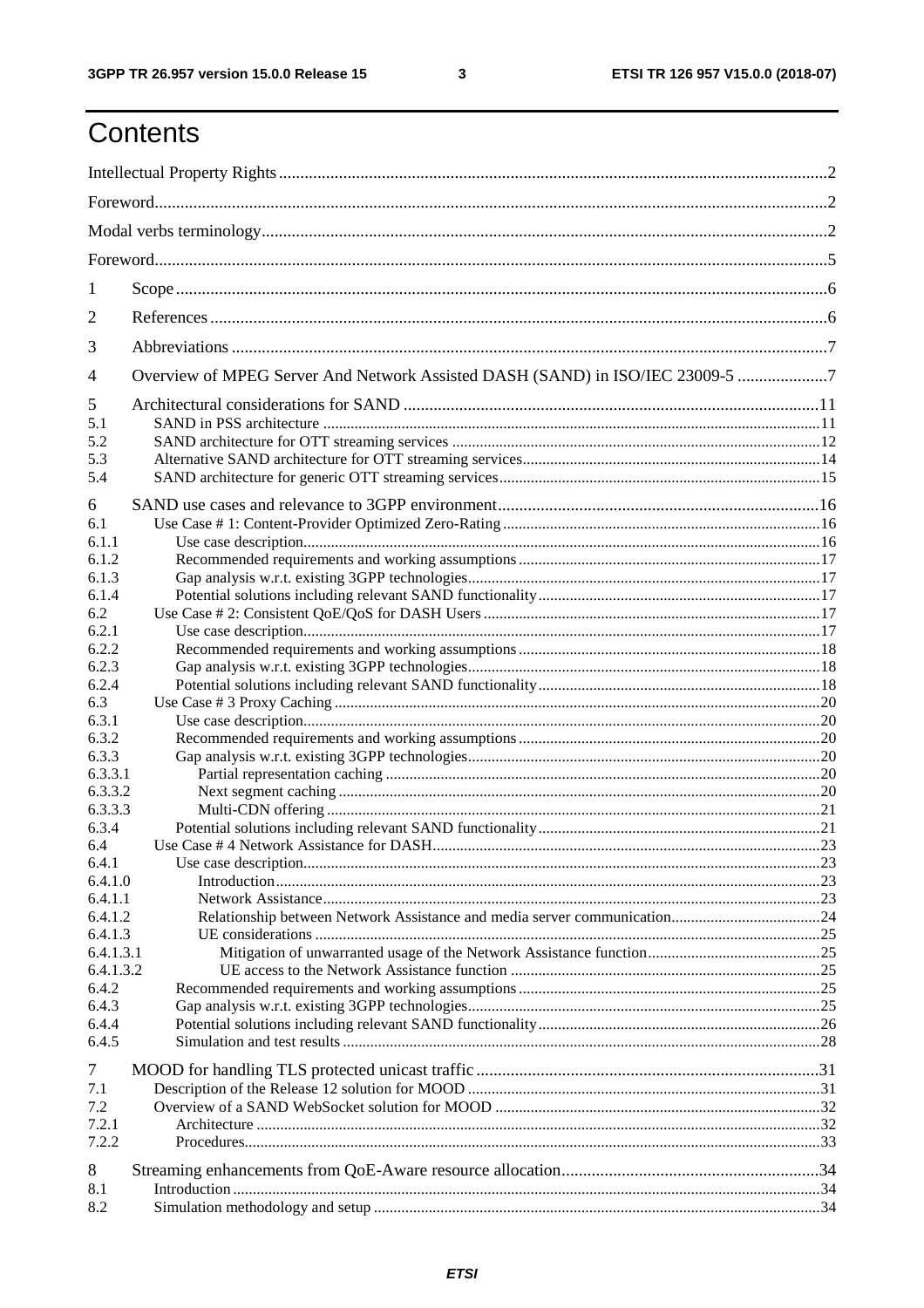$\overline{\mathbf{4}}$ 

| 8.3            |          |  |  |  |  |
|----------------|----------|--|--|--|--|
| 8.4            |          |  |  |  |  |
| 8.5            |          |  |  |  |  |
| 8.6            |          |  |  |  |  |
| $\overline{9}$ |          |  |  |  |  |
| 9.1            |          |  |  |  |  |
| 9.2            |          |  |  |  |  |
| 10             |          |  |  |  |  |
| 11             |          |  |  |  |  |
|                | Annex A: |  |  |  |  |
|                |          |  |  |  |  |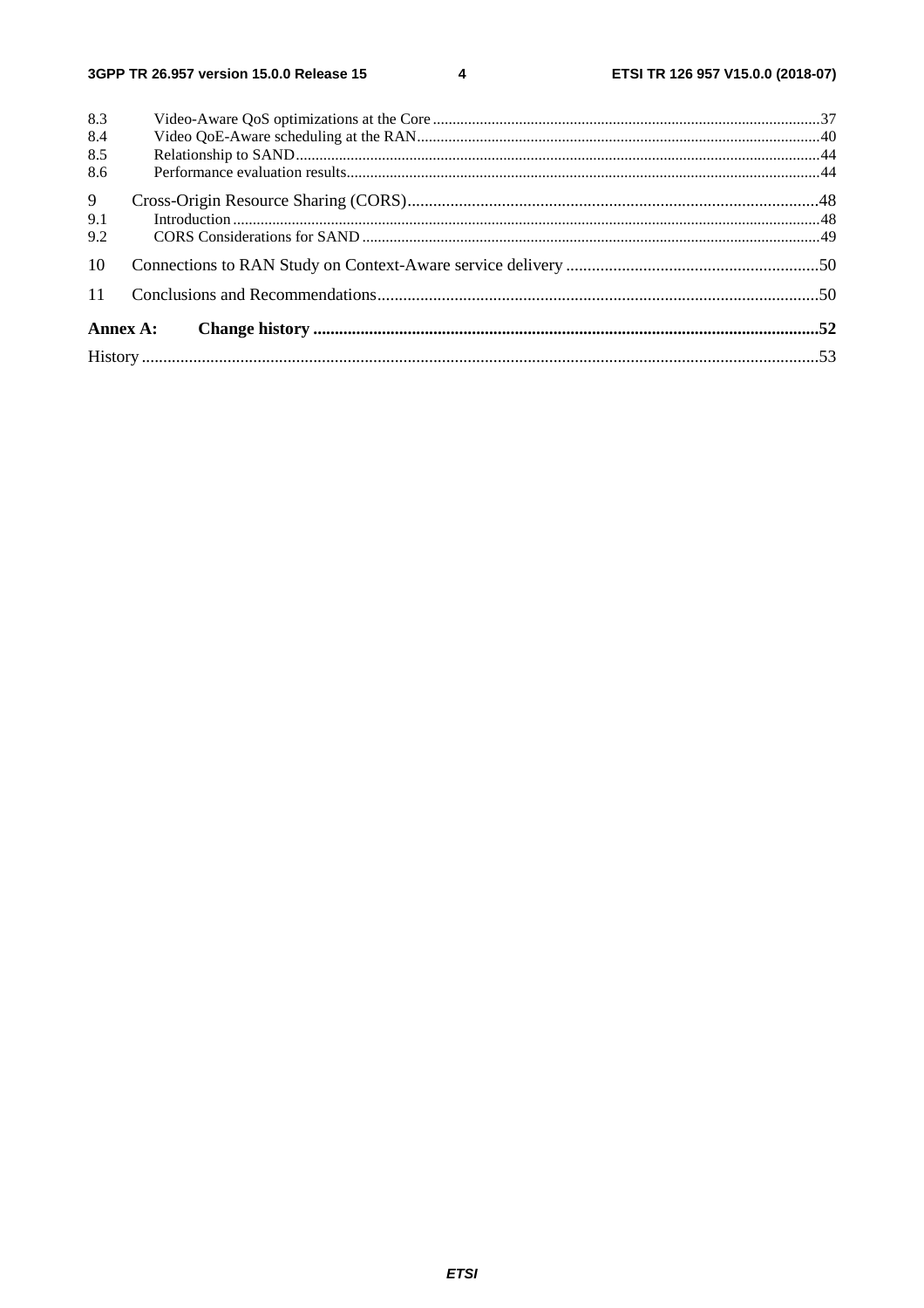## Foreword

This Technical Report has been produced by the 3rd Generation Partnership Project (3GPP).

The contents of the present document are subject to continuing work within the TSG and may change following formal TSG approval. Should the TSG modify the contents of the present document, it will be re-released by the TSG with an identifying change of release date and an increase in version number as follows:

Version x.y.z

where:

- x the first digit:
	- 1 presented to TSG for information;
	- 2 presented to TSG for approval;
	- 3 or greater indicates TSG approved document under change control.
- y the second digit is incremented for all changes of substance, i.e. technical enhancements, corrections, updates, etc.
- z the third digit is incremented when editorial only changes have been incorporated in the document.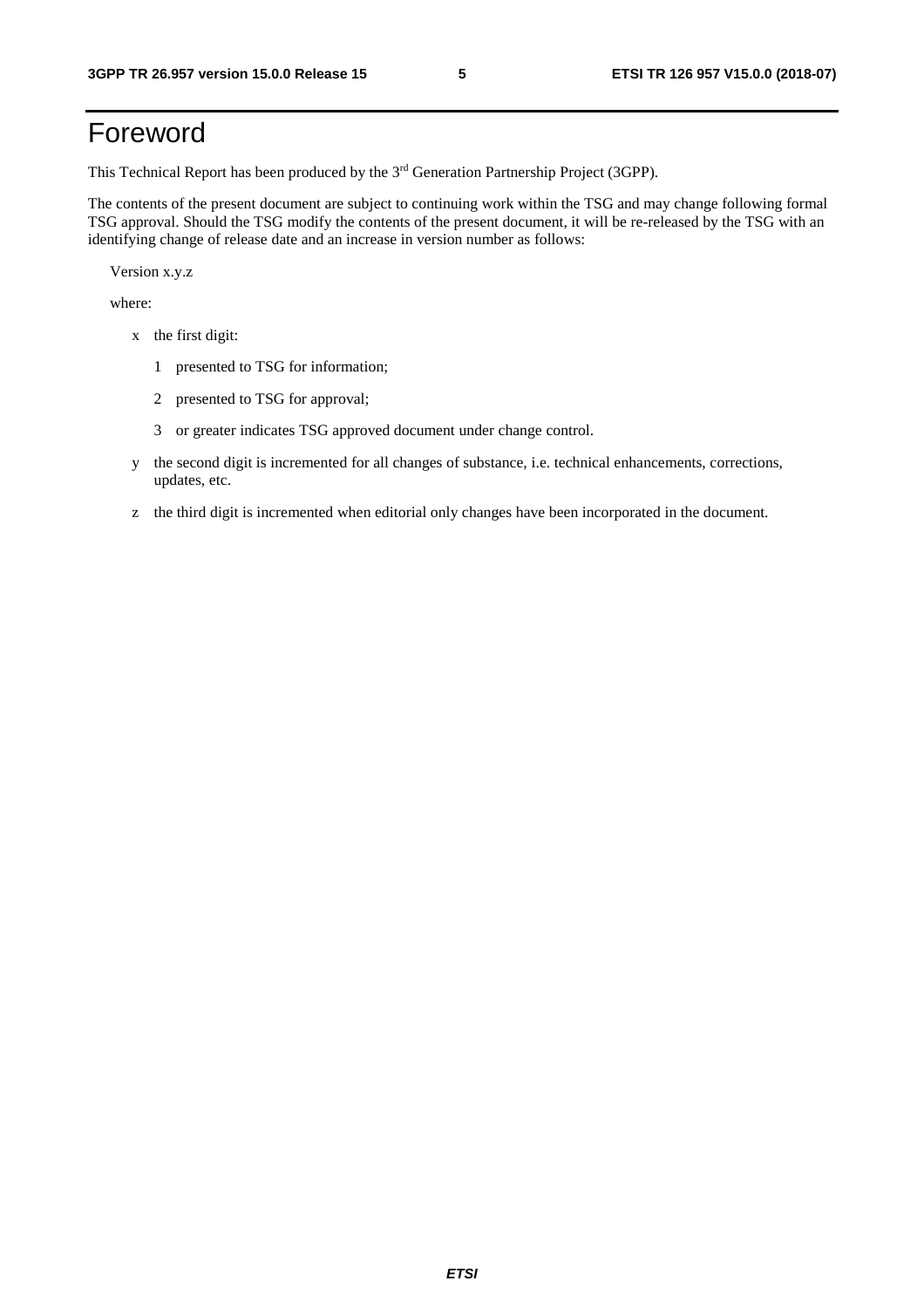## 1 Scope

The present document evaluates the MPEG DASH SAND (ISO/IEC 23009-5) specification to:

- Ensure that 3GPP and MPEG remain aligned on their respective DASH specifications.
- Identify enhancements offered by MPEG DASH SAND (ISO/IEC 23009-5) in the 3GPP environment, and recommend necessary modifications to the 3GPP specifications including DASH to enable these enhancements.

In particular, the following elements of functionality may be of particular 3GPP relevance and are studied:

- Streaming enhancements via intelligent caching, processing and delivery optimizations on the server and/or network side, based on feedback from clients on anticipated DASH Segments, accepted alternative DASH Representations and Adaptation Sets, and requested bandwidth.
- Improved adaptation on the client side, based on network/server-side information such as cached Segments, alternative Segment availability, and network throughput/QoS.

### 2 References

The following documents contain provisions which, through reference in this text, constitute provisions of the present document.

- References are either specific (identified by date of publication, edition number, version number, etc.) or non-specific.
- For a specific reference, subsequent revisions do not apply.
- For a non-specific reference, the latest version applies. In the case of a reference to a 3GPP document (including a GSM document), a non-specific reference implicitly refers to the latest version of that document *in the same Release as the present document*.
- [1] 3GPP TR 21.905: "Vocabulary for 3GPP Specifications".
- [2] ISO/IEC 23009-5:2016: "Information Technology Dynamic adaptive streaming over HTTP (DASH) — Part 5: Server and network assisted DASH (SAND)".
- [3] ISO/IEC 23009-1:2014: " Information technology -- Dynamic adaptive streaming over HTTP (DASH) -- Part 1: Media presentation description and segment formats".
- [4] 3GPP TS 26.247: "3GPP TS 26.247: "Transparent end-to-end Packet-switched Streaming Service (PSS); Progressive Download and Dynamic Adaptive Streaming over HTTP (3GP-DASH)".
- [5] 3GPP TS 26.233: "Transparent end-to-end packet switched streaming service (PSS); General description".
- [6] 3GPP TR 26.938: "Packet-switched Streaming Service (PSS); Improved support for dynamic adaptive streaming over HTTP in 3GPP".
- [7] 3GPP TS 23.203: "Policy and Charging Control Architecture".
- [8] 3GPP TS 23.207: "End-to-End Quality of Service (QoS) Concept and Architecture".
- [9] 3GPP TS 29.213: "Policy and charging control signalling flows and Quality of Service (QoS) parameter mapping".
- [10] 3GPP TS 29.214: "Policy and charging control over Rx reference point".
- [11] M. Andrews, Q. Lijun, and A. Stolyar, "Optimal utility based multi-user throughput allocation subject to throughput constraints," in *Proc. IEEE INFOCOM 2005*, vol. 4, pp. 2415-2424 vol. 4, 2005.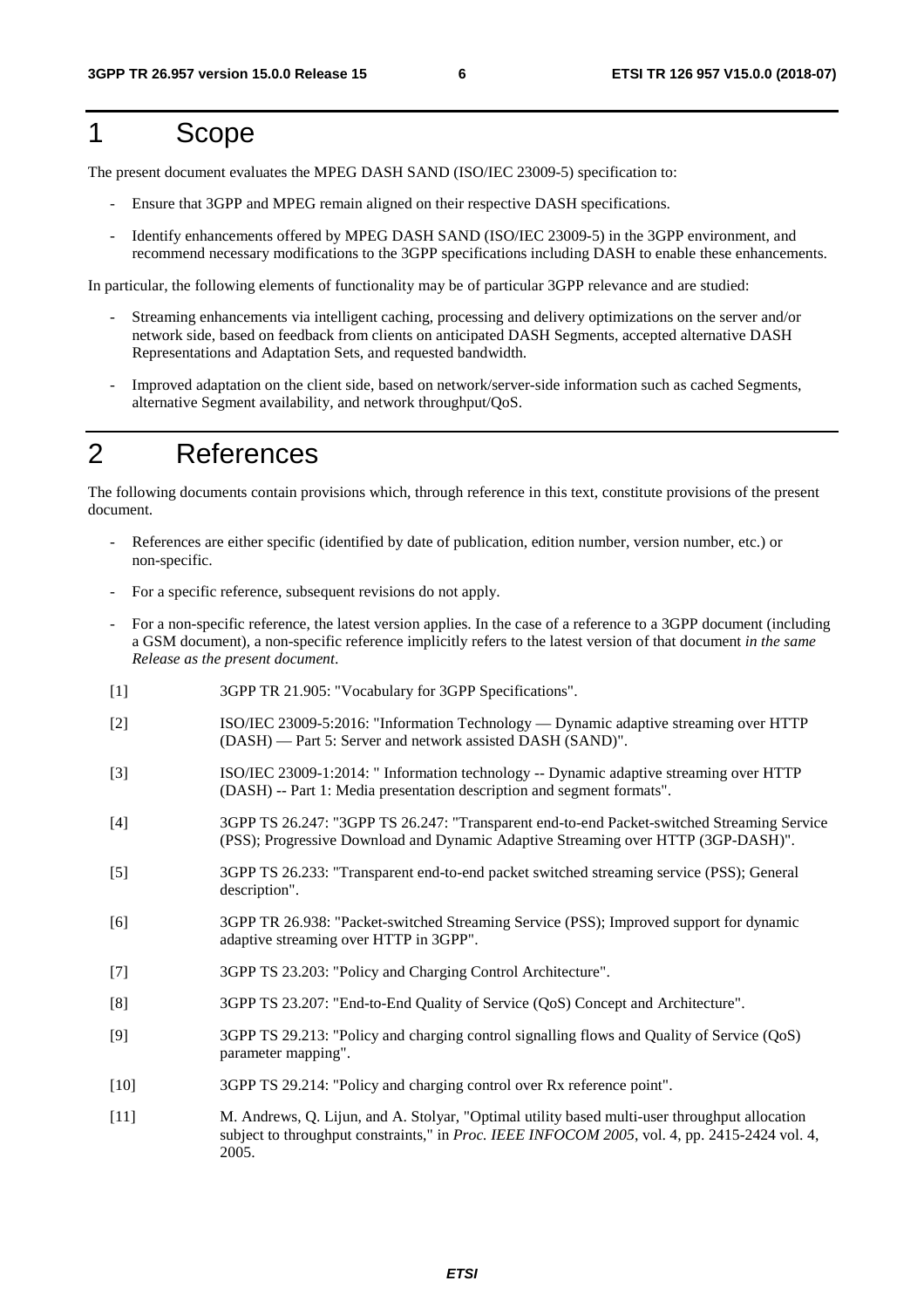- [12] V. Ramamurthi and O. Oyman, "Video-QoE Aware Radio Resource Allocation for HTTP Adaptive Streaming ", *in Proc. IEEE International Conference on Communications (ICC), 2014*, Sydney, Australia, June 2014. [13] A. Jalali, R. Padovani, and R. Pankaj, "Data throughput of CDMA-HDR a high efficiency-high data rate personal communication wireless system," in *Proc. IEEE 51st Vehicular Technology Conference, Tokyo*, vol. 3, pp. 1854-1858, 2000. [14] Z. Xiaoqing, T. Schierl, T. Wiegand, and B. Girod, "Distributed Media-Aware Rate Allocation for Video Multicast Over Wireless Networks," *IEEE Transactions on Circuits and Systems for Video Technology,* vol. 21, pp. 1181-1192, 2011.
- [15] S. Singh, O. Oyman, A. Papathanassiou, D. Chatterjee, and J. G. Andrews, "Video capacity and QoE enhancements over LTE," in *Proc. IEEE International Conference on Communications (ICC), 2012* pp. 7071-7076, 2012.
- [16] W3C Recommendation, Cross-Origin Resource Sharing, [http://www.w3.org/TR/cors/.](http://www.w3.org/TR/cors/)
- [17] IETF RFC 6455: "The WebSocket Protocol".
- [18] OMA-ERELD-DM-V1\_2-20070209-A: "Enabler Release Definition for OMA Device Management, Approved Version 1.2".

```
[19] 3GPP TR 36.933: "Study on Context Aware Service Delivery in RAN for LTE".
```
### 3 Abbreviations

For the purposes of the present document, the abbreviations given in TR 21.905 [1] and the following apply. An abbreviation defined in the present document takes precedence over the definition of the same abbreviation, if any, in TR 21.905 [1].

| <b>CDN</b>  | <b>Content Delivery Network</b>      |
|-------------|--------------------------------------|
| <b>CORS</b> | Cross-Origin Resource Sharing        |
| <b>DANE</b> | <b>DASH-Aware Network Element</b>    |
| <b>DASH</b> | Dynamic Adaptive Streaming over HTTP |
| <b>MPD</b>  | Media Presentation Description       |
| <b>OTT</b>  | Over-The-Top                         |
| <b>PED</b>  | Parameters Enhancing Delivery        |
| <b>PER</b>  | Parameters Enhancing Reception       |
| <b>RNE</b>  | Regular Network Element              |
| <b>SAND</b> | Server and Network Assisted DASH     |
| <b>XML</b>  | Extensible Markup Language           |
|             |                                      |

## 4 Overview of MPEG Server And Network Assisted DASH (SAND) in ISO/IEC 23009-5

MPEG's Server and Network Assisted DASH (SAND) technology, i.e., specified in ISO/IEC 23009-5 [2] offers standardized interfaces for service providers and operators to enhance streaming experience. In order to enhance the delivery of DASH content, SAND introduces messages between DASH clients and network elements or between various network elements for the purpose to improve efficiency of streaming sessions by providing information about real-time operational characteristics of networks, servers, proxies, caches, CDNs as well as DASH client's performance and status. SAND addresses the following:

- Unidirectional/bidirectional, point-to-point/multipoint communication with and without session (management) between servers/CDNs and DASH clients,
- Mechanisms for providing content-awareness and service-awareness towards the underlying protocol stack including server and/or network assistance,
- Various impacts on elements of the existing Internet infrastructure such as servers, proxies, caches and CDNs,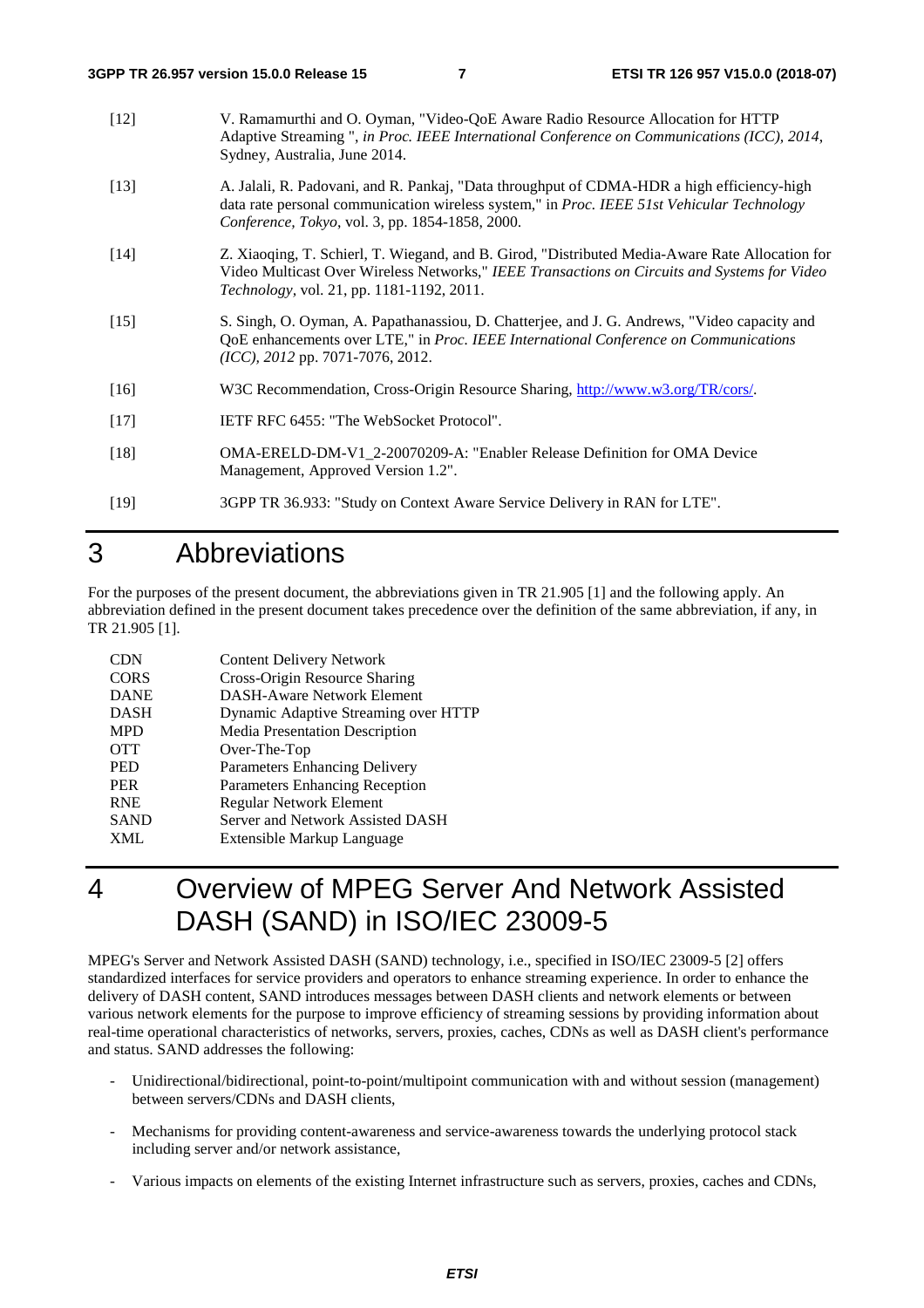- QoS and QoE support for DASH-based services,
- Scalability in general and specifically for logging interfaces, and
- Analytics and monitoring of DASH-based services.

The SAND reference architecture is based on four broad categories of elements:

- i) DASH streaming clients.
- ii) Regular network elements (RNE), which are DASH content unaware and treat DASH-related video delivery objects as any other object, but are present on the path between origin server and DASH clients, e.g. transparent caches.
- iii) DASH-aware network elements (DANE), which have at least minimum intelligence about DASH; for instance they may be aware that the delivered objects are DASH-formatted objects such as the MPD or DASH segments, and may prioritize, parse or even modify such objects, and
- iv) Metrics server, which are DASH aware and are in charge of gathering metrics from DASH clients.

Based on these elements, the SAND reference architecture is defined as shown in Figure 4.2. Within this architecture, the following four categories of messages, called SAND messages as shown in Figure 4.1, are exchanged:

- Parameters Enhancing Delivery (PED) messages that are exchanged between DANEs.
- Parameters Enhancing Reception (PER) messages that are sent from DANEs to DASH clients.
- Status messages that are sent from DASH clients to DANEs.
- Metrics messages that are sent from DASH clients to Metrics servers.



**Figure 4.1: SAND messages (taken from ISO/IEC 23009-5 [2])**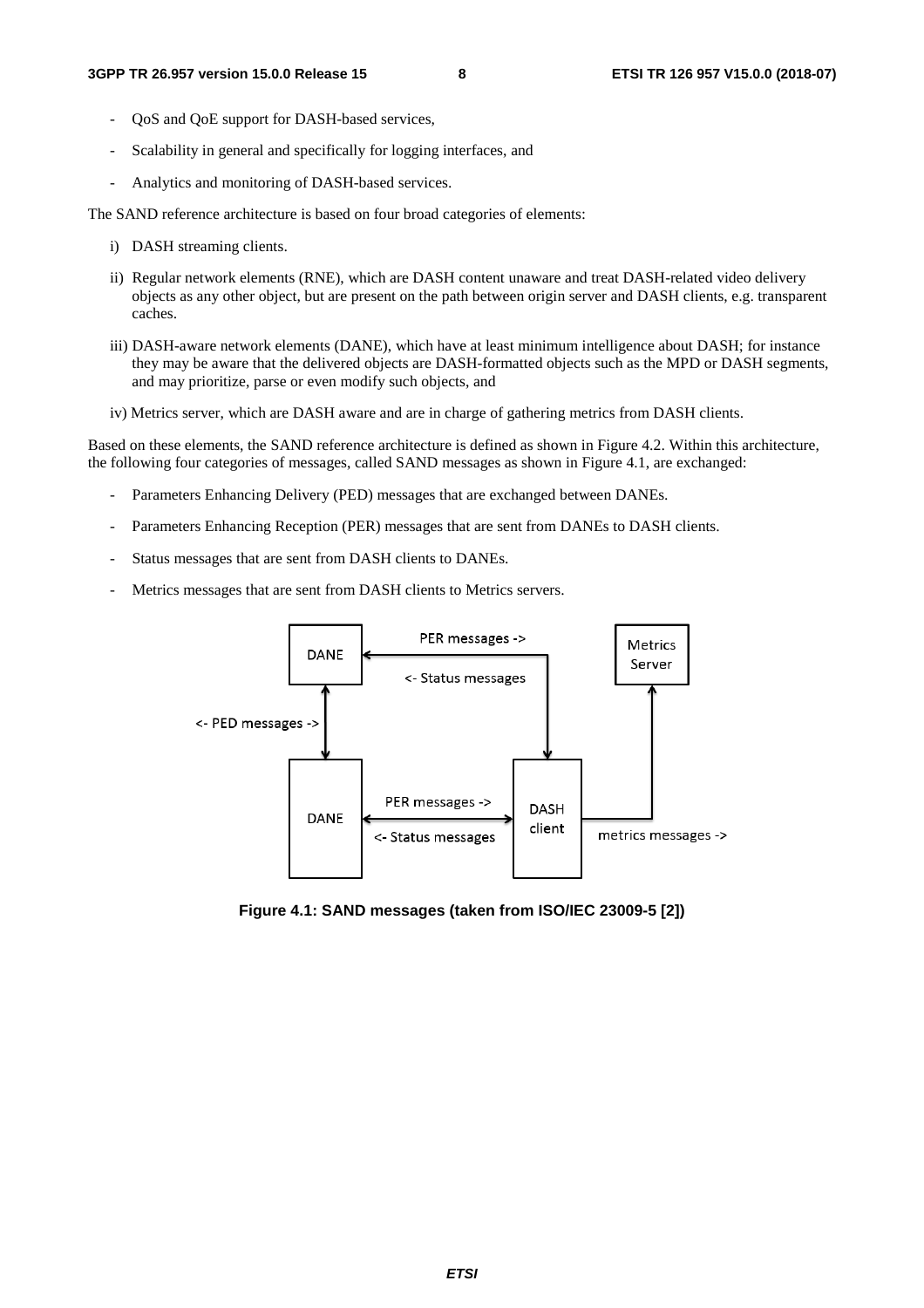

<- Status messages

#### **Figure 4.2: SAND reference architecture (taken from ISO/IEC 23009-5 [2])**

Most of the SAND messages are delivered in Extensible Markup Language (XML) format using HTTP protocols with the detailed syntax of each message defined in the SAND specification [2]. In case of small metric messages, status messages or PED messages, the DASH client may attach the SAND message in a non-XML format to the uplink (HTTP GET or POST) message.

Using the metrics and status messages, the DASH clients can inform the network (i.e., DANE) about requested bandwidth / quality, anticipated DASH segments, acceptable alternative content, etc. This leads to intelligent caching and real-time media processing at the server or proxy. As defined in the SAND specification [2], Metrics and Status Messages are comprised of the following:

- *QoE metrics from DASH Part 1*, i.e., ISO IEC 23009-1 [3], including average throughput, buffer level, initial playout delay, HTTP request/response transactions, representation switch events, and playlist, as also described in 3GPP TS 26.247 [4]. QoE metrics are beneficial for detecting and debugging failures, managing streaming performance, and allowing for QoE-aware network adaptation and service provisioning useful for the network operator and content/service provider.
- *SharedResourceAllocation*, allows a DASH client to provide information on a set of operating points (such as desired bandwidth and quality) to one or several DANE(s) with an intent to share network resources.
- *AnticipatedRequests*, allows a DASH client to announce to a DANE which specific set of segments it is interested in. The intent is to signal the set of segments in representations that the DASH client is likely to select and request soon.
- *AcceptedAlternatives*, allows DASH clients to inform DANEs on the media delivery path (typically caching DANEs) when they request a given DASH segment that they are willing to accept other DASH segments alternatives.
- *AbsoluteDeadline*, allows DASH clients indicating the DANE the absolute deadline in wall-clock time by when the requested DASH Segment needs to be completely received. As such, further action can be taken by the network, e.g., the DANE can pre-fetch content to ensure the timely delivery to the client.
- *MaxRTT*, allows DASH clients indicating the DANE the maximum round trip time of the request from the time when the request was issued until the request needs to be completely available at the DASH client.
- *NextAlternatives,* allows DASH clients to inform a DANE about which alternatives they are willing to accept for the request of the next segment.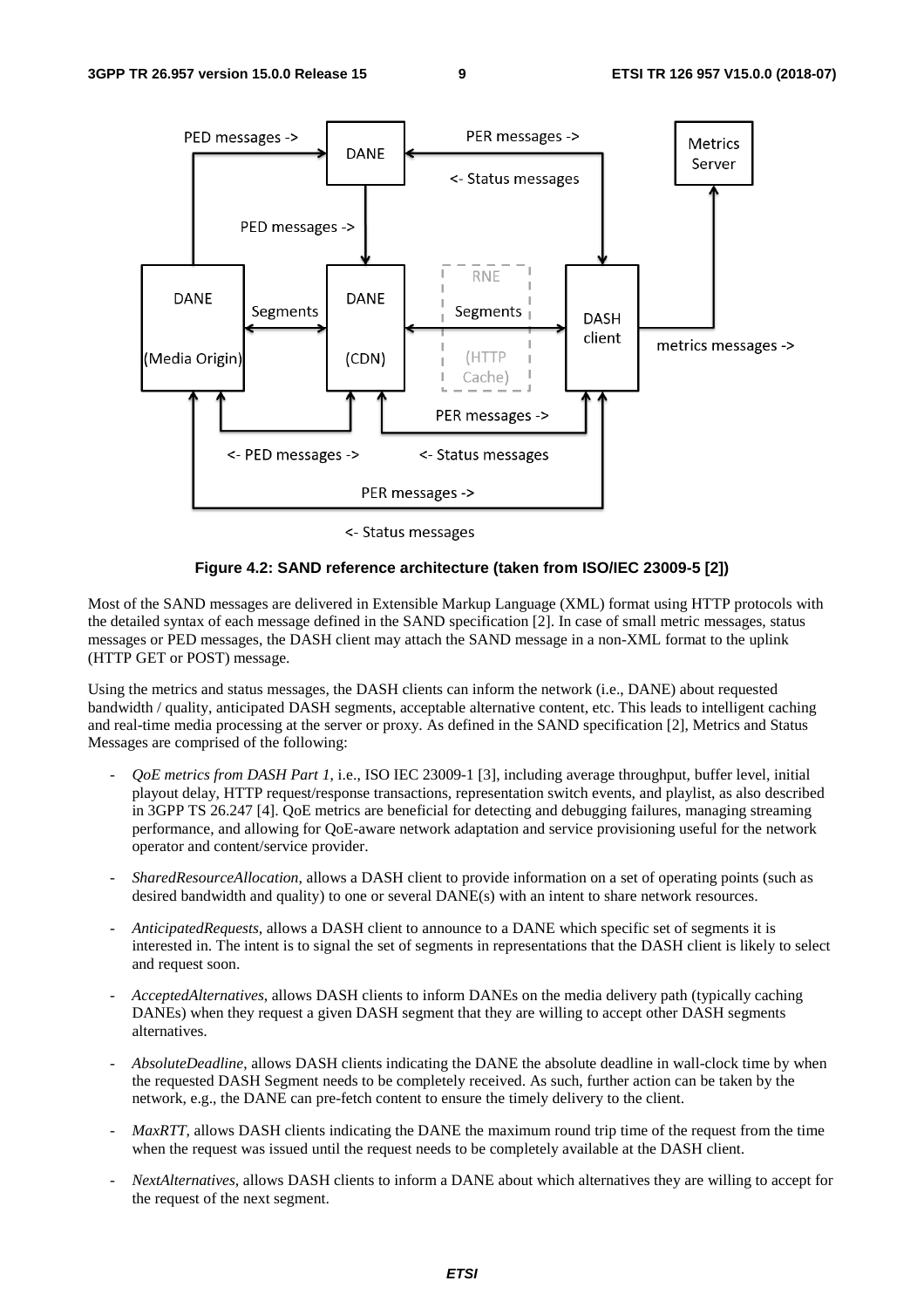#### **3GPP TR 26.957 version 15.0.0 Release 15 10 ETSI TR 126 957 V15.0.0 (2018-07)**

*- ClientCapabilities,* allows DASH clients to share their SAND capabilities, i.e., the set of SAND messages they support, with the DANE*.*

NOTE: See [2] for the detailed semantics of the SAND messages.

Using the PER Messages, the DANE can inform the client about cached segments, alternative segment availability, timing information for delivery, network throughput/QoS, etc., which leads to intelligent DASH client adaptation behavior. As defined in the SAND specification [2], the PER Messages are comprised of the following:

- *ResourceStatus*, allows for a DANE to inform a DASH client typically in advance about knowledge of segment availability including the caching status of the segment(s) in the DANE. The DASH client adaptation can take advantage of this information and potentially prefer accessing the content cached at the edge due to faster download times.
- *DaneResourceStatus*, allows DANEs to signal the available and possibly anticipated to be available data structures to the DASH client and also signal which data structures are unavailable. This method is complementary to the ResourceStatus message mentioned above as it allows to express the available segments at the time of the status message.
- *SharedResourceAssignment*, allows the DANE to send to DASH clients competing for bandwidth over the same network information about how much bandwidth they should use in order to stay in a fair sharing of the total bandwidth. This message is usually send to DASH clients as a response to a SharedResourceAllocation message and is usually sent by a DANE who acts as a resource allocation entity.
- *MPDValidityEndTime*, provides the ability to signal to the client that a given MPD, whose @type is set to 'dynamic' and @minimumUpdatePeriod is present, can only be used up to at a certain wall-clock time.
- *Throughput*, allows a DASH client to have in advance knowledge of the throughput characteristics and the guarantees along with this from the DANE to the DASH client.
- *AvailabilityTimeOffset*, allows a DASH client to have in advance knowledge of the availability time offset from the DANE to the DASH client. The status may be different for different baseURLs or different Representation IDs used, allowing to signal availability time offset dependent on the network delivering it.
- *QoSInformation*, signals to a DASH client about the available QoS information, including parameters such as guaranteed bitrate (GBR), maximum bitrate (MBR), delay and packet loss rate. A DASH client can take the available network QoS information into consideration when requesting media segments such that the consumed content bandwidth remains within the limits established by the signaled QoS information.
- *DeliveredAlternatives* serves as a response to an AcceptedAlternatives message sent by a DASH client, where a DANE may deliver an alternative segment rather than the requested segment. If so, the DANE also sends a DeliveredAlternatives message to the DASH client to inform him that the response contains a segment alternative and not the requested segment.
- *DANECapabilities*, allows DANEs to share their SAND capabilities, i.e., the set of SAND messages they support, with the DASH clients*.*

The complete set of SAND messages is shown in Table 4.1.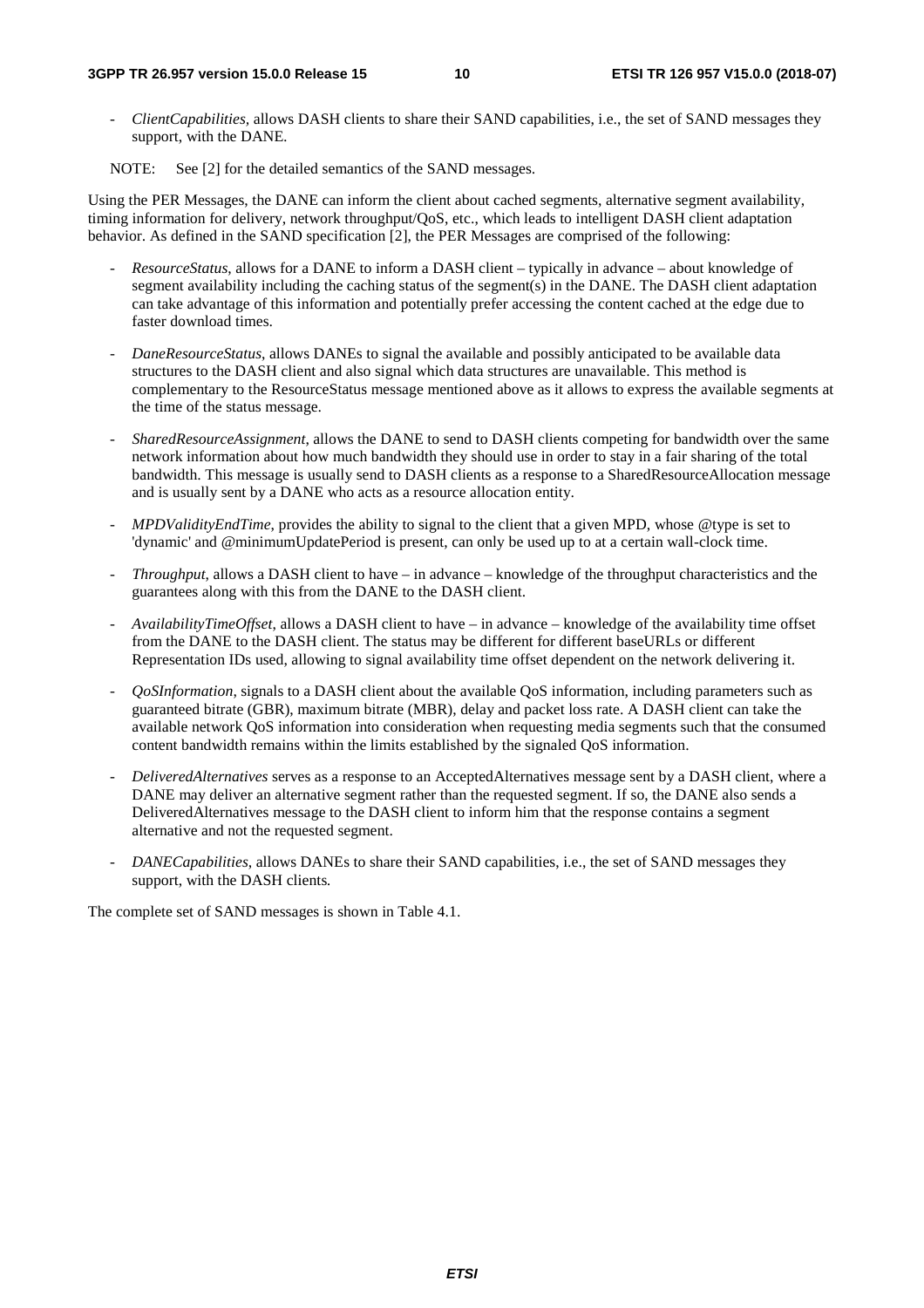| messageType                                                                         | <b>Message description</b>                                                          |
|-------------------------------------------------------------------------------------|-------------------------------------------------------------------------------------|
| $\frac{0}{1}$                                                                       | Reserved                                                                            |
|                                                                                     | TCPConnections, see clause 6.3.2 of [2] for the detailed semantics                  |
|                                                                                     | HTTPRequestResponseTransactions, see clause 6.3.3 of [2] for the detailed semantics |
|                                                                                     | RepresentationSwitchEvents, see clause 6.3.4 of [2] for the detailed semantics      |
|                                                                                     | BufferLevel, see clause 6.3.5 of [2] for the detailed semantics                     |
|                                                                                     | PlayList, see clause 6.3.6 of [2] for the detailed semantics                        |
|                                                                                     | Anticipated Requests, see clause 6.4.1 of [2] for the detailed semantics            |
| $\frac{2}{3}$ $\frac{3}{4}$ $\frac{5}{6}$ $\frac{6}{7}$ $\frac{7}{8}$ $\frac{8}{9}$ | SharedResourceAllocation, see clause 6.4.2 of [2] for the detailed semantics        |
|                                                                                     | AcceptedAlternatives, see clause 6.4.3 of [2] for the detailed semantics            |
|                                                                                     | AbsoluteDeadline, see clause 6.4.4 of [2] for the detailed semantics                |
| 10                                                                                  | MaxRTT, see clause 6.4.5 of [2] for the detailed semantics                          |
| $\overline{11}$                                                                     | NextAlternatives, see clause 6.4.6 of [2] for the detailed semantics                |
| 12                                                                                  | ClientCapabilities, see clause 6.4.7 of [2] for the detailed semantics              |
| 13                                                                                  | ResourceStatus, see clause 6.5.1 of [2] for the detailed semantics                  |
| 14                                                                                  | DaneResourceStatus, see clause 6.5.2 of [2] for the detailed semantics              |
| 15                                                                                  | SharedResourceAssignment, see clause 6.5.3 of [2] for the detailed semantics        |
| 16                                                                                  | MPDValidity End Time, see clause 6.5.4 of [2] for the detailed semantics            |
| 17                                                                                  | Throughput, see clause 6.5.5 of [2] for the detailed semantics                      |
| 18                                                                                  | Availability Time Offset, see clause 6.5.6 of [2] for the detailed semantics        |
| 19                                                                                  | QoSInformation, see clause 6.5.7 of [2] for the detailed semantics                  |
| 20                                                                                  | DeliveredAlternative, see clause 6.5.8 of [2] for the detailed semantics            |
| 21                                                                                  | DaneCapabilities, see clause 6.5.9 of [2] for the detailed semantics                |
| 22127                                                                               | reserved for future ISO use                                                         |
| 128255                                                                              | reserved for private use                                                            |

**Table 4.1: messageType values for SAND messages (taken from ISO/IEC 23009-5 [2])** 

SAND as defined in ISO/IEC 23009-5 [2] mandates HTTP as the minimum transport protocol to be supported by SAND-enabled elements. It does not preclude that other additional transport protocols could also be implemented.

The use of HTTP as a minimum transport protocol to implement is defined in [2] for:

- a) Metrics messages (from DASH client to DANE)
- b) Status messages (from DASH client to DANE)
- c) PER messages (from DANE to DASH client)

Depending on the nature of SAND messages, the use of HTTP protocol by SAND network elements varies. Table 4.2 summarizes which HTTP usages is mandatory in [2] for a SAND element (in bold in the table) or may be optional depending on the nature of the SAND message.

#### **Table 4.2: Mandatory usages of HTTP for carrying SAND messages (taken from [2])**

| Metrics messages | <b>HTTP POST</b><br>HTTP headers may be used for small metrics messages. |
|------------------|--------------------------------------------------------------------------|
| Status messages  | <b>HTTP headers</b>                                                      |
| PER messages     | <b>HTTP GET</b>                                                          |

Further details on the transport protocol to carry SAND messages can be found in clause 8 of [2]. Moreover, the signalling of SAND communication channel is described in clause 9 of [2], optional transport protocols to carry SAND messages (e.g., WebSocket) are provided in clause 10 of [2] and metrics reporting via SAND protocols is specified in clause 11 of [2].

## 5 Architectural considerations for SAND

### 5.1 SAND in PSS architecture

In the PSS architecture for 3GP-DASH in TS 26.233 [5], SAND functionality can be supported by hosting the DANE capabilities described in [2] in the PSS server, and by hosting the SAND-capable DASH client capabilities described in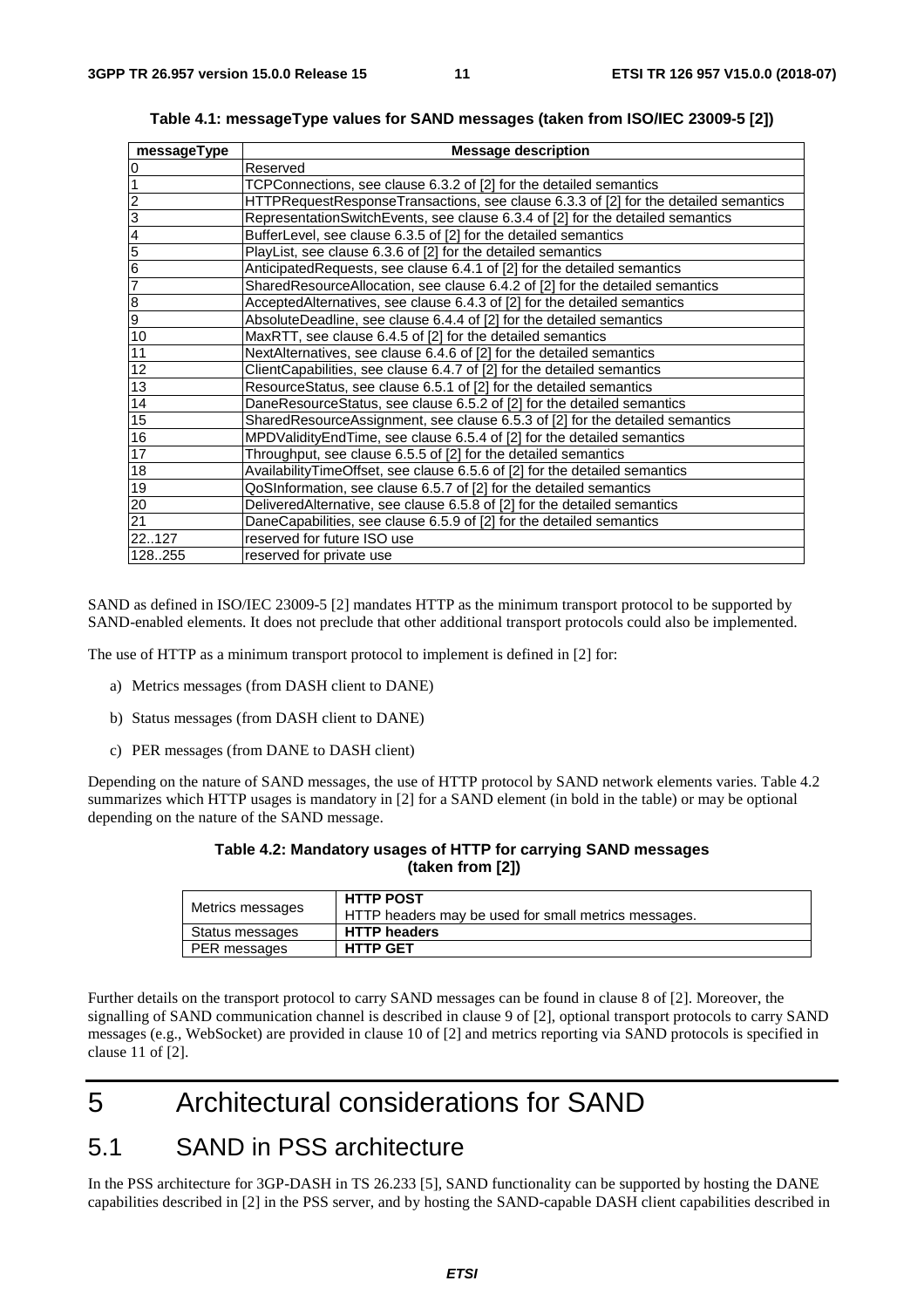[2] in the PSS client. Moreover, the PSS server may also host the metrics reporting server described in [2]. This is illustrated in Figure 5.1. As such the relevant SAND messages, including PER and status messages, as well as the QoE metrics, can be exchanged between the PSS server and PSS client.

Despite being part of the PSS Server logically, the SAND Functionality of the PSS Server could be co-located with other functions that are separate from the MPD Delivery Function and Segment Delivery Function. One particular realization of such a split is when the SAND Functionality is located near to the network edge, in order to provide segment delivery assistance. Here the SAND messages and Metrics Reporting are out-of-band of the media flow, i.e. carried in signalling flows that are separate from the MPD and Media Segment flows.



**Figure 5.1: System Architecture for SAND over PSS** 

### 5.2 SAND architecture for OTT streaming services

The described architecture model in Figure 5.1 assumes that the PSS server hosting SAND functionality (DANE and/or metrics server) delivers the streaming content too. This assumption is valid when the streaming service is hosted by the operator. This assumption cannot apply for managed streaming services that deliver OTT streaming content - it is of great importance for the operator to provide the desired SAND-based network assistance and streaming enhancements without the access of streaming content itself. The modified SAND system architecture applicable for OTT streaming services in depicted in Figure 5.2.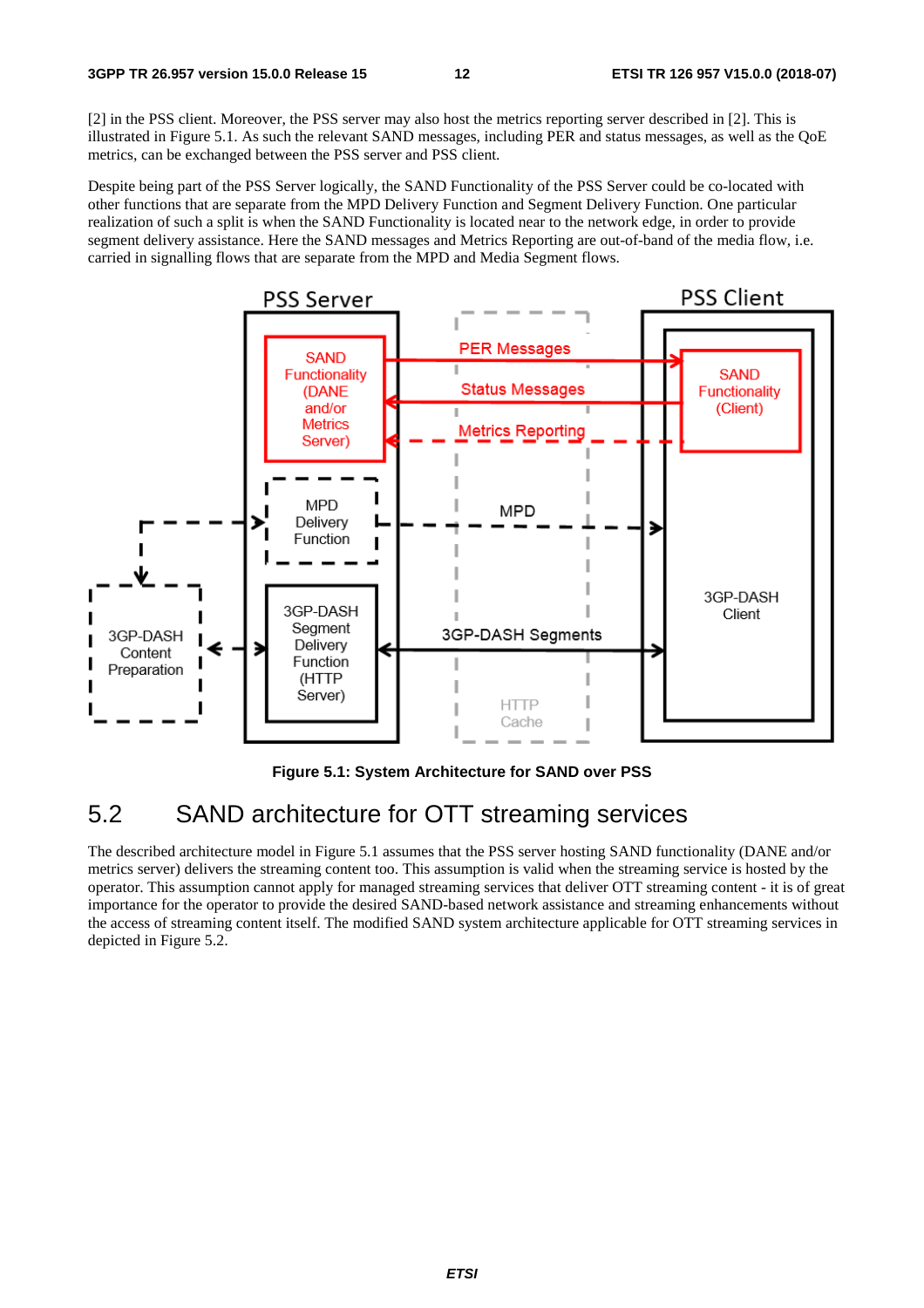

**Figure 5.2: System Architecture for SAND for OTT Streaming Services** 

In the SAND context, a managed streaming service refers to a service for which the MNO and the OTT service provider have some agreement in order to exchange information relevant for enabling SAND functionality. The DASH client is managed by the OTT servicer provider, while the operator hosts the entities required for realizing SAND functionality. In particular, the DANE capabilities described in [2] of SAND are hosted by the operator in the PSS server (including the DANE and/or metrics server), and SAND-capable DASH client capabilities described in [2] are hosted in the PSS client. Furthermore, the PSS client retrieves streaming content from the OTT streaming server - thus, the 3GP-DASH segment delivery function in the PSS server is shown in dashed lines and may not be present. The OTT streaming content is assumed to conform to the 3GPP file format and the content delivery over the OTT streaming service is assumed to comply with the requirements of 3GP-DASH. Figure 5.3 further depicts this architecture clearly distinguishing the entities in the third party domain and operator domain.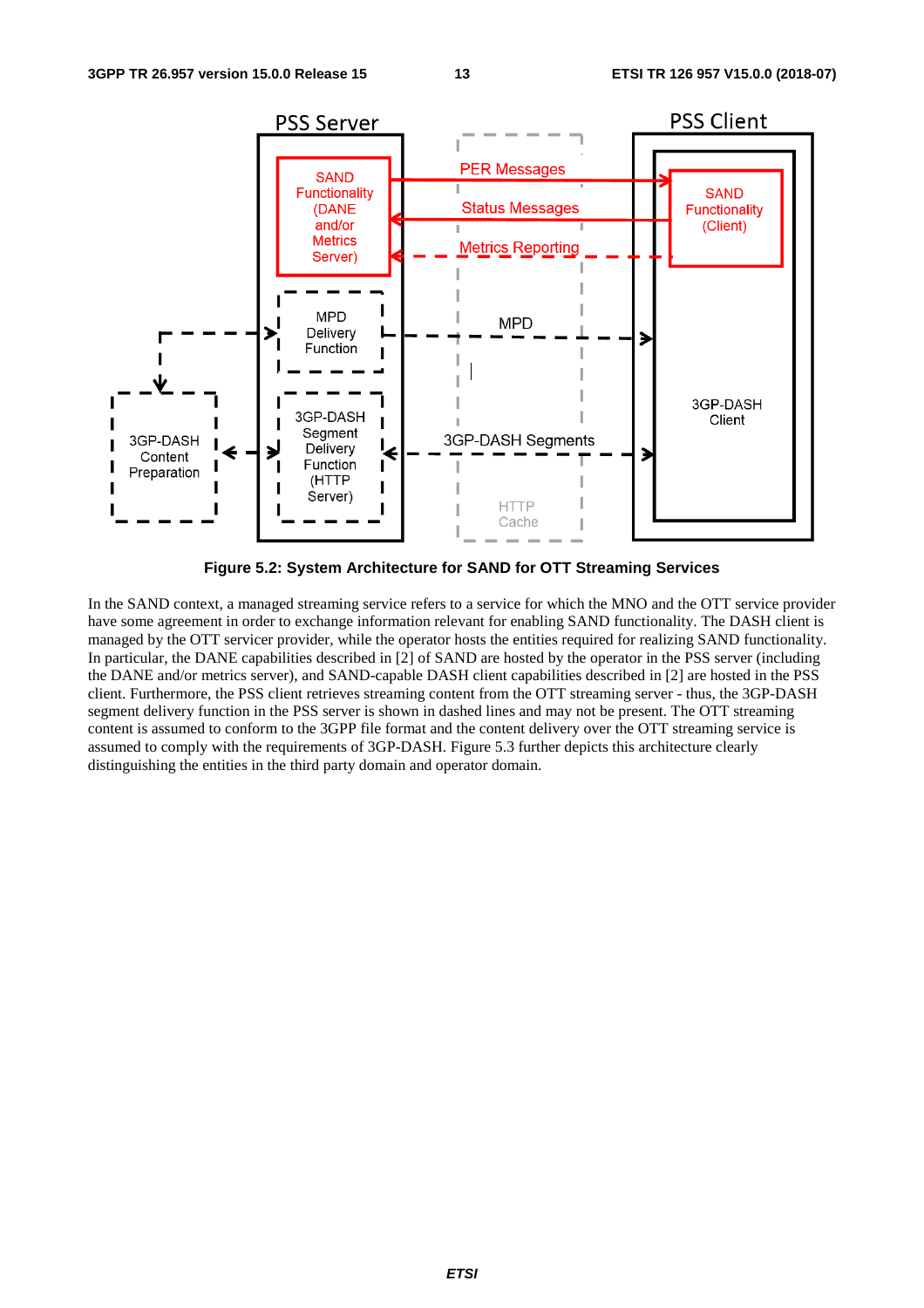

#### **Figure 5.3: SAND architecture for OTT Streaming Services in relation to third-party domain and operator domain**

Based on this architecture, the business-level agreement between the operator and OTT service provider involves exchange of the following information:

- streaming service provider allows metadata (e.g., MPD) of the streaming content can be collected by the operator, i.e., by the PSS client or PSS server;
- service provider provides certain SAND status messages and QoE metrics reporting of the streaming service to the MNO in real-time;
- MNO provides PER messages to the DASH client operated by the OTT service provider.

As such, the PSS client may interact with the DASH application running in the UE to collect relevant SAND status messages and QoE metrics, and convey PER messages.

Access to the SAND client functionality in the UE could be realized flexibly, i.e. the implementation of the UE-side SAND client functionality could be realized by any of the following approaches:

- The SAND client functionality could be embedded in the media player element or application.
- The software platform on the UE could include the SAND client functionality in a platform library amd offer an API that is used by third-party applications.

### 5.3 Alternative SAND architecture for OTT streaming services

This clause describes another SAND architecture for OTT streaming services depicted in Figure 5.4. The difference from the architecture in clause 5.2 is that the OTT streaming client in the UE is not part of the PSS client and does not have to comply with 3GPP DASH and 3GPP file format. Only SAND-capable DASH client capabilities described in [2] are hosted in the PSS client, which still interacts with the DANE hosted in the PSS server to exchange SAND messages. Furthermore, the PSS client communicates SAND messages to/from the OTT streaming client in the UE, i.e., it can collect relevant SAND status messages and QoE metrics, and convey PER messages. It is assumed that the OTT streaming client is able to generate and process SAND messages as part of its operation.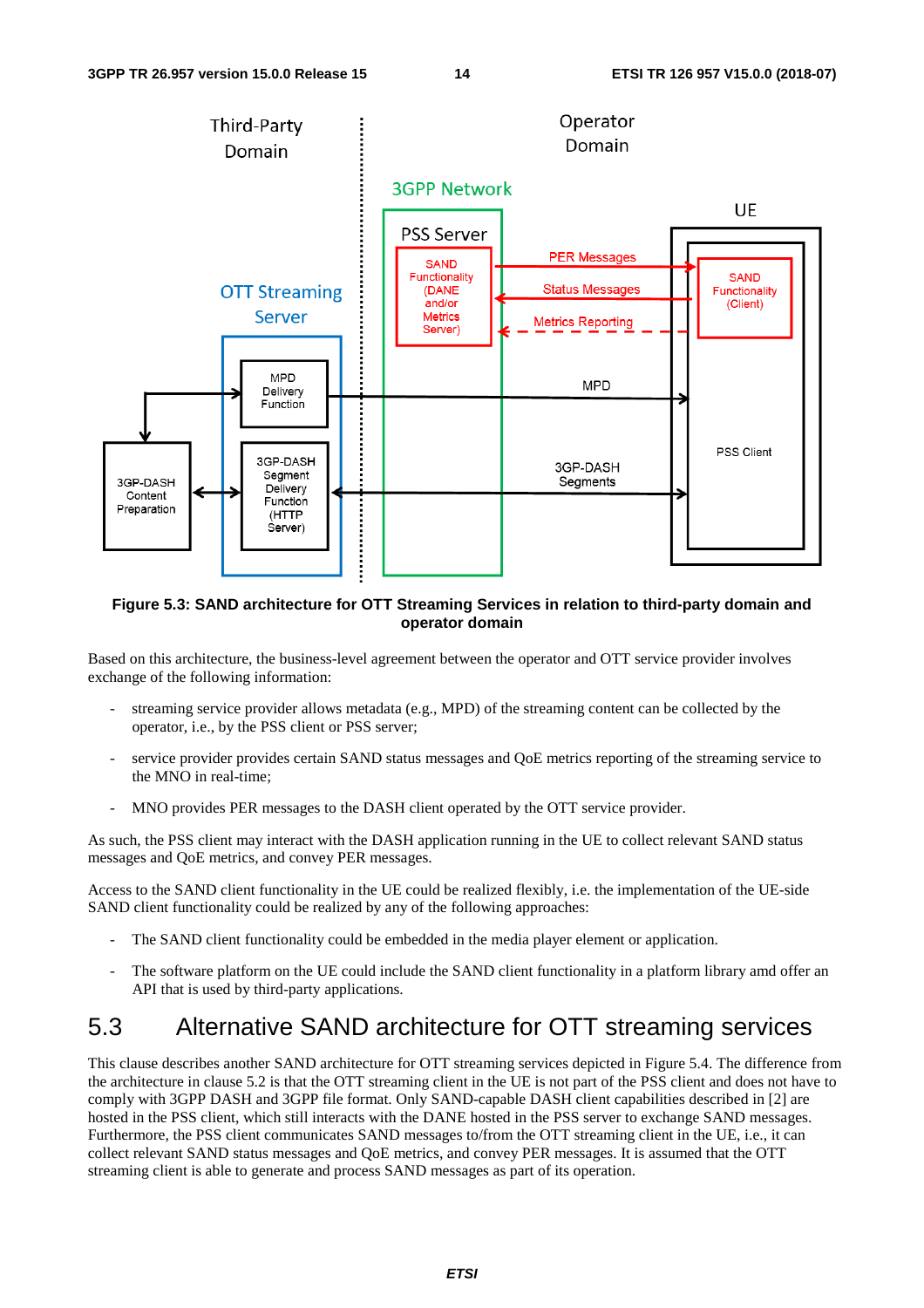

**Figure 5.4: Alternative SAND architecture for OTT Streaming Services** 

### 5.4 SAND architecture for generic OTT streaming services

This clause describes another SAND architecture for generic OTT streaming services depicted in Figure 5.5. The difference from the architecture in clause 5.3 is that the OTT streaming client and OTT streaming server do not have to comply with the DASH format, and media delivery can be based on other adaptive streaming formats.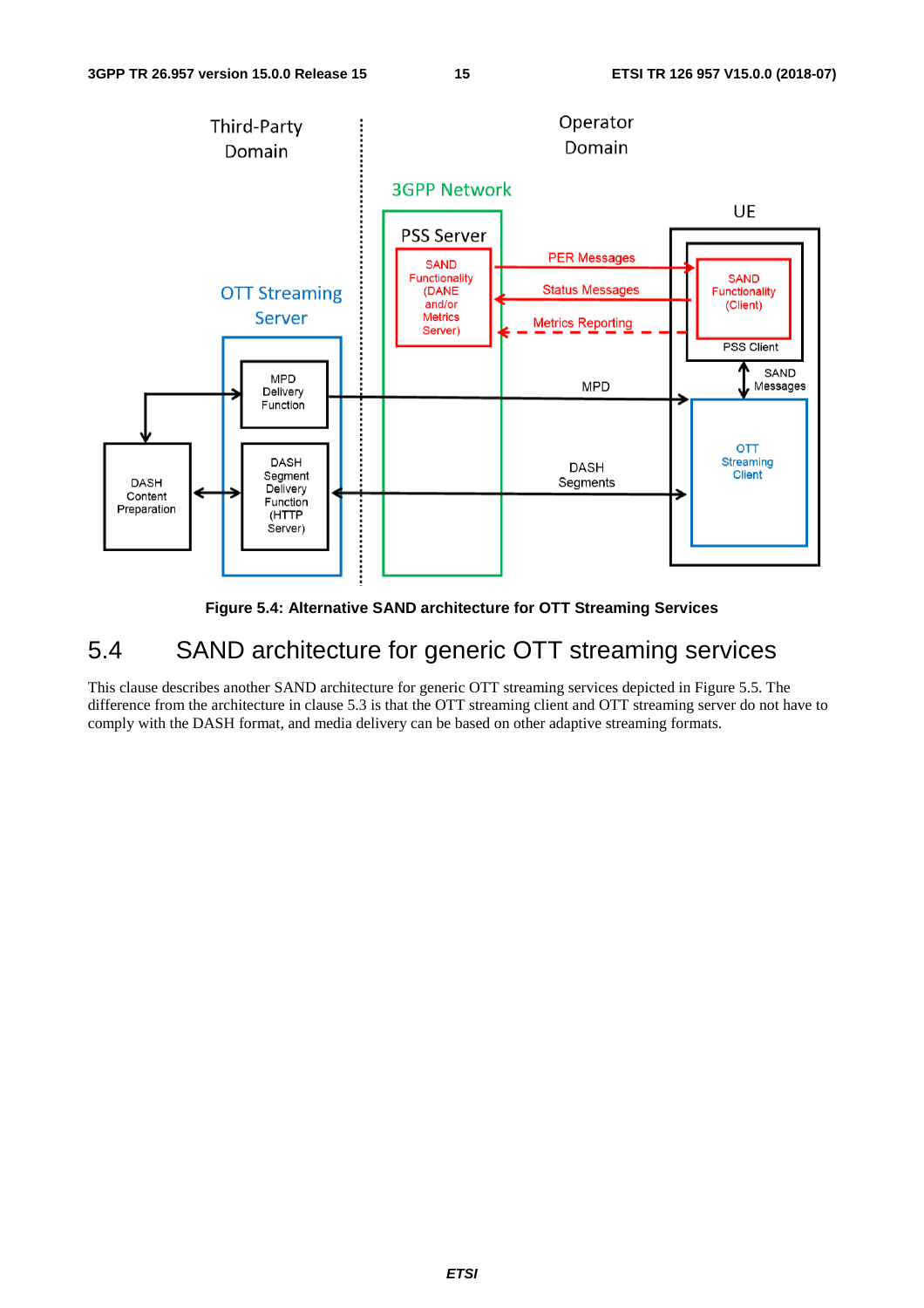

**Figure 5.5: Alternative SAND architecture for Generic OTT Streaming Services** 

In principle, SAND functionality (i.e., SAND interfaces and associated messages) can be supported using any adaptive streaming technology, including e.g. 3GP-DASH, HLS, HDS etc. In particular, the applicability of SAND for the use cases described in clauses 6.2 and 6.4, namely Consistent QoE/QoS and Network Assistance, does not depend on the 3GP-DASH container format and hence may be applicable for a broader set of adaptive streaming formats.

## 6 SAND use cases and relevance to 3GPP environment

### 6.1 Use Case # 1: Content-Provider Optimized Zero-Rating

### 6.1.1 Use case description

A mobile network operator provides the ability that video offerings, under which customers on qualifying rate plans choose to receive standard quality video (typically 480p or better) receive zero-rated video (with associated audio) streams from qualifying content providers. Zero-rated means that the traffic is not counted against data caps of the user. The content provider optimizes the delivery in a way that the shaping of the video traffic is supported. When the user has accepted to participate in the rate plan, the bandwidth for the service is limited in typical cases by the MNO to a specific threshold, e.g. to 1.5 Mbit/s. Other optimizations may also be performed.

In order to support the use case, the following further conditions are taken into account:

- 1) The media streams are delivered over the MNOs network in a way that allows the MNO to identify the video traffic under the rate plan, for example by media types or specific tokens on HTTP or IP level.
- 2) The use case should be supported for both non-encrypted and encrypted traffic.
- 3) The category of content (i.e. video) that is eligible under the program is delivered by the content provider to MNO in such a way that is distinguishable from other categories that are not qualified as eligible under the rate plan, for example by media types or specific tokens on HTTP or IP level.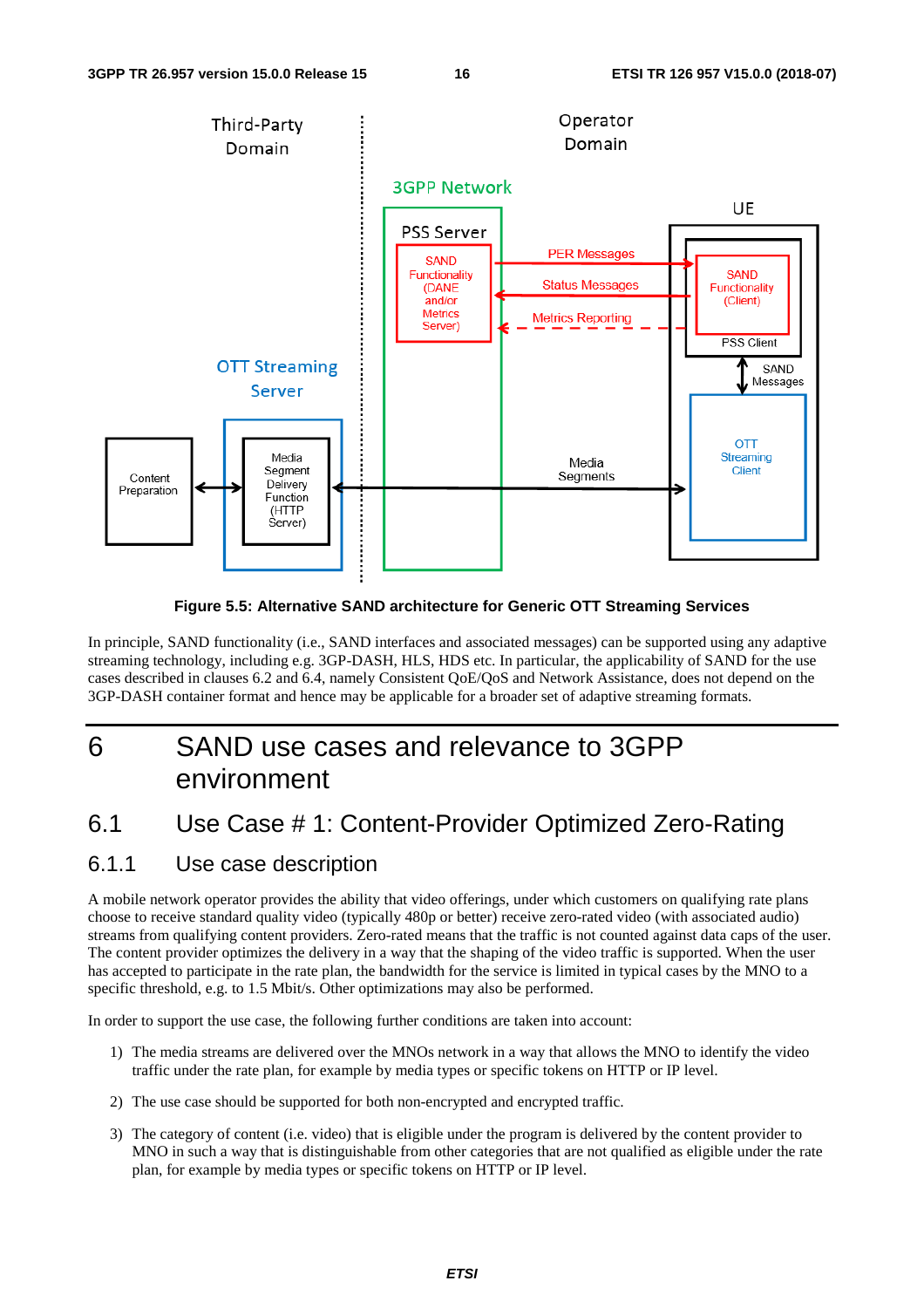- 4) The content provider provides video over MNO's network using adaptive bitrate technology where delivery bitrate is expected to adapt based on the capabilities of the data connection or as otherwise indicated by the MNO network. The network typically limits the bandwidth available to detectable videos (i.e., video traffic that satisfies conditions 1 and 3) to a level to be set by the MNO (e.g., at 1.5 Mbps).
- 5) The content provider is aware of adjustments applied by the MNO. The DASH client may also be aware of these adjustments. Based on this the content provider makes technical adjustments to support a high quality end-user experience and to improve the utilization of network bandwidth (e.g., bit rate set at approximately the bandwidth level set by the MNO of the per connection averaged over one minute of video).

#### 6.1.2 Recommended requirements and working assumptions

- It is recommended that the traffic includes information if it is a suitable traffic to be throttled to a certain bitrate.
- It is recommended that the operation of throttling does not depend on any messages exchange.
- It is recommended that the throttling bitrate is signalled to the DASH client in order to make use of the information in the rate adaptation. If reported, it is recommended that the throttling bitrate is exactly defined, for example by a leaky buffer model.

#### 6.1.3 Gap analysis w.r.t. existing 3GPP technologies

3GPP services do not support signalling the throttling bitrate to the DASH client. This may help the DASH client to adapt the rate adaptation to the signalled maximum bitrate.

### 6.1.4 Potential solutions including relevant SAND functionality

The use case itself is already supported within existing 3GPP services. However, the operation may benefit from providing this information to the DASH client.

Two cases need to be differentiated, one for which the traffic is encrypted and non-accessible to the MNO and one for which the traffic is unencrypted.

- If not encrypted, then the MNO is able to operate a DANE, detect DASH traffic and communicate the information on bandwidth throttling with SAND functionalities to the client.
- If the traffic is encrypted, then detection and communication may be done differently. Either the operator needs to use IP-based signaling (i.e. outside the encrypted stream) or the content provider needs to add the information as SAND messages.

### 6.2 Use Case # 2: Consistent QoE/QoS for DASH Users

#### 6.2.1 Use case description

A network operator deploying DASH services or a network operator supporting the delivery of DASH services of an OTT service provider has the ambition to provide consistent quality for users in its network. For this purpose, the network operator wants to provide sufficient QoE to all users that have been granted acquisition to the network and the service. It may also have the ambition to provide certain premium users to maintain a certain service quality when the user plane is congested. The operator may want to influence its QoS control and resource allocation to actively support such use cases, e.g., communicate with the UEs to decrease the bitrate for the video to a certain value that would allow the cell to accommodate the load. Here are some more specific examples around this use case:

- 1) Jari (regular user) and Jarison (premium user) enter a congested radio area. The mobile operator wants to restrict the required bitrate, but ensure that a basic video quality is maintained for its regular users (Jari) and some higher quality for premium users (Jarison). For this purpose, the operator assigns certain bitrate quality levels to different users on their HTTP connections carrying DASH-content.
- 2) Jari wishes to watch high-definition video content over his tablet, while Jarison would like to watch standarddefinition video content over this smartphone. The operator is able to influence its QoS control and resource allocation to ensure that both Jari and Jarison are simultaneously able to watch their desired content with consistent quality of experience, e.g., with sufficient video quality and without any rebuffering or playback interruption.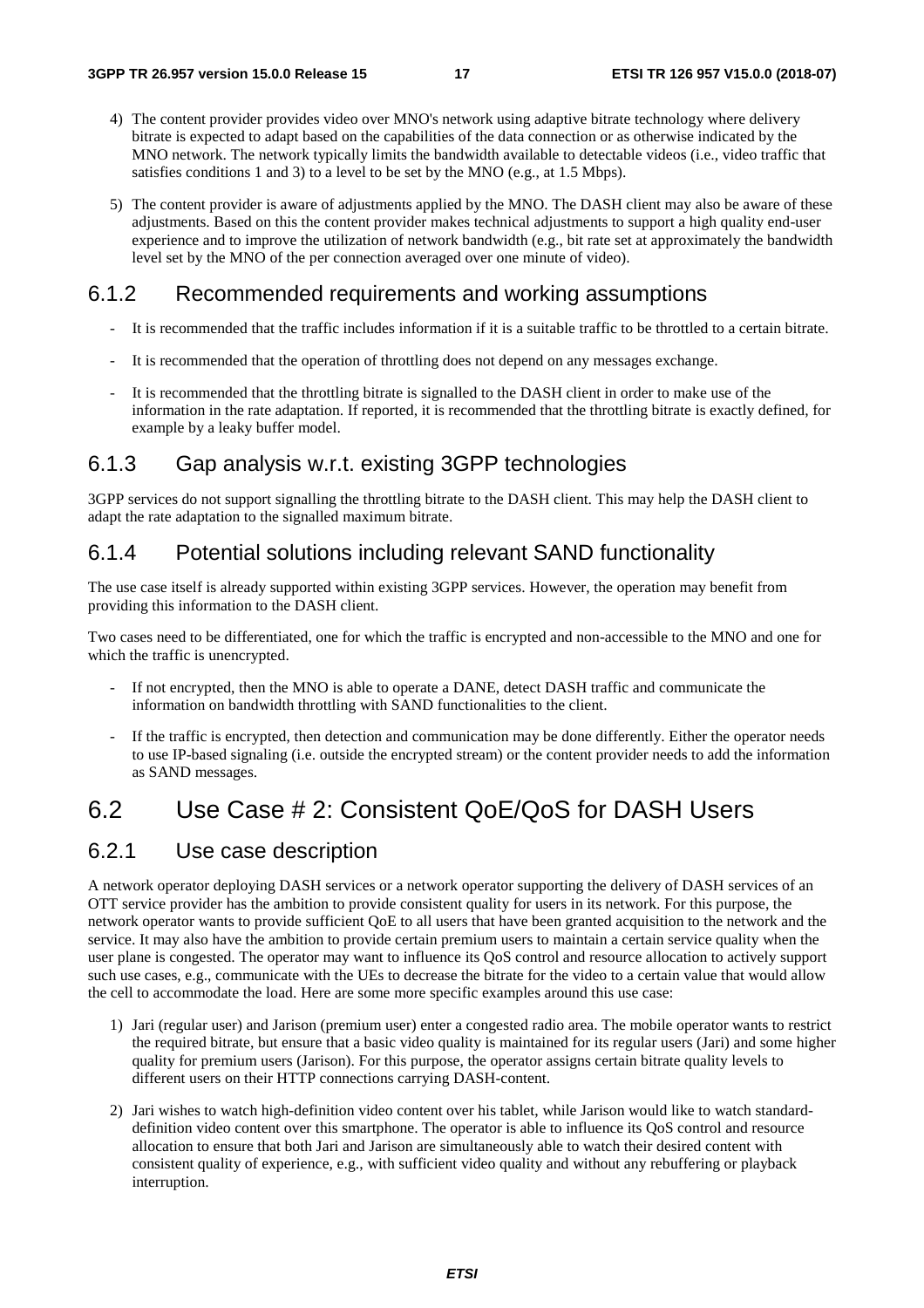### 6.2.2 Recommended requirements and working assumptions

- The network can signal assigned bandwidth allocation information based on MPD-level bandwidth attributes (such as MPD@bandwidth, MPD@minBandwidth, MPD@maxBandwidth, as described in TS 26.247 [4]) to DASH clients toward assisting the client adaptationwith the assumption that network has access to the MPD.
- The network can signal QoS information based on parameters described in Annex I of TS 26.247 [4] and clause 6.8.3 of TR 26.938 [6] to DASH clients toward improving the operation of the client adaptation logic.
- The operator can influence the QoS and resource allocation among the streaming users based on the consideration of the real-time QoE metrics reported by DASH clients and/or quality estimation performed by the QoE reporting server.

### 6.2.3 Gap analysis w.r.t. existing 3GPP technologies

Annex I in TS 26.247 [4] describes QoS handling in 3GPP DASH and derivation of QoS mapping guidelines from the DASH MPD to be used by the application function (AF) of 3GPP Policy Charging and Control (PCC) architecture [7]- [10]. Clause 6.8.3 and Annex B of TR 26.938 [6] further describe the utilization of QoS information as part of the DASH client adaptation logic. In the meantime, these solutions pertain to managed streaming services and do not apply for OTT streaming services where there is typically no QoS policy enforced by the operator and corresponding DASHbased video streams are treated as best-effort traffic.

### 6.2.4 Potential solutions including relevant SAND functionality

See clause 8 of the present document on streaming enhancements from QoE-aware resource allocation. In particular, relevant streaming enhancements are described in clauses 8.3 and 8.4, and corresponding SAND functionality is described in clause 8.5.

An example workflow realizing the consistent QoE/QoS use case is depicted in Figure 6.1, where the use of the WebSocket protocol [17] is considered and the DANE functionality is hosted at the PSS server and SAND-capable DASH client capabilities are hosted in the PSS client (consistent with the SAND architectural considerations in clause 5).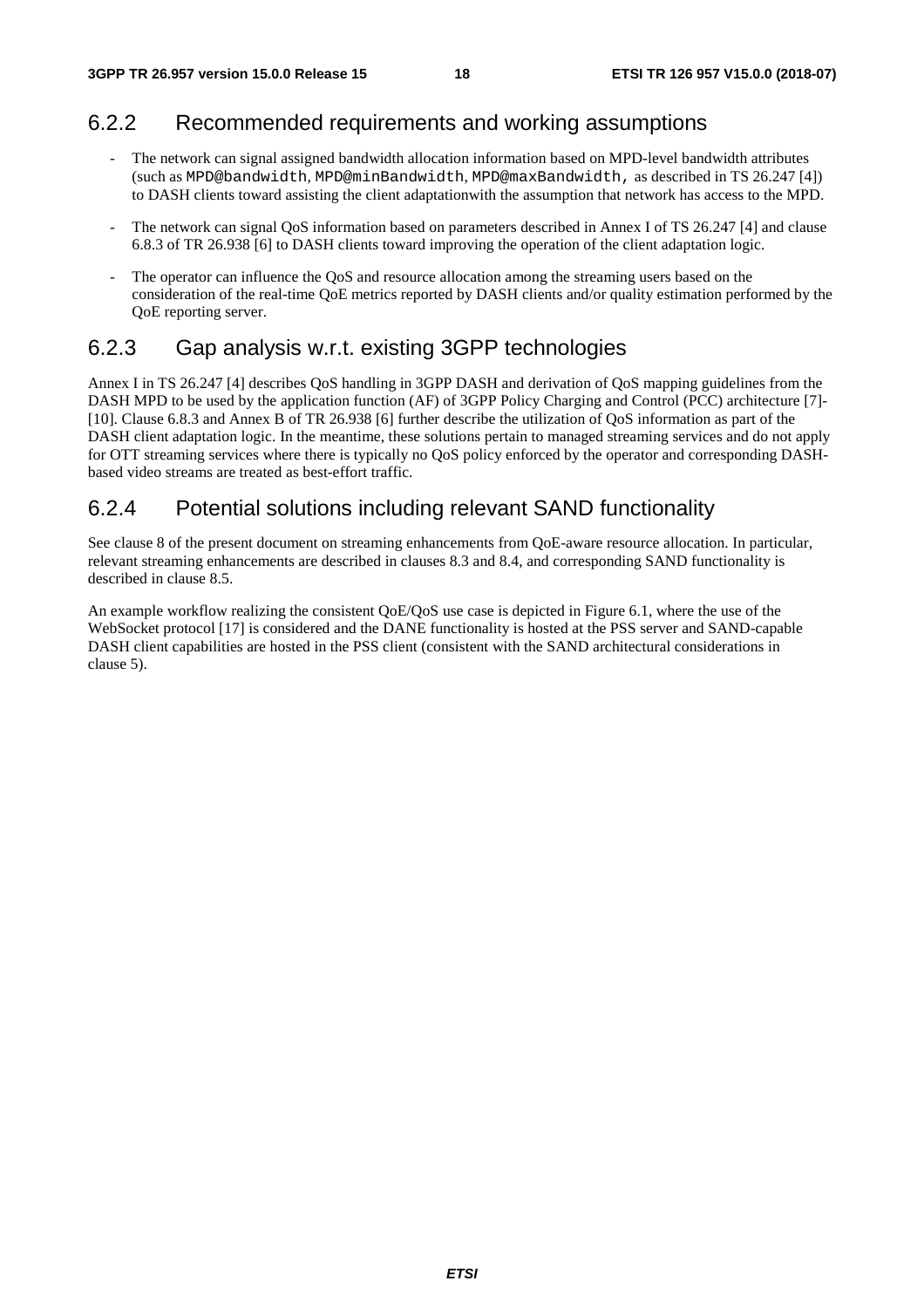

#### **Figure 6.1: Example SAND workflow for Consistent QoE/QoS use case**

**Step 1:** Client issues an HTTP GET and sends request for MPD to the content server. In the header of the HTTP request, client includes the SAND header that contains the status messages on client capabilities (SAND message 12).

**Step 2:** Content server responds with HTTP 200 OK with body containing the MPD. As specified in ISO/IEC 23009-5 [2], the MPD contains a sand:Channel element whose @schemeIdUri is "urn:mpeg:dash:sand:channel:websocket:2016" and WebSocket URI in the @endpoint attribute.

**Steps 3, 4:** The DASH Client parses the MPD starts downloading the segments. In addition, the sand:Channel element is located in the MPD element. Using this information, the DASH client initiates the WebSocket connection with the out-of-band DANE (e.g., located in the PSS server) as specified in RFC 6455 [17].

It is noted here that WebSocket-based SAND channel announcement may also be accomplished by the use of OMA DM [18].

**Steps 5, 6, 7, 8:** Upon successful establishment of the WebSocket connection between a DASH Client and DANE, the DASH client starts listening for incoming PER messages and may send metrics and status messages when needed. Since the WebSocket Protocol establishes a full-duplex connection, the DANE and the DASH client may exchange SAND messages travelling simultaneously in opposite directions over the channel.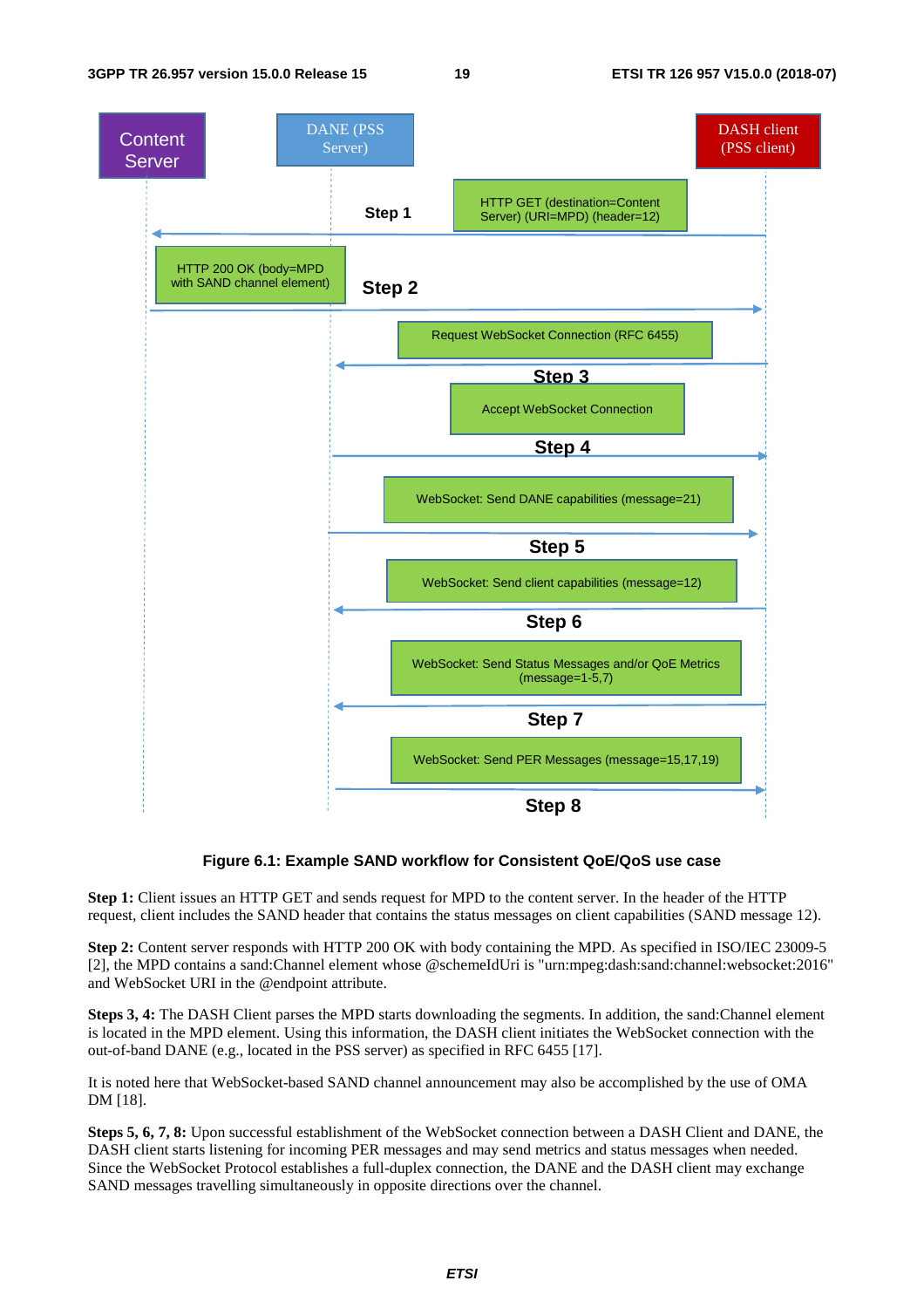The DANE sends the DANE capabilities message (SAND message 21) to the DASH Client (Step 5). When received, the DASH Client replies with a client capabilities (SAND message 12) message (Step 6). As specified by ISO/IEC 23009-5 [2], the messages are WebSocket messages sent in the text format and formatted in XML. More specifically, based on the messageType values documented in Table 4-3, the DANE and DASH client negotiate the use of the following SAND messages for consistent QoE/QoS:

- PER: 15, 17, 19, 21
- Status Messages: 7, 12
- OoE Metrics: 1-5

When the capabilities messages have been exchanged, the WebSocket connection stays open and further SAND messages relevant for consistent QoE/QoS may be exchanged, namely PER messages on shared resource assignment, QoS information and throughput (SAND messages 15, 17, 19), QoE metrics (SAND messages 1-5) and status messages shared resource allocation (SAND message 7).

### 6.3 Use Case # 3 Proxy Caching

#### 6.3.1 Use case description

John, who lives at Europe, has discovered that his DASH-enabled device suffers from frequent playback quality variation and some playback interruptions, both of which he finds annoying. For streaming quality, John prefers to view streaming in a stable playback quality and fewer or preferably no playback interruptions. In addition, higher presentation media quality is preferable. John has also noticed that such quality variations and playback interruptions typically occur when he views media presentations for which origin servers are located at outside of Europe such as Asia. For content providers that deploy HTTP proxy caches worldwide (potentially covered by multiple CDNs), John notices that streaming quality is generally better with more stable playback, since the assistance of proxy help to save bandwidth and reduce delay.

#### 6.3.2 Recommended requirements and working assumptions

- It should be possible for DASH clients to discover or request which content is already cached at the HTTP proxy cache.
- It should be possible for a DASH client to send an indication or hint (e.g., on anticipated requests) to the network toward enabling intelligent proxy caching by the network.
- In a multi-CDN environment, it should be possible for the network to send hints to a DASH client to steer the DASH client to a certain CDN.

#### 6.3.3 Gap analysis w.r.t. existing 3GPP technologies

#### 6.3.3.1 Partial representation caching

John's DASH-enabled device sends HTTP GET segment requests by parsing a specific Media Presentation Description (MPD). Prior to serving John's segment requests, the proxy cache may have served other DASH clients with the same media presentation where they created HTTP GET segment requests by parsing the same MPD as John's DASHenabled device. The proxy cache may cache segments which have been sent to other clients for serving future clients requests. As DASH clients request segments, but also switch Representations dynamically, the proxy cache may cache multiple Representations, each of which may be completely or only partially cached. A partially cached Representation is defined as a Representation having segment gaps, i.e. not all segments of the Representation are cached.

#### 6.3.3.2 Next segment caching

CDNs can optimize the delivery of DASH resources by pre-caching segments and subsegments into the cache.

This is issue is specifically relevant in the case of using segmented Representations in an On-Demand case. In case a single Representation is used, the use of byte ranges provides sufficient indication for the CDN to prefect additional data.

One way to accelerate delivery of segmented content over a CDN is to have the proxy server pre-fetch the next segment from origin at the same time as it retrieves the current segment. This means that the segment is ready and waiting when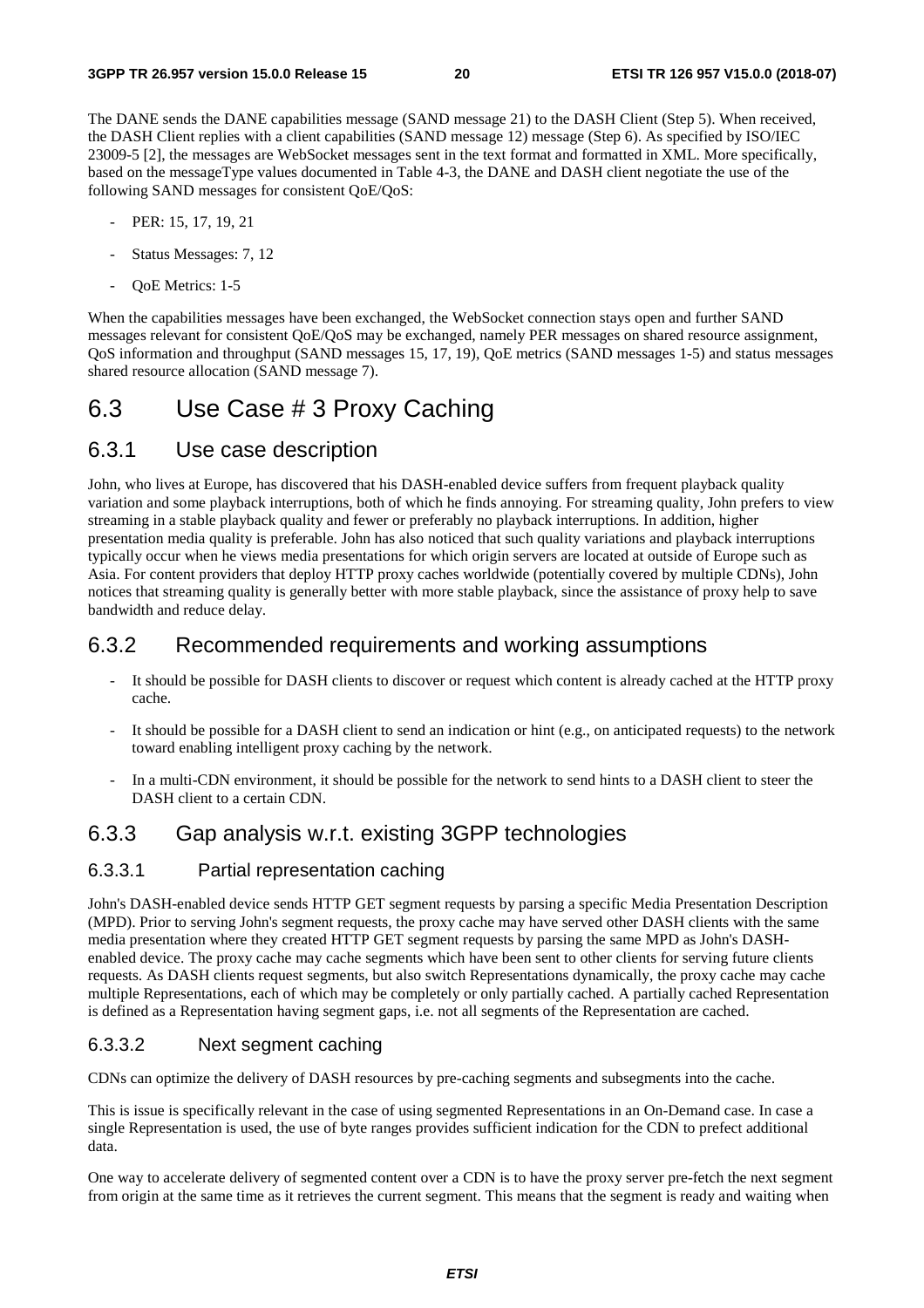the next request arrives from the client. Since this proxy server serving the media segment is not necessarily the same server which served the MPD, it has no visibility in to what the next segment might be. Additionally, it is stateless, and retains no knowledge of prior requests or related MPD requests.

#### 6.3.3.3 Multi-CDN offering

A content provider may want to utilize multiple CDNs for content delivery, e.g. because some CDNs offer better coverage in certain regions. The content offering can include all available delivery choices (e.g. multiple baseUrls). The content provider can use suitable signalling as defined by SAND to steer the DASH client to a certain CDN.

#### 6.3.4 Potential solutions including relevant SAND functionality

To realize partial representation caching, SAND can be used to inform DASH clients about partially cached representations, e.g., via use of the PER messages *ResourceStatus* and *DaneResourceStatus*. Moreover, toward realizing next segment caching, SAND can be used by DASH clients to inform the network (i.e., DANE) anticipated DASH segments, acceptable alternative content, etc. leading to next segment caching, e.g., via use of the status messages *AnticipatedRequests*, *AcceptedAlternatives*, and *NextAlternatives.*

An example workflow realizing next segment caching is depicted in Figure 6.2, where DANE (PSS Server) caches content based on SAND-based status messages received from the DASH client (PSS client).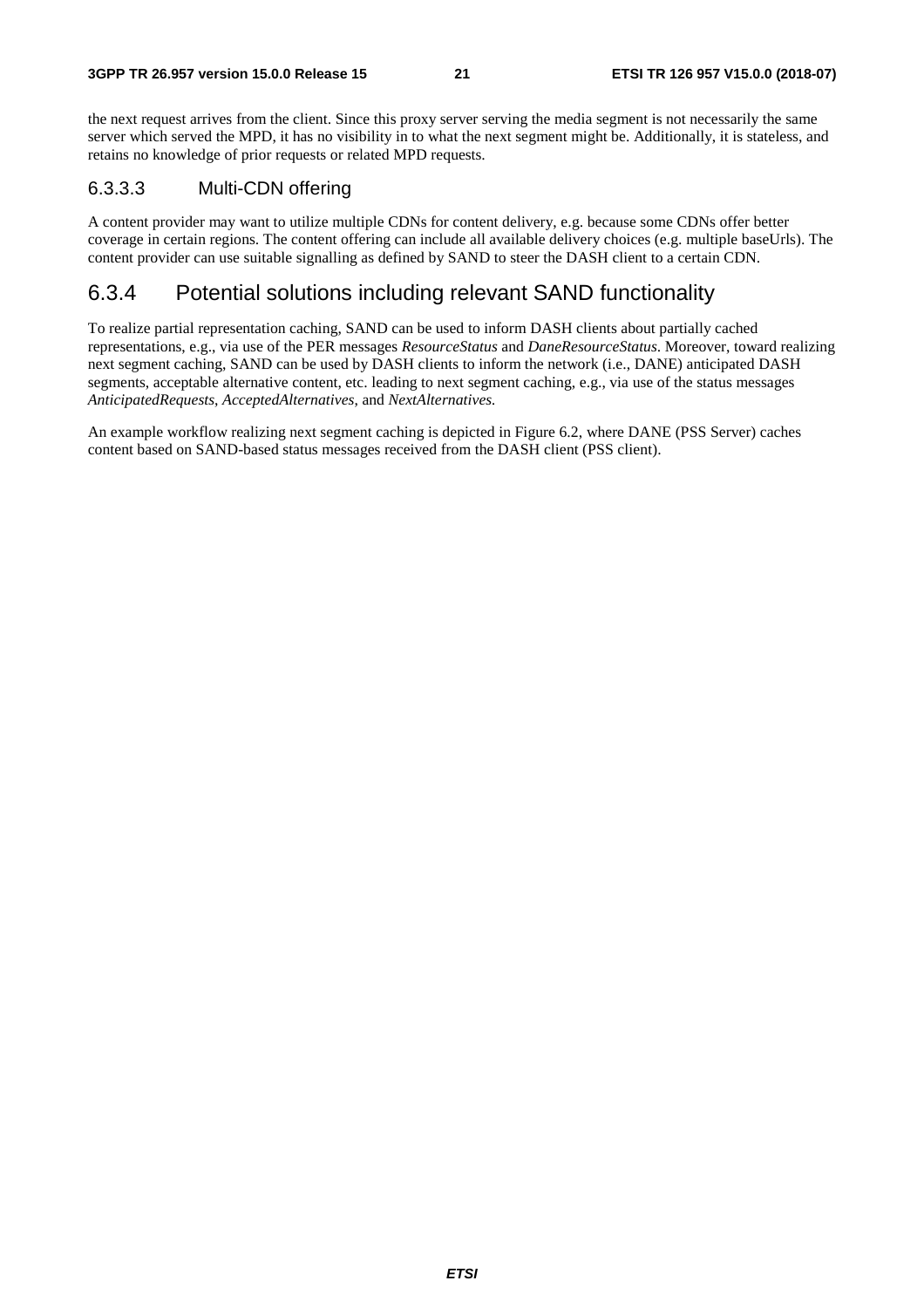

#### **Figure 6.2: Example SAND workflow for Proxy Caching use case**

**Step 1:** The SAND capability exchange between the DANE and client will negotiate the use of the related SAND messages for proxy caching (using the SAND messages ClientCapabilities and DaneCapabilities as described in Clause 4). More specifically, based on the messageType values documented in Table 4-3, the DANE and DASH client negotiate the use of the following SAND messages:

- PER: 13, 14, 20, 21
- Status Messages: 6, 8, 11, 12

**Step 2a:** Client issues an HTTP GET and sends request for media to the DANE. In the header of the HTTP request (per the standardized formats in [2], as described in Table 4-4 in Clause 4), client includes the SAND header that contains the status messages on proxy caching, namely on anticipated requests, accepted alternatives and/or next alternatives (SAND messages 6,8,11). DANE receives these status messages, processes them and then forwards the SAND header that contains the status messages.

**Step 2b:** The DANE forwards the HTTP request for the desired media to the content server, since the DANE does not have a cached version of the media. DANE forwards the HTTP headers carrying SAND messages to without any modification.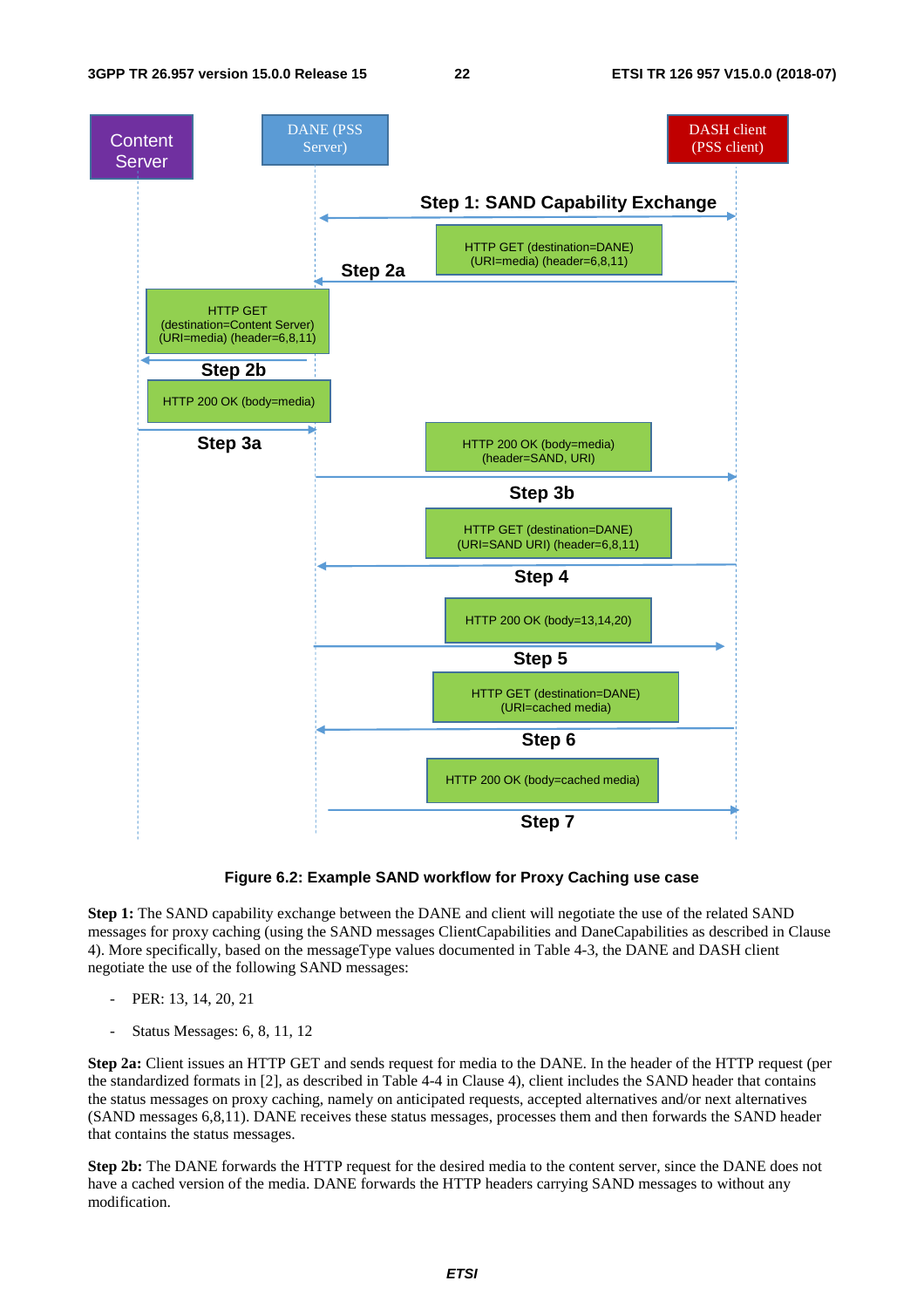**Step 3a:** Content server responds with HTTP 200 OK with body containing media.

**Step 3b:** In the HTTP response, DANE includes SAND header to advertise availability of PER messages on proxy caching with the URI hosted at the DANE for the corresponding PER messages, namely on resource status, DANE resource status and/or delivered alternatives (SAND messages 13, 14, 20).

**Step 4:** Client issues an HTTP GET request targeting the URI hosted at the DANE to fetch the PER messages on proxy caching, namely on resource status, DANE resource status and/or delivered alternatives (SAND messages 13, 14, 20). In the header of the HTTP request, client may include the SAND header that contains further status messages on proxy caching, namely on anticipated requests, accepted alternatives and/or next alternatives (SAND messages 6,8,11).

**Step 5**: DANE responds with the HTTP OK with body containing the PER message on proxy caching, namely on resource status, DANE resource status and/or delivered alternatives (SAND messages 13, 14, 20).

**Steps 6,7:** Client requests and downloads cached media from DANE.

### 6.4 Use Case # 4 Network Assistance for DASH

#### 6.4.1 Use case description

#### 6.4.1.0 Introduction

DASH clients typically perform rate adaptation based on their buffer fullness level, available representation rates and estimates of short-term future throughput. In a wireless network the throughput typically varies quite fast with time, while the client adaptation adjustment is relatively slow, leading to an estimation by the client that carries an error. Accumulated errors, and/or significant individual estimation errors can lead to buffer underrun and stalling of audio/video content playback during re-buffering.

The use case for network assistance consists of providing the client with better estimates of the short term throughput so it can better adapt to the throughput and avoid stalling of audio/video playback. This would be a beneficial functionality when introducing MPEG SAND into the 3GPP wireless mobile network context.

Based on the available media rates the network may assist the client with a recommendation of the highest suitable media rate for the next coming media download, i.e. a Recommended rate.

Further, to avoid buffer underrun, the network may also assist the client in situations with speeding up buffer filling where the buffer level is very low.

#### 6.4.1.1 Network Assistance

The concept of network assistance is based on a general query/response approach. A video client may send a query for assistance, typically prior to a buffer filling occasion. Within the query message assistance information is provided, such as the available media rates and current media buffer status at the client. The network responses to the query with relevant information to the video client and the network may take actions to assist the video client to better QoE. The query/response procedure is repeated when the video client needs assistance, e.g. prior to a media segment download. The query/response procedure may be preceded with an initiation/authorization phase, e.g. at streaming session initiation in order to exchange initial parameters related to the client and/or media.

In the network response the network may assist the client with a recommended video payload rate. The recommended rate is only additional input to the rate selection algorithm in the client, and is the highest media rate the network recommends at this moment for good user experience. The recommended rate may take into account estimates of both radio link and transport link rates, radio quality and number of active users. It may consist of the estimated rate for the video application, if the bearer is shared with other services. It may also include network/operator policies aiming to restrict the rate. The recommended rate is neither enforced by the network, nor does the network make any commitment that the recommended rate will be honoured. How the information is gathered and relayed to the Network Assistance function is a subject for further study.

The information needed to make this type of rate estimation of the available network throughput for next coming time period is only available in the network. The client or UE only has historic rate information from previous downloads, and this historic information may be many seconds old depending on when last download was made.

Since buffer level and start of video session are reported by video client the network may at certain instants consider temporarily increasing the priority of data transfer to the specific client. This is denoted a throughput boost, and is a short temporary increase of throughput in the network, e.g. in the beginning of a video session for improved time-to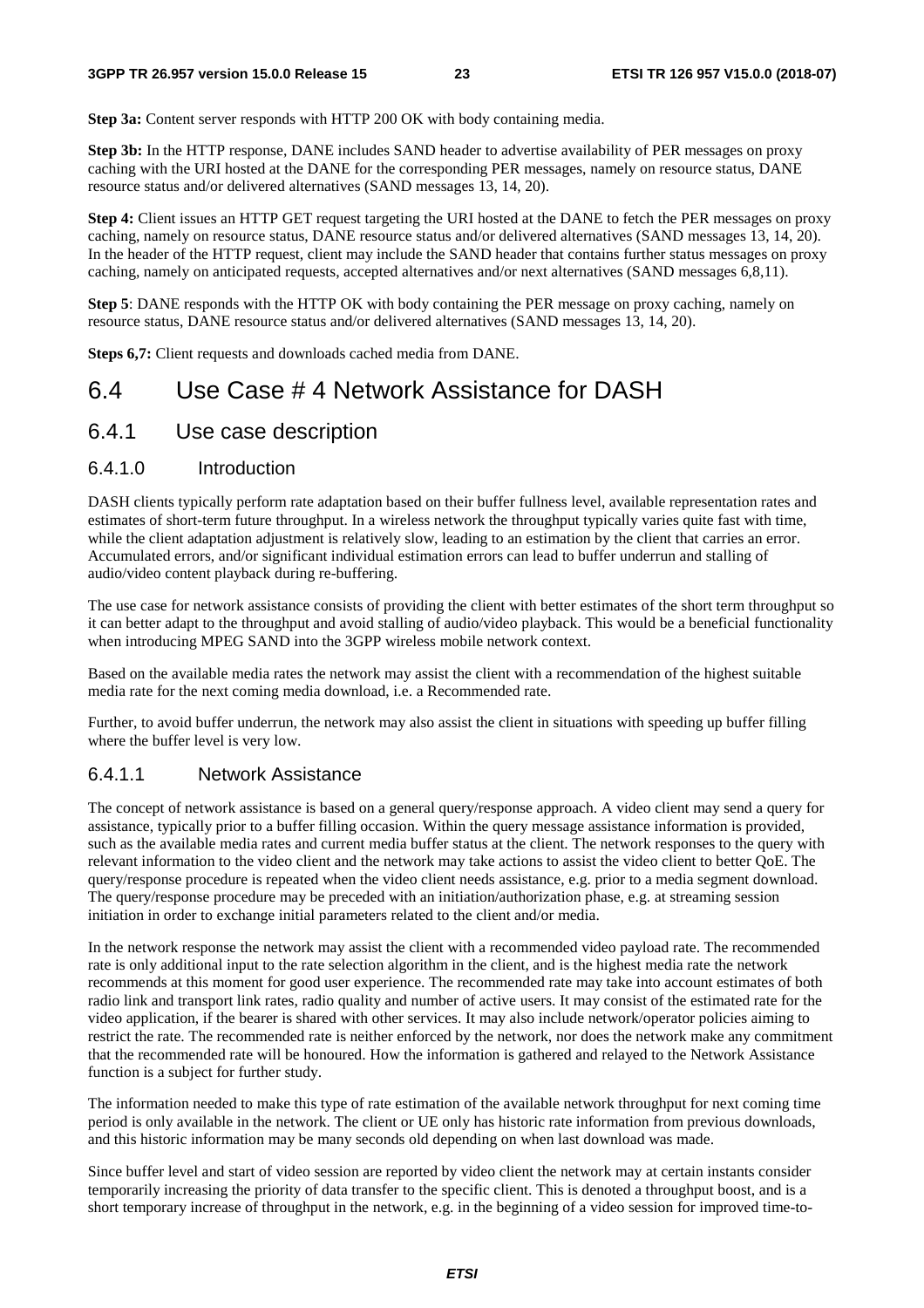play latency and/or when the buffer level is low and there is risk for video playout stalling. A throughput boost may be realized in the Access Network or in the Core Network. The network informs the client when throughput boost is performed, such that the client is not misled in available throughput, and the maximum media rate the client may use.

Control mechanisms may be implemented in the network and the video client to analyse the accuracy of provided network assistance information. The operator may choose to provide the boosting function in Network Assistance to trusted clients only.

#### 6.4.1.2 Relationship between Network Assistance and media server communication

From server and network perspectives, the Network Assistance communication is independent from the media server communication; the MPD and the media content are routed in a path that is separated from the Network Assistance communication. The media client will provide the necessary information, such as available media versions with the required bit-rates, and buffer level, to the Network Assistance function. The media server does not need to be aware of the Network Assistance function. The client will however utilize the Network Assistance function to make better choices for the requests directed to the media server.

The Network Assistance functionality is based on a general query/response approach, whereby the client may request to receive assistance information in the form of a recommended media rate from the network perspective. Hence, after an initiation process that may include client authentication and authorization, the client may at any time send a Network Assistance query. This process is independent of the client communication with the media server.



#### **Figure 6.3: Generic sequence diagram for streaming session launch including Network Assistance**

Figure 6.3 depicts the generic sequence of streaming client interaction with a media server and network entity when launching a streaming session including Network Assistance. Here it is assumed that the client has already been authenticated and authorized (if necessary) to use the Network Assistance function.

Typically the available data throughput in a cellular network will vary over time, and the client may have only historical throughput information. However, the Network Assistance function may provide information about the suitable media rate for a coming time period.

Regarding the time between Network Assistance queries it can be noted that a client algorithm for media rate selection is implementation-specific. A client algorithm implementation could include sending a Network Assistance query prior to a buffer filling operation. Since the client will have the opportunity to select media rate on a segment-per-segment basis, the segment length could give an indication with respect to the shortest expected time between two network assistance query messages from the same client. Client implementations may in certain use cases and/or client implementations conduct multi-segment downloads, where the client media buffer is filled with multiple segments in one download operation. In such implementations it is reasonable that a Network Assistance query is sent only upon each multiple segment download operation, significantly extending the time between each query.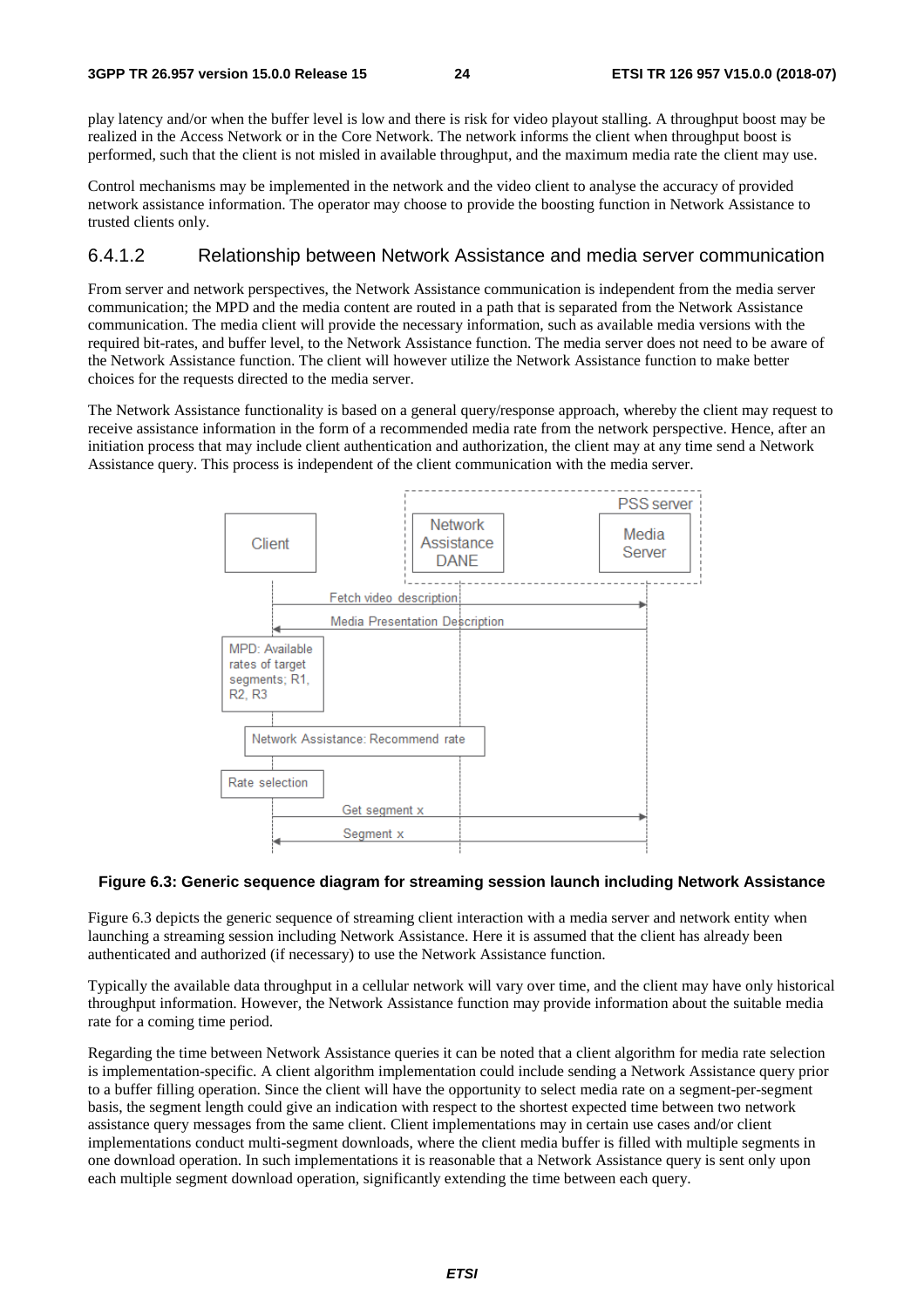Further, regarding the network load impact by the Network Assistance messages it can be noted that the amount of data traffic transmitted as Network Assistance query/response messages will be insignificant in relation to the amount of data traffic transmitted as video content.

#### 6.4.1.3 UE considerations

#### 6.4.1.3.1 Mitigation of unwarranted usage of the Network Assistance function

In theory a UE could try to take unfair advantage of the Network Assistance function by continually requesting bufferrefill boosts to increase the delivery throughput of an ongoing session. This is certainly a valid concern if the Network Assistance function were to be made available for download-type services, but this scenario should not occur for streaming-type services, as foreseen in the present use case, since the content is being stored only in a streaming playback buffer, i.e. a transient cache whose size is commonly kept to a minimum size that enables sufficient contingency for temporary delays in fetching content segments. Hence once this buffer is full there is no advantage to accelerate the fetching of the next segment. Further, network infrastructure could recognize such repeated needless requests for boosts and mitigate them quite easily. Furthermore, the UE could be subject to certification against a compliance regime that includes testing of its Network Assistance client functionality, before being authorized to access this feature in a real service.

#### 6.4.1.3.2 UE access to the Network Assistance function

As is generally the case with SAND-related UE functionality, as described in clause 5, access to the Network Assistance function in the UE could be realized flexibly, and via any of the approaches listed in clause 5.

### 6.4.2 Recommended requirements and working assumptions

Void

### 6.4.3 Gap analysis w.r.t. existing 3GPP technologies

The current 3GP-DASH specifications are missing the following functionalities that are needed to assist the 3GP-DASH client in rate adaption:

- How the 3GP-DASH client provides information to the 3GPP network (i.e. the PSS server) about the available media rates for a particular DASH content item.
- How the 3GP-DASH client requests rate adaptation assistance from the 3GPP network (i.e. the PSS server).
- How the 3GPP network (i.e. the PSS server) provides information about the highest recommended media rate for a particular DASH content item to the 3GP-DASH client.
- The current 3GP-DASH specifications are missing the following functionalities that are needed to assist the 3GP-DASH client with buffer filling:
- How the 3GP-DASH client provides information on the current client buffer level to the 3GPP network (i.e. the PSS server).
- How the 3GPP network (i.e. the PSS server) requests the 3GP-DASH client to limit the media rate of the requested segments.

Also, the 3GP-DASH client needs to be able to obtain information in order to locate the assistance function in the 3GPP network (i.e. the PSS server).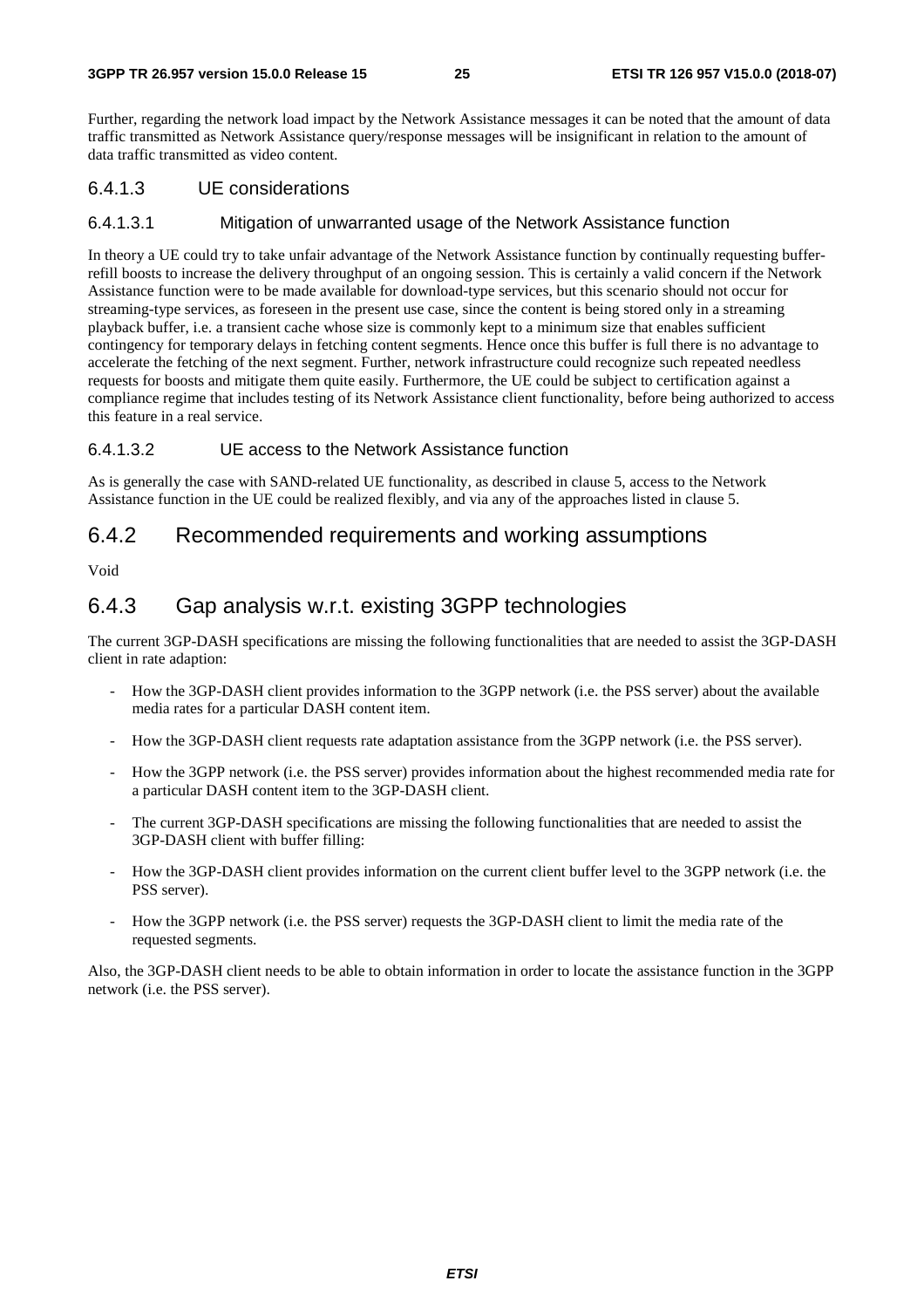### 6.4.4 Potential solutions including relevant SAND functionality

Network Assistance may be realized using SAND with a DANE function for network assistance. The network assistance function may be provided by an out of band DANE, and can be applied also together with encrypted video traffic. The Network Assistance function does not depend on detecting or reading media segments or the MPD, see Figure 6.4.



**Figure 6.4: Network Assistance provided as an out-of-band DANE** 

The Network Assistance DANE may also be provided in combination with DANE's handling the media, see figure 6.5.



<- Status messages

#### **Figure 6.5: Network Assistance provided as an out-of-band DANE in an architecture with DANE's handling media**

The following messages may be used to assist the 3GP-DASH client with rate adaption: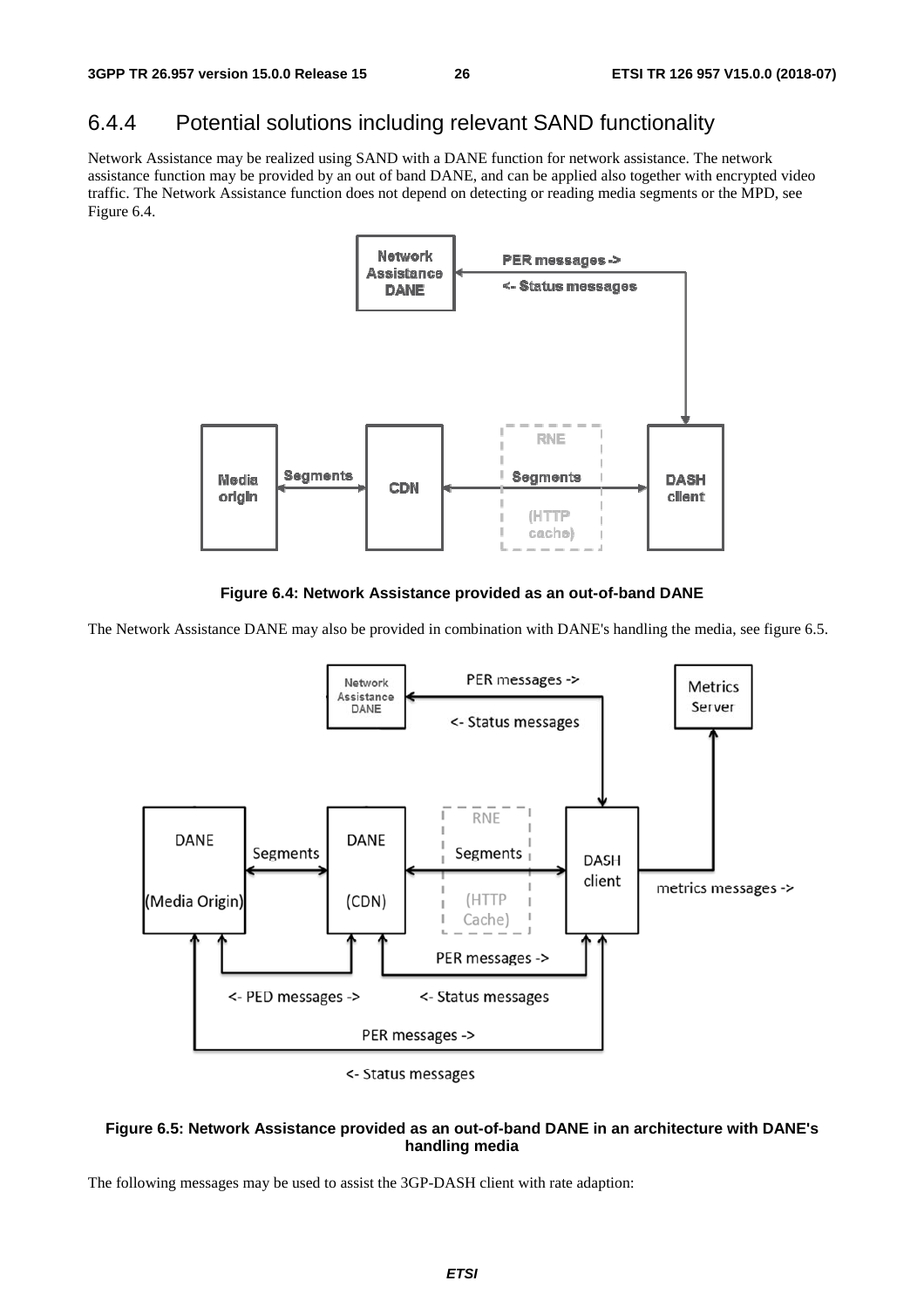- The 3GP-DASH client may provide information of the available media rates for a particular DASH content item to the DANE using the SAND message *SharedResourceAllocation* with the parameter *bandwidth* for each operation point (see clause 6.4.2 of [3] for the detailed semantics). It is assumed that the parameter bandwidth for all operation points represents all available media rates for a particular DASH content.
- The DANE may provide information of the highest recommended media rate for a particular DASH content item to the 3GP-DASH client using the SAND message *SharedResourceAssignment* with the parameter *bandwidth* (see clause 6.5.3 of [3] for the detailed semantics). It is proposed that the parameter bandwidth represents the highest recommended media rate, based on a network estimation/prediction of the resource assignment for this 3GP-DASH client for the next coming period. The period is defined using the attribute *validityTime* in the SAND message envelope.

The following messages may be used to assist the 3GP-DASH client with buffer filling:

- The 3GP-DASH client may provide information about the current client buffer level to the network using the SAND message *BufferLevel* (see clause 6.3.5 of [3] for the detailed semantics).
- The DANE may request the 3GP-DASH client to limit the media rate of the requested segments using the SAND message *QoSInformation* with parameter *mbr* (see clause 6.5.7 of [3] for the detailed semantics) when the network applies quicker buffer filling strategies. The period of validity of *mbr* is defined using the attribute *validityTime* in the SAND message envelope.

Figure 6.6 shows a potential technical solution describing how the client is authorized to use Network Assistance, if necessary to do so, and how the client derives the address to the Network Assistance function. Once the 3GP-DASH client has information about the address to the Network Assistance function the communication between 3GP-DASH client and Network Assistance function can be transferred as user plane data. When the client is authorized (if necessary), the client queries the network for assistance. This may be repeated for every segment download.



#### **Figure 6.6. Sequence for Network Assistance between the media client and the network**

- 1) Client requests download of MPD from media server
- 2) Client makes a DNS lookup of a default Authentication/Authorization server address
- 3) Client requests to be authorized and authenticated for use of Network Assistance service
- 4) AA server responds with a Network Assistance function address
- 5) Client queries assistance from the Network Assistance function
- 6) Network responds with assistance information
- 7) Client downloads media segments from the media server
- NOTE 1: Steps 2-4 may also be performed before step 1.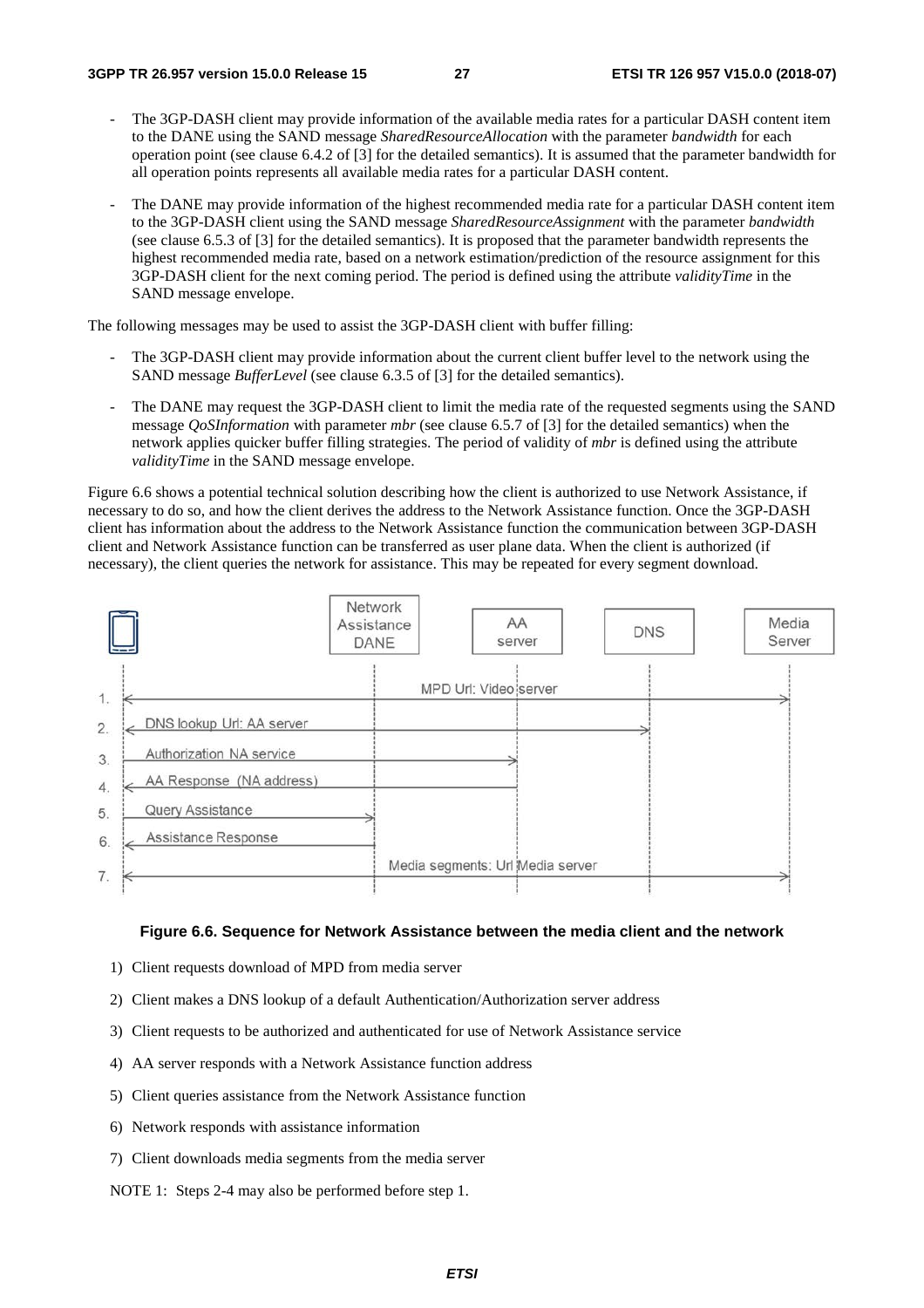NOTE 2: Steps 5-6 are repeated when the media client needs assistance, e.g. before every segment download.

The sequence depicted above is meant to be generic and rather hypothetical. It is not intended that any new or special authentication or authorization process is deployed just for network assistance, rather authentication and/or authorization may be performed according to the requirements of the service being delivered. Authentication/authorization for network assistance may also be granted by the DANE directly. It is also possible to make the UE aware of the location of the AA server, if required, and NA server, well in advance of the UE actually needing to request network assistance. For example, this information could be pre-configured or made known to the UE when the streaming service is launched on the UE, e.g. via OMA Device Management [18].

#### 6.4.5 Simulation and test results

To verify the need for network assistance, simulations and lab tests are performed with and without the network assisting the client in rate adaptation. The simulations are made comparing two different client rate adaptation algorithms with a Network Assistance Rate Adaptation algorithm, NARA. The first client algorithm is based on client throughput measurements, where the media rate for the next segment download is selected based on the average throughput of the three last downloads. The second client algorithm is based on client buffer fill level, where the media rate is gradually increased with the increase of buffer fullness. The lowest media quality is selected when the buffer fullness is 30% or lower, while the highest media rate is selected when the buffer fullness is 80% or higher. The NARA algorithm is based on network throughput estimations of the next-coming period.

The simulations were made streaming a video session of 120 seconds long and with media segment length of 10 seconds, while the lab tests were made streaming a video session of 60 seconds long and with media segment length of 2 seconds.



#### **Figure 6.7: Buffer filling strategy used for all rate adaptation algorithms**

Figure 6.7 shows the buffer filling strategy in the video client in the simulation case, but the principle is the same in the lab tests. The maximum buffer level is 3 media segments, i.e. 30 seconds, and the video playout starts when the buffer is filled with one media segment, i.e. 10 seconds of video. While playing the video, the client continues to fill the buffer up to 3 media segments. The downloading of media segments is paused until 2 media segments remain in the buffer and a new segment is downloaded. The maximum buffer level is not reached due to one media segment is always playing.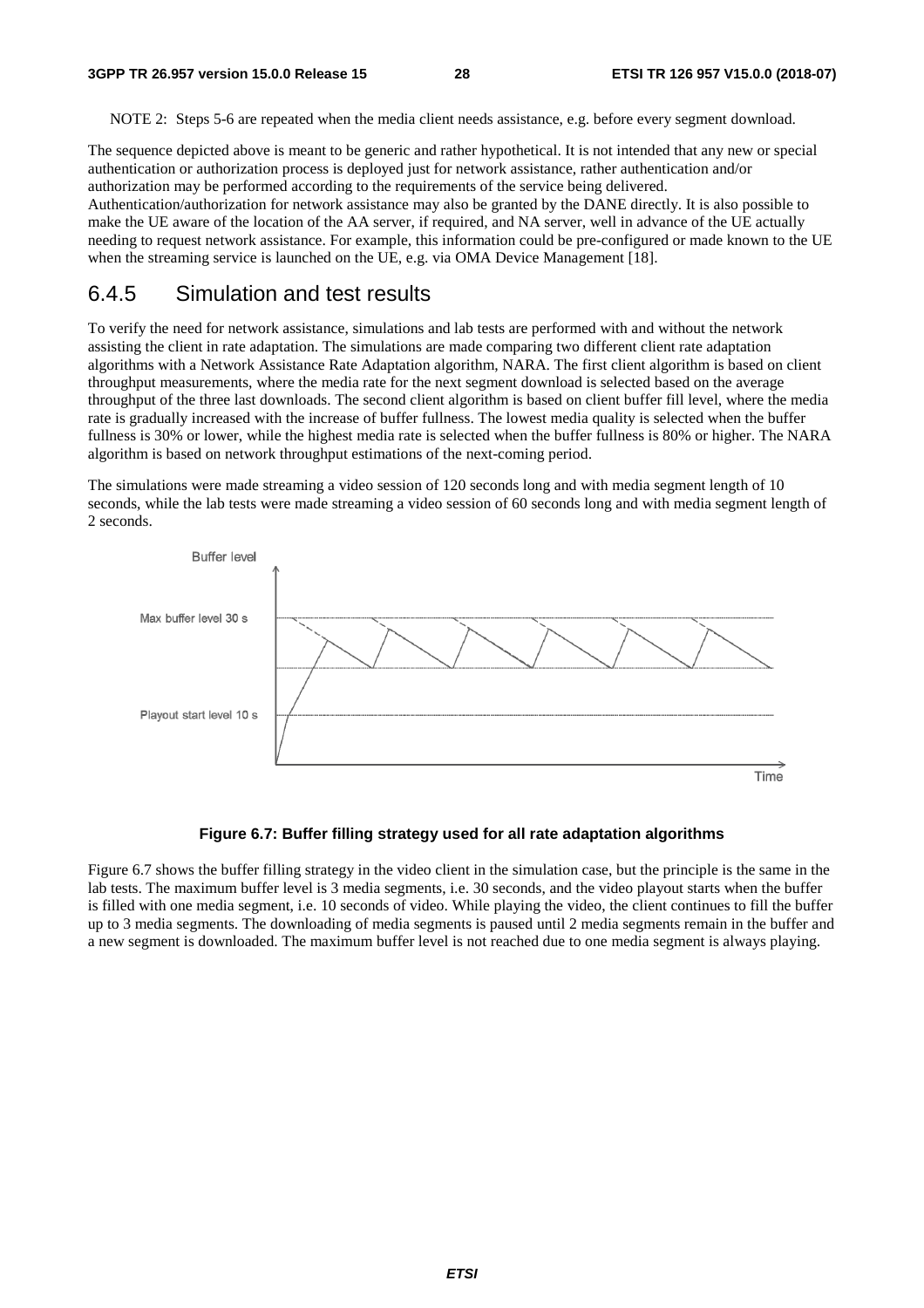



Figure 6.8 shows the average re-buffering time, i.e. the audio/video stalling time, over an increase of number of video users in a cell. These LTE system simulations were made in a 3GPP case 1 scenario, with a UE speed of 3 km/h and an inter-site distance of 500 m with 9 cells in total. There is also web-traffic in the background to create a mixed traffic scenario.

With increased load (number of video users /cell) and non-assisted rate adaptation, the average re-buffering time increases linearly, while with use of NARA - the average re-buffering time increases much more slow.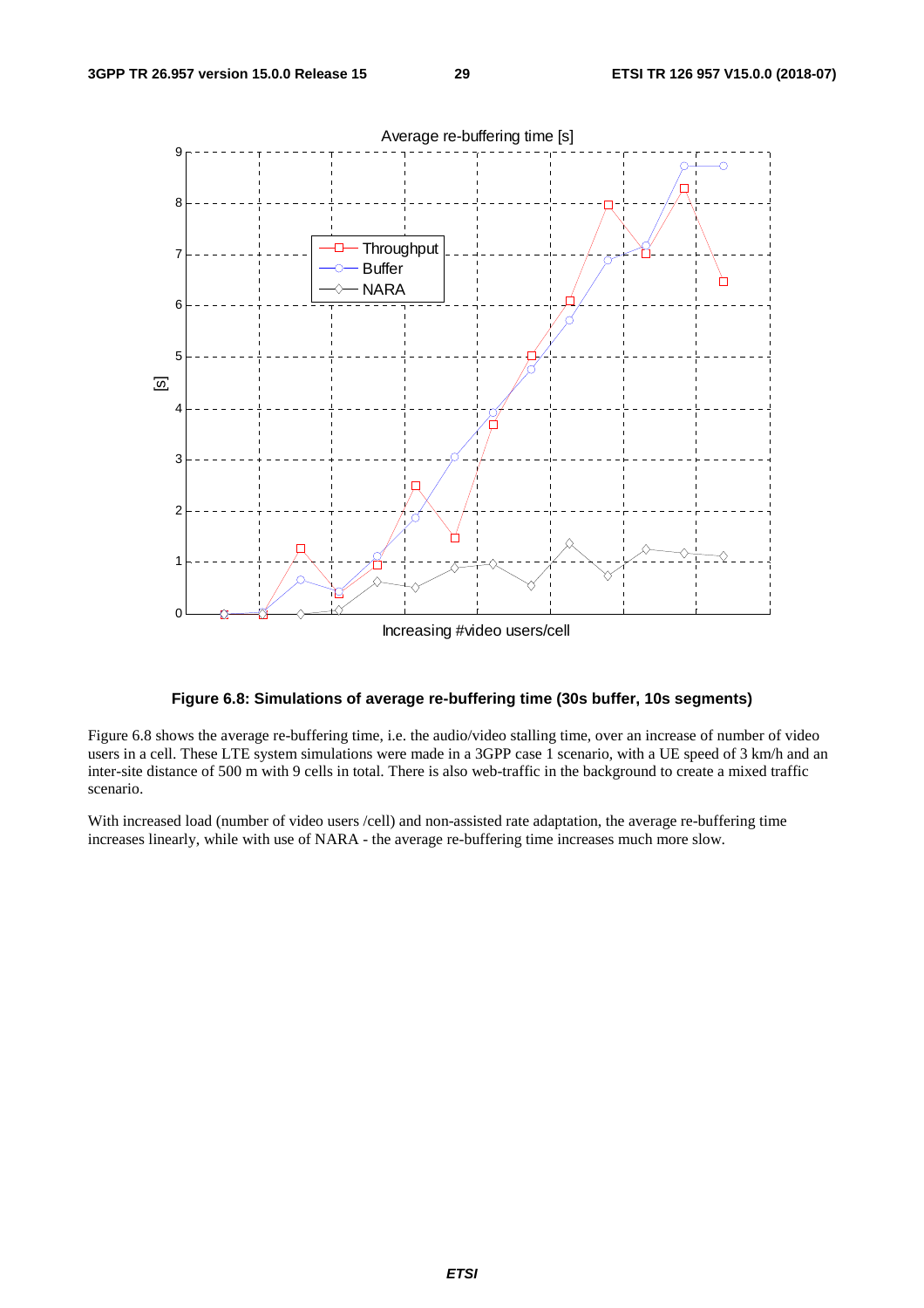

#### **Figure 6.9: Lab test with video clients using a client throughput based algorithm and a client using network assistance**

Figure 6.9 shows results from tests made in a LTE lab environment comparing a client throughput based algorithm and a client using network assistance, taking the average of 10 repetitive tests. Web traffic in the background and varying link quality corresponding to a UE speed of 3 km/h was used. The tests are made to evaluate if a throughput based client rate adaptation algorithms can make quicker decisions if it selects the media rate for the next segment download based on the average throughput of only the last media segment download. It may be seen in the top graph that the client still does not have the latest information of link throughput, and more re-buffering will occur when the link throughput decreases more rapidly compared to using the rate information with network assistance.



**Figure 6.10: Throughput boosting to fill buffer at low buffer levels**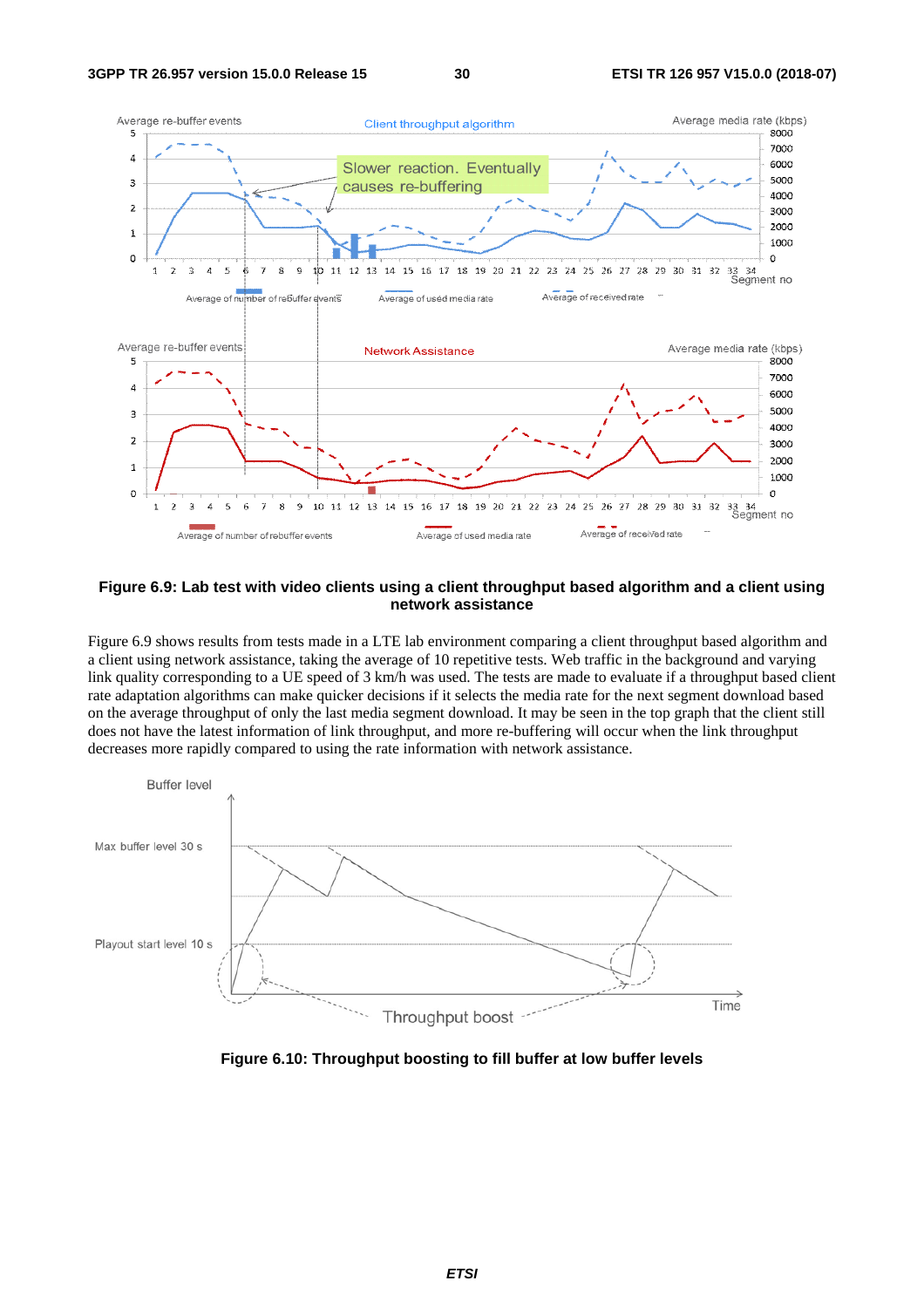As shown in Figure 6.10, throughput boosting (temporary increase of network throughput for this client) may be used in certain occasions to speed up the filling of the client buffer. In the beginning of the session throughput boosting may be used to shorten the time to playout, giving a better experience for the user. During the video session it may happen that the buffer level is very low due to large changes in the link throughput, and to avoid stalling of the video playout throughput boosting may be used to quickly re-fill the buffer to a certain level. When the network applies the throughput boosting the client should be informed, in order to not cause the client to be misled in available link throughput which may lead to that the client makes an erroneous media rate selection when the throughput is back to normal again, without boost, and selects a higher media rate than suitable for the next segment download. It should also be combined with a limit in allowed media rate not to cause unnecessary load.

# 7 MOOD for handling TLS protected unicast traffic

### 7.1 Description of the Release 12 solution for MOOD

The current MBMS MOOD and service continuity architecture assumes an HTTP proxy inside of the MBMS client (i.e. device proxy) in order to steer the DASH player towards unicast representations or broadcast representations. Note, a network HTTP proxy may be required for some MOOD operation modes. The term "MOOD" refers to unicast <-> broadcast switching due to the result of counting. The term "service continuity" refers to unicast<->broadcast switching due to mobility related events (i.e. no counting required), like the UE enters the broadcast area. Note, MOOD related counting may not be activated for a simple "service continuity" case.

The task of the MOOD device proxy (see figure below) in the present MOOD architecture is to direct HTTP requests from the DASH Player to either the remote HTTP server (unicast) or serve the segment from a local MBMS cache. Alternatively, the proxy may request segments from a local server.

The architecture below is derived from the MOOD TR 26.849 (Figure 7: Example Call Flow for UE-Elected Offloading Using Option 1A). A CDN Edge is implementing the Content Server / PSS Server. The unicast traffic may be routed through an HTTP Proxy of the BM-SC, when MOOD headers are added to the HTTP traffic. The BMSC HTTP Proxy is not depicted here. Any unicast HTTP traffic is routed through the P-GW and other 3GPP nodes (not depicted) to the client.



**Figure 7.1** 

In some cases, the MBMS Client sends consumption reports to the BM-SC. The intention is that the BM-SC can monitor the popularity of the service and activate or de-active broadcast in some areas. MOOD headers can be used to monitor the popularity of unicast consumption, but not for broadcast consumption.

For unicast <-> Broadcast switching, the present MOOD proxy uses HTTP redirect, thus, the MOOD proxy will have to see the HTTP requests in clear-text.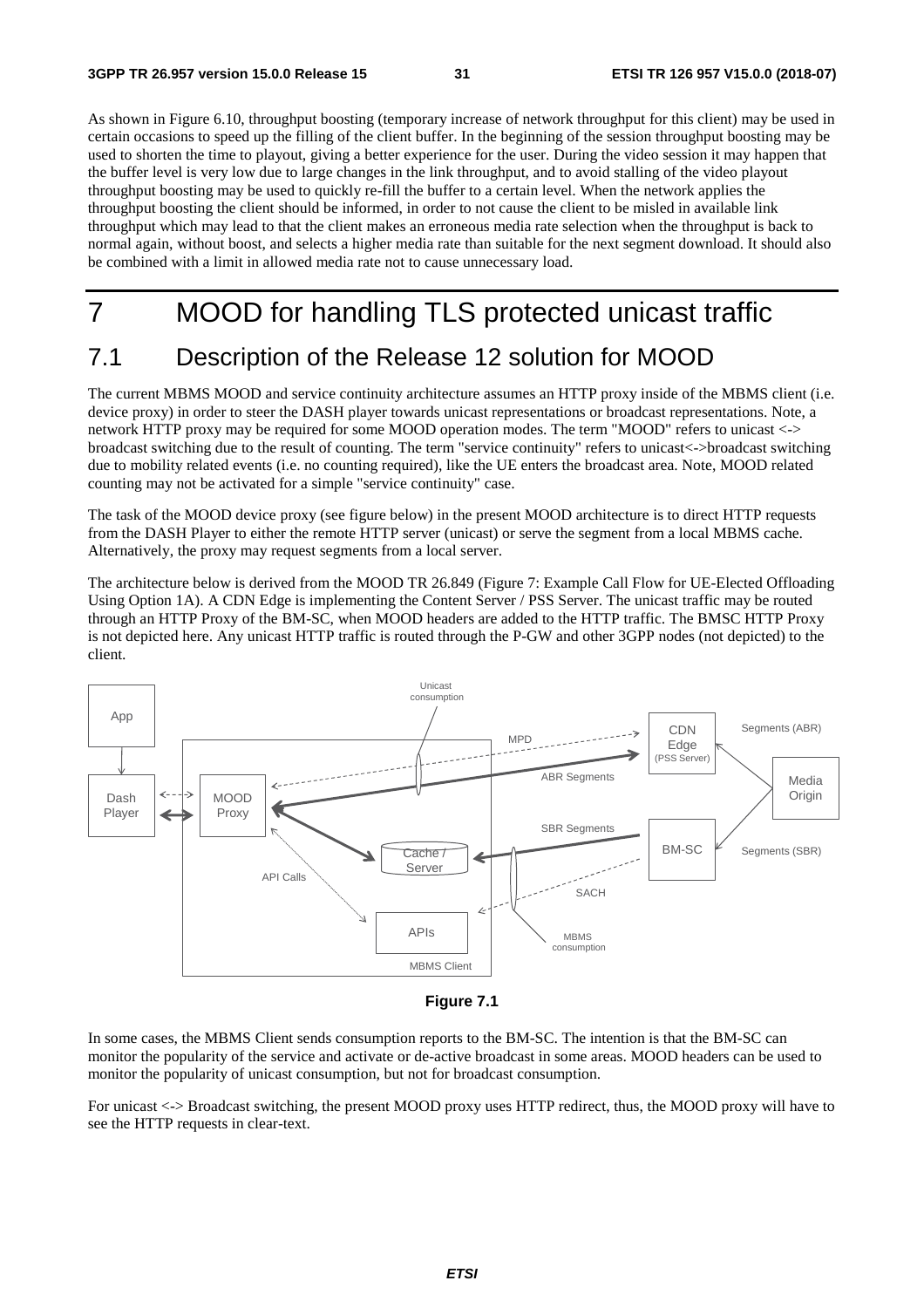The usage of transport protection (HTTPS) is more often used for unicast IP communication in order to secure privacy and also to secure control of the delivery pipe. The intention of using HTTPS is manifold:

- In case the content provider has no relation with the network provider (aka no business agreement in place), TLS is used to secure end-user privacy and to ensure authorized-only entities on the path. Here, neither a MOOD device nor MOOD network proxy may add MOOD headers or inspect the HTTP traffic due to counting.
- In case the content provider has a relation with the network provider (aka business agreement in place), TLS may still be required due to the App environment. For example, browsers start prohibiting the combined usage of secured and unsecured connections (also called mixed content). Some browser APIs are only accessible when secured connections are used. Here, the MOOD network proxy may have the TLS certificate of the content provider for that session (due to business agreement) and is therefore able to "see" the HTTP transactions and process the MOOD headers. However, it is unlikely that the MOOD device proxy has the TLS certificate of the content provider in order to add MOOD headers or to steer the DASH player (uc <-> bc switching).

In case of TLS protected HTTP Unicast traffic (it is assumed that the MOOD device proxy has NOT TLS domain certificates to intercept the HTTP messages), then:

- Any MOOD Proxy cannot steer the HTTP requests between unicast & broadcast anymore, since the MOOD proxy only forwards encrypted unicast traffic.
- The MOOD Proxy cannot add MOOD headers for counting since the MOOD proxy cannot add or modify the HTTP headers anymore. However, unicast consumption reporting can be used to convey consumption information, when needed, since the information is send separately from the payload.
- Two cases are foreseen for the study:
	- 1: The usage of TLS is required on all connections, independently whether unicast or broadcast is used.
	- 2: The usage of TLS is only required per access, i.e. all connections on unicast use HTTPS, while all broadcast received content use regular HTTP.

MPEG SAND can provide some solution to avoid the need for a local MOOD proxy on the device. Instead, a separate communication channel between the MBMS Client and the DASH Player could be established. The SAND WebSocket communication channel can be secured using TLS (although belonging to a different domain), so that all connections are secured. Note, the usage of the SAND WebSocket Channel is independent from the usage of HTTPS. There may be other reasons that a solution like the WebSocket Channel is preferred.

### 7.2 Overview of a SAND WebSocket solution for MOOD

#### 7.2.1 Architecture

MPEG SAND enables a new procedure for Unicast <-> Broadcast switching using a MOOD DANEs. MPEG SAND defines two communication channels for PER messages to the client:

- Through addition of HTTP Headers (like DaneResourceSatus) in Segment or MPD responses, i.e. inband with the MPD or segment stream.
- Through a WebSocket communication channel, i.e. out-of-band of the MPD or segment stream using a separate channel.

The WebSocket communication channel is established through an HTTP request to the server, which contains a specific HTTP header in the request (i.e. 'Upgrade: websocket' header). The server grants the request and can use the established TCP connection in both directions. MPEG SAND has defined a message framing format for the WebSocket communication channel.

Through SAND, the DANE can steer the DASH Player into one way or another. It can make certain resources of the manifest un-available so that the client only uses a subset. It can also steer the DASH Player to a different MPD location. It should be studied, whether the DASH Player can handle MPDs with slight variations.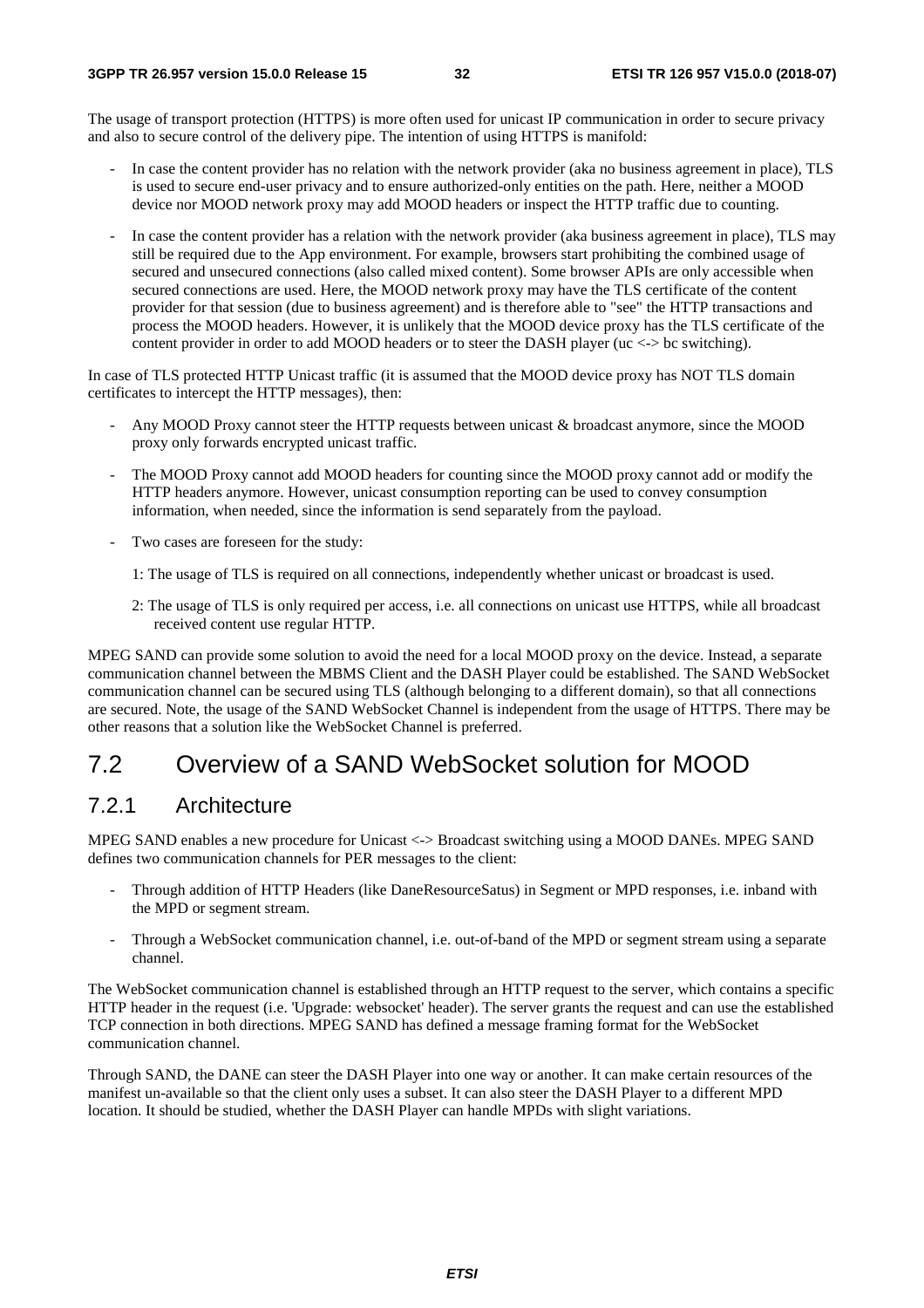

**Figure 7.2** 

SAND allows signaling of MPD expiration (i.e. using the MPDValidityEndTime message type (number 14)) in a PER message and suggesting the DASH player to fetch the MPD from a different MPD location (i.e. through the element mpdUrl). When the MPD does not contain a baseUrl element, thus, when all segments Urls are relative to the MPD Url, then the DASH-Player starts fetching segments from a new location.

Consequently, the MBMS Client does not need to implement a proxy to redirect the different HTTP requests from unicast to broadcast or vice versa. This again allows usage of HTTPS for unicast traffic.

Consumption reporting information can be reported separately from the HTTP payload to the infrastructure using Consumption Reporting.

### 7.2.2 Procedures

A simplified procedure is depicted in the follow-up. Details depend on the progress of the TRAPI Work-Item.



**Figure 7.3**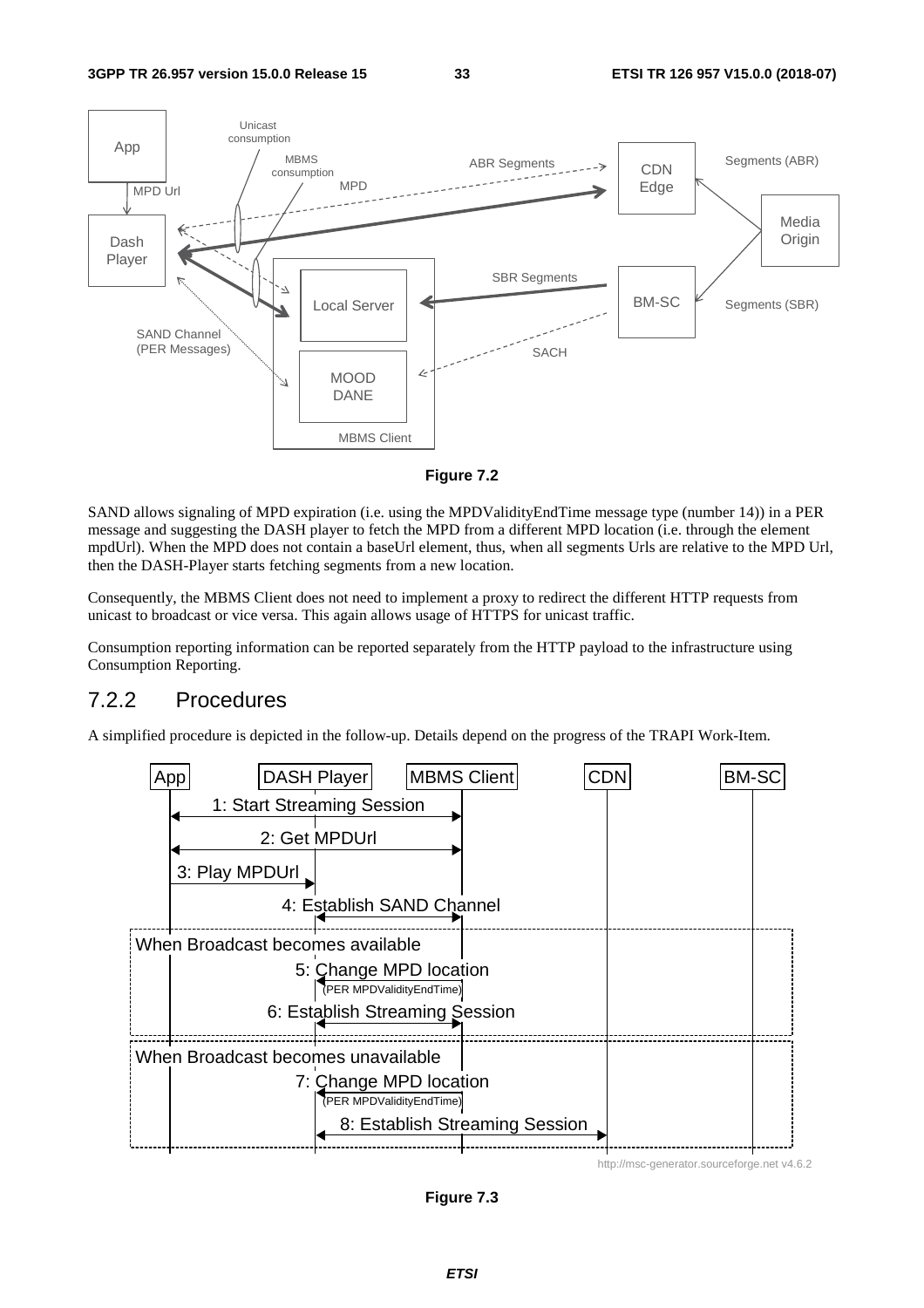The steps below focus on the control transactions and does not show the actual segment flow. It should be notes, that segments from the same DASH segmenter (aka PSS server) are fed into the CDN and also made available to the BM-SC.

- 1) The App triggers the start of a streaming sessions using the MBMS APIs as defined in TRAPI TR [1].
- 2) When the stream is started, the App gets the MPD Url from the MBMS Client (cf. [1]).
- 3) The App launches the Dash Player and passes the MPD Url to the DASH Player.
- 4) The DASH Player establishes the SAND WebSocket communication channel to the MBMS Client.

When Broadcast becomes available:

- 1) The MBMS Client triggers the change of the MPD location using the SAND MPDValidityEndTime in combination with the MPDUrl parameter. The MPDUrl contains a localhost URL. The MBMS Client may pass additional SAND messages to the client, e.g. DaneResourceStatus.
- 2) The DASH Player starts fetching the MPD Url from the MBMS Client (local server). The MPD does not contain any baseUrl statement so also the segments are fetched from the local server.

When Broadcast becomes unavailable:

- 3) The MBMS Client triggers the change of the MPD location using the SAND MPDValidityEndTime in combination with the MPDUrl parameter. The MPDUrl contains a CDN URL as conveyed in Service Announcement. The MBMS Client may pass additional SAND messages to the client, e.g. DaneResourceStatus.
- 4) The DASH Player starts fetching the MPD Url from the CDN Location.

### 8 Streaming enhancements from QoE-Aware resource allocation

### 8.1 Introduction

This clause describes simulation methodology and results on the evaluation of streaming enhancements from QoEaware resource allocation over an LTE-based system-level simulation platform with DASH clients. In particular, an analysis is presented quantifying the performance benefits of intelligent QoS control and resource allocation mechanisms that take advantage of the awareness of client / device characteristics and real-time QoE measurements reported by the clients.

### 8.2 Simulation methodology and setup

Re-buffering has been identified as one of the most critical QoE metrics for streaming video. In a 3GPP DASH-based implementation of QoE metrics in the client device, this metric can be computed via monitoring the buffer status and/or play list metrics. Given the key importance of re-buffering in dictating the QoE delivered to the user, the service capacity of an LTE system is defined based on an outage criterion that is centered around the re-buffering percentage, i.e. the percentage of the total presentation time in which the user experiences re-buffering due to buffer starvation. In particular, a user is designated to be satisfactorily supported if its re-buffering percentage is smaller than a re-buffering outage threshold  $A<sup>out</sup>$ . The service capacity is then defined as the maximum number of users that can be supported in the network such that the percentage of satisfied users is greater than the network coverage threshold  $A^{cov}$ . i.e.

$$
C_{out}^{rebut} = E\left[ arg \max_{K} \left\{ \frac{\sum_{i=1}^{K} 1\left(p_{rebuf,i} \le A^{out}\right)}{K} \ge A^{cov} \right\} \right]
$$

where **E[.]** is denotes the expectation over multiple user geometry realizations and **1(.)** denotes the indicator function.

Five VBR-encoded video clips (Sony, Citizen Kane, Die Hard, NBC News, Matrix Part1) are considered with different bitrate requirements hosted at the HTTP server with multiple versions of each video clip available at different quality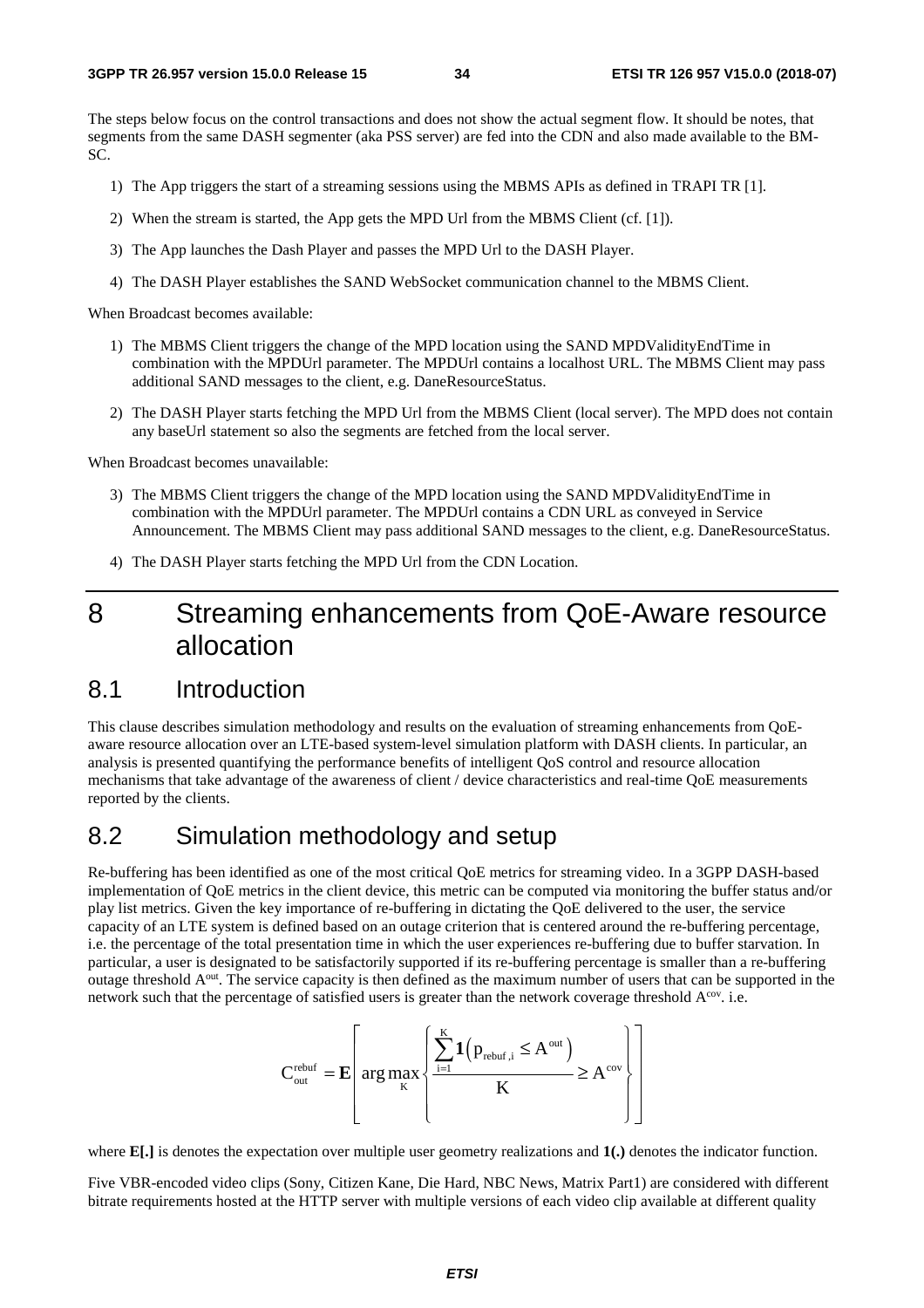levels in the PSNR range of 26-39 dB, as shown in Figure 8.1 and Table 8.1. Two video traces for each video representation level contain content information with regards to  $-i$ ) size and quality information for each video frame and ii) offset traces which give information of the video quality obtained by concealing lost video frames with previous frames. PSNR was used to model video quality as a representative although other advanced metrics could also be used.

A cellular deployment is assumed based on an IMT-Advanced urban macro-cell (UMa) test environment with an intersite distance (ISD) of 500 m, where each user in the LTE network randomly requests one of the five available video clips. A 19-cell scenario is considered, where the center cell generating video traffic is surrounded by two layers of interfering cells generating full buffer traffic. Users are randomly dropped in the center cell. The simulation parameter settings and assumptions on the LTE air interface are provided in Table 8.2 below. The additional assumptions include the following:

- 1) For the link to system mapping, Mutual Information Effective SINR Metric (MIESM) is used.
- 2) AWGN PER versus SINR curve corresponding to that modulation, code rate are used to determine the probability of error.
- 3) Channel Quality Indicator (CQI) are delayed by 5 ms.
- 4) HARQ retransmissions are delayed by 8 ms with a maximum of 4 retransmissions.
- 5) The base stations in all other cells generate interference patterns corresponding to a full buffer mode of operation.
- 6) 100,000 sub-frames were simulated to generate LTE link statistics.
- 7) Users were picked randomly from a user population of 684 dropped uniformly in the sector.
- 8) For each configuration, statistics were collected from thirty different random drops of users in the network.
- 9) Packet fragmentation based on the maximum MTU size of 1500 bytes is considered, and HTTP/TCP/IP layer protocol behaviour and overheads are also incorporated in the analysis - 40 bytes of header was included in each TCP segment (10 bytes for NALU prefix  $+ 12$  bytes for HTTP header  $+ 8$  bytes for TCP header).
- 10) All the main features of TCP Reno flavour were implemented in the simulator including flow control, slow start, congestion avoidance, RTT estimation, timeout, re-transmission, fast re-transmit and fast-recovery to account for the presence of TCP.
- 11) The Backhaul Network (BN) between the eNodeB (eNB) and S-GW is modelled with a fixed bandwidth of 1 Gbps.
- 12) Core Network (CN) from video servers to the S-GW was modelled using a fixed delay of 50 ms.
- 13) Core and back-haul networks are assumed to lossless and radio access network is considered as the main bottleneck.
- 14) Uplink transmissions are assumed to be errorless.
- 15) The delay involved in establishment of the dedicated bearer (e.g. GBR bearers) was not included in the assumed system model.

Multiuser resource allocation over the OFDMA-based downlink LTE air interface is performed based on the wellknown proportional fair scheduling principles. Only half of the available bandwidth of the 10 MHz LTE system is assumed to be reserved for the DASH-based video streaming service while the remaining half is assumed to be dedicated for other services, e.g. voice and data services.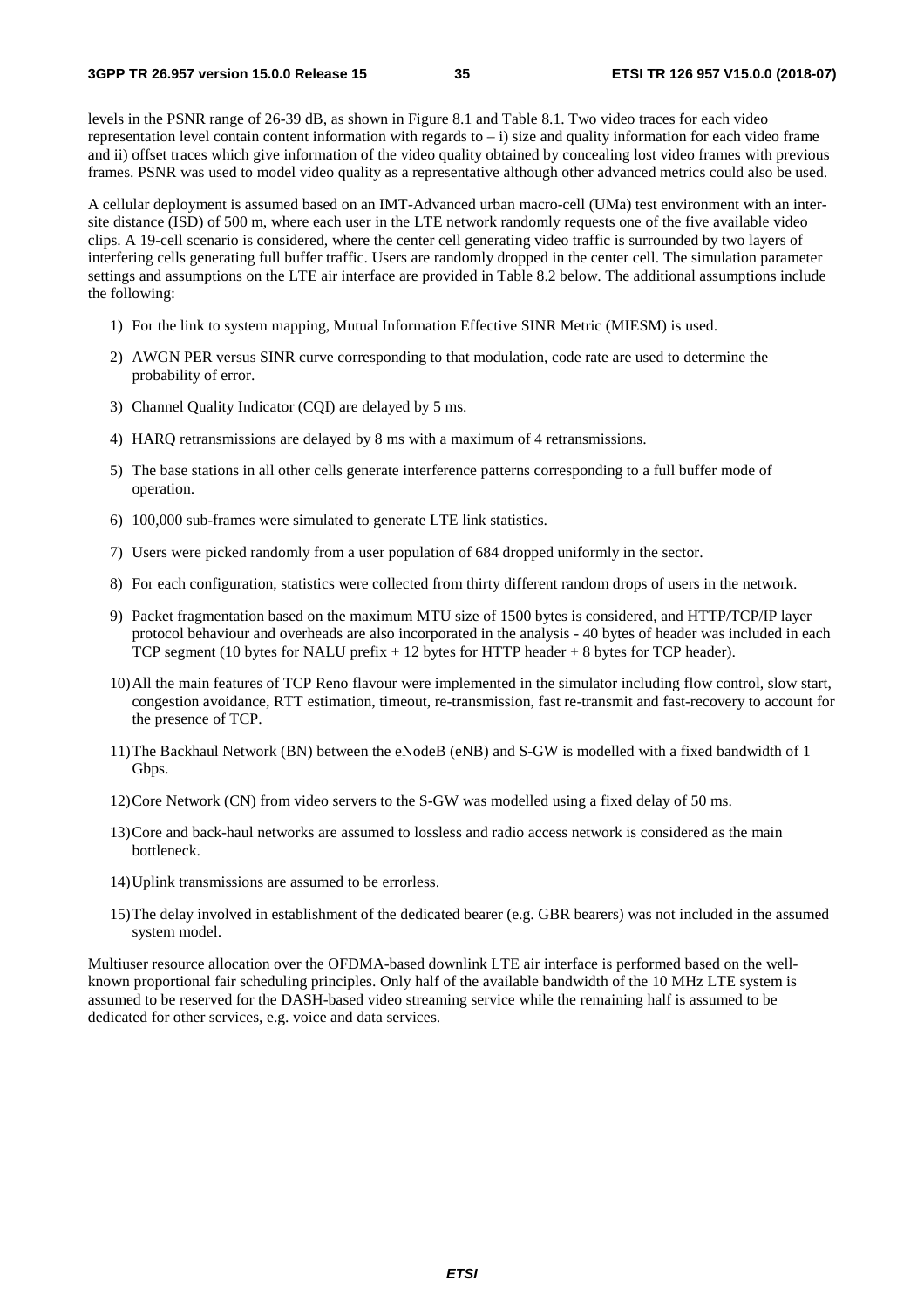

**Figure 8.1: Rate-PSNR Curves of Sample Videos** 

| <b>Video Source</b> | Quantization<br><b>Parameter Range</b> | <b>Average Bitrate</b><br>Range (kbps) |                  |  |
|---------------------|----------------------------------------|----------------------------------------|------------------|--|
| Sony_1080           | $28 - 48$                              | $24.5 - 36.94$                         | $44.23 - 508.24$ |  |
| Citizen Kane        | $28 - 42$                              | $30.25 - 40.25$                        | $60.11 - 351.91$ |  |
| Die Hard            | $34 - 48$                              | $29.00 - 39.00$                        | $32.38 - 103.24$ |  |
| <b>NBC News</b>     | $28 - 48$                              | $24.90 - 37.07$                        | $54.08 - 519.82$ |  |
| Matrix-1            | $34 - 48$                              | $31.45 - 40.05$                        | $30.98 - 118.64$ |  |

**Table 8.1: Details on the video content used in the evaluation**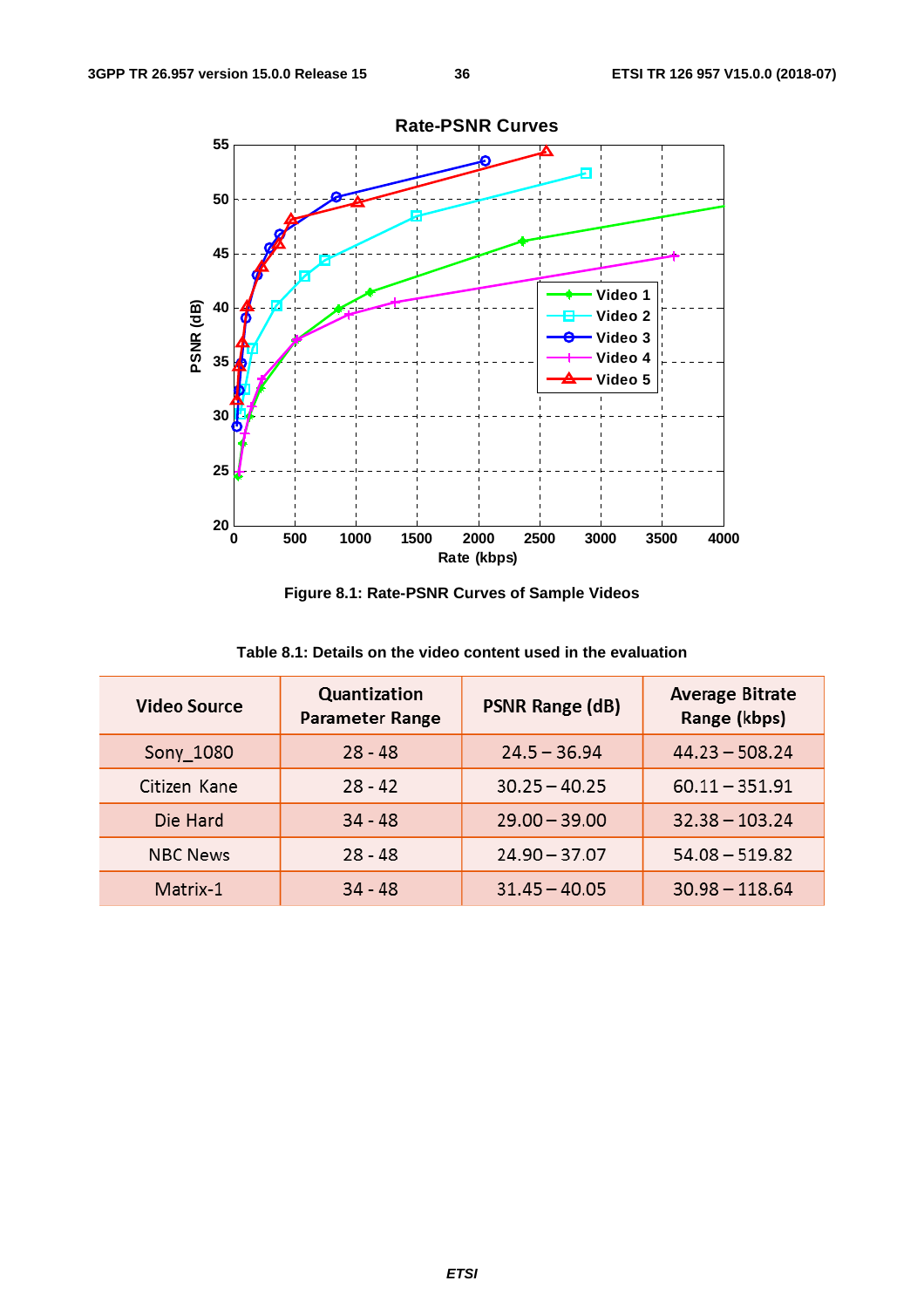| <b>Parameters</b>                    | <b>Assumption</b>                                                                                      |
|--------------------------------------|--------------------------------------------------------------------------------------------------------|
| Channel Model                        | Video requests are sequential: subsequent<br>request is made after receiving previous video<br>segment |
| Downlink Transmit Power              | 46 dBm                                                                                                 |
| MIMO Mode                            | 4x2 SU-MIMO for the downlink                                                                           |
| Cellular Layout                      | Hexagonal grid, 19 cell sites, 3 sectors per site                                                      |
| Distance-dependent path loss         | Loss L= $I + 37.6$ log10(.R), R in kilometers,<br>$I = 128.1$                                          |
| Lognormal Shadowing                  | Similar to UMTS 30.03, B 1.141                                                                         |
| Shadowing standard deviation         | 8 dB                                                                                                   |
| Number of antennas at UE             | $\overline{2}$                                                                                         |
| Number of antennas at cell           | $\overline{4}$                                                                                         |
| Antenna configuration at UE          | Co-polarized antennas                                                                                  |
| Antenna configuration at eNB         | Co-polarized (0.5) spacing)                                                                            |
| Outer-loop for target FER<br>control | 10% FER for 1st HARQ transmission                                                                      |
| Link adaptation                      | MCSs based on LTE transport formats according<br>to TR 36.213                                          |
| HARQ scheme                          | Chase combining                                                                                        |
| DI overhead                          | 3 for PDCCH                                                                                            |
| UE speed                             | 3km/h                                                                                                  |
| Scheduling granularity               | 5 RB sub-band                                                                                          |
| Receiver type                        | MMSF-IRC                                                                                               |
| Feedback mode                        | Wideband PMI based on LTE 4-bit CB, subband<br>COI                                                     |
| Inter-site Distance                  | 500 m                                                                                                  |
| User distribution                    | Users dropped uniformly in the entire cell                                                             |

**Table 8.2: LTE Air Interface configuration** 

According to the DASH-based adaptive streaming framework, users may consume varying qualities of video based on the working of the assumed adaptation algorithm, which selects the optimal quality/bitrate representation among the available video clips based on monitoring of user experience via 3GPP-based QoE metrics, i.e. particularly the playback buffer level. The different representations of the video requested by a representative client are indexed using letter k. In particular,  $k=1$  represents the lowest bitrate representation level and  $k = N$  represents the highest representation level and  $b_k$  represents the bitrate of encoded video of representation level k,  $b_1 \leq b_2 \leq b_3 \leq ... \leq b_N$ . Rate adaptation is clientdriven and is done at segment level where each video segment might contain one or more GOPs (Group of Pictures).

The DASH-based adaptive streaming framework monitors the LTE link throughput and client buffer state and requests the video representations accordingly to realize the highest possible quality but also making sure to avoid playback buffer starvation. The DASH client starts playback with initial start-up delay of one second. It requests the video at a higher fetch rate during the buffering mode (playback buffer under a specified threshold) while the fetch rate is lower during the streaming mode (playback buffer above the specified threshold). Encountering playback buffer starvation, the client enters re-buffering mode while stalling the playback. The playback resumes after a certain targeted amount of media (i.e. 1 second) is aggregated in the media buffer.

A typical DASH-level throughput estimate is the average segment Throughput which is defined as the average ratio of segment size to the download time of the segment.

$$
R_i^{seg} = \frac{1}{F} \sum_{s=S_i-F+1}^{S_i} \frac{S_{seg}(s)}{T_{dwnd}^{seg}(s) - T_{fetch}^{seg}(s)}
$$

where  $S_{seg}(s)$ ,  $T_{f, \text{etch}}^{seg}(s)$ ,  $T_{dwnd}^{seg}(s)$  are the size, fetch time, and download time of the j<sup>th</sup> video segment,  $S_i$  the number of segments downloaded until frameslot i, and F is the number of video segments over which the average is computed.

### 8.3 Video-Aware QoS optimizations at the Core

The architecture in Figure 8.2 is considered for video-aware network resource management. It consists of content servers, Video Aware Controller (VAC) in the core network, and DASH clients. An LTE network is considered consisting of an eNodeB and LTE Evolved Packet Core (EPC). A number of DASH clients establish streaming sessions to DASH servers through the eNB, EPC and the core network.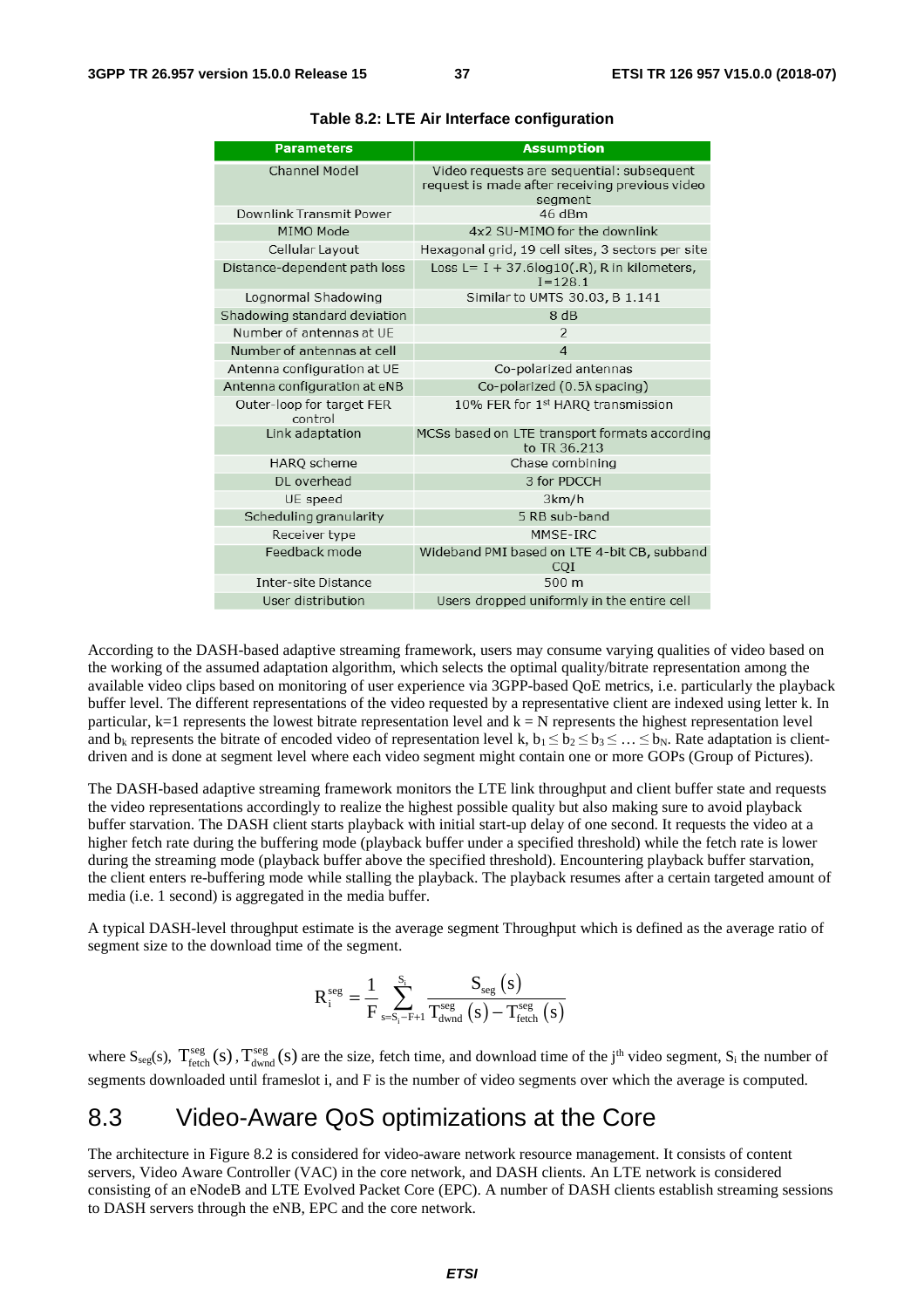The "Video Aware Controller" (VAC) placed at a service provider central office at the network core is the central intelligence for video-aware resource management. The VAC is connected to the EPC. The VAC also contains a QoE reporting server to receive periodic feedback of media buffer levels from the DASH clients. This is done by establishing an application-level auxiliary control connection between the DASH client and the VAC for each streaming flow, e.g., an HTTP POST connection. The VAC has a synthetic view of the buffer levels of all the connected streaming clients. It computes a maximum bit rate MBR<sub>i</sub> for each flow j and communicates the MBR<sub>i</sub> of each flow j to the respective DASH client through the auxiliary control connection.

The key to this architecture is application-level feedback from DASH servers/clients to the VAC and QoS-signaling from the VAC. For example, the VAC can receive feedback of client media buffer levels from the DASH clients and video segment quality information from the content servers. Then the VAC processes the feedback information to determine QoS parameter settings for each flow in the network. Specifically VAC determines the Maximum Bit Rate (MBR) for each flow in the network. These QoS-parameters are then communicated to the DASH clients to which use this information in their video rate adaptation algorithm.



**Figure 8.2: Video Aware QoS Signaling Architecture** 

Thus the VAC indirectly manages the network resources at various parts of the network by setting the QoS parameters that influence the DASH client adaptation behavior. The VAC controls the rate adaptation of the video clients by communicating the respective QoS-parameters to each client. At DASH client j, the computation of the best video representation level takes into account OoS parameters MBR<sub>i</sub> and GBR<sub>i</sub> of flow i as follows:

$$
Q_i^{sup} = \arg \max_{k} b_k ;
$$
  
s.t.  $b_k \le \max \left( GBR_j, \min \left( R_j^t, MBR_j \right) \right); k = 1,..., N$ 

By setting MBRs for flows intelligently in a video-aware fashion, QoE-based outage capacity of the network is enhanced and by setting GBR for flows it is possible to guarantee certain minimum video quality for premium users. Moreover, this architecture has the ability to take into account both DASH client media buffer dynamics and variability in video content based on feedback from DASH clients and servers respectively. Through QoS-signaling to the DASH clients, it also establishes a close interaction between resource allocation to each flow and video rate adaptation by DASH clients.

NOTE: The clients for which the VAC sets MBR compete for the same bandwidth resources. This is regardless of where there is a single eNodeB or multiple eNodeBs reporting to the VAC. The latter depends on operator's frequency reuse and spectrum allocation policy. For instance, many deployments rely on full reuse, a.k.a. reuse-1, which means all cells and eNodeBs use the same spectrum to allocate resources, i.e., in this case clients in all cells would compete for the same spectrum. In that sense, it is up to the operator to decide how to use the VAC capabilities based on its spectrum allocation policy.

The forthcoming discussion focuses on the problem of setting MBR dynamically for DASH flows to increase QoEoutage based capacity. The buffer evolution at each client is determined by the playback and download processes. The playback process removes one video frame from the client media buffer each frame duration except in the startup/rebuffering states where it waits till the buffer level reaches a certain threshold. The download process determines the rate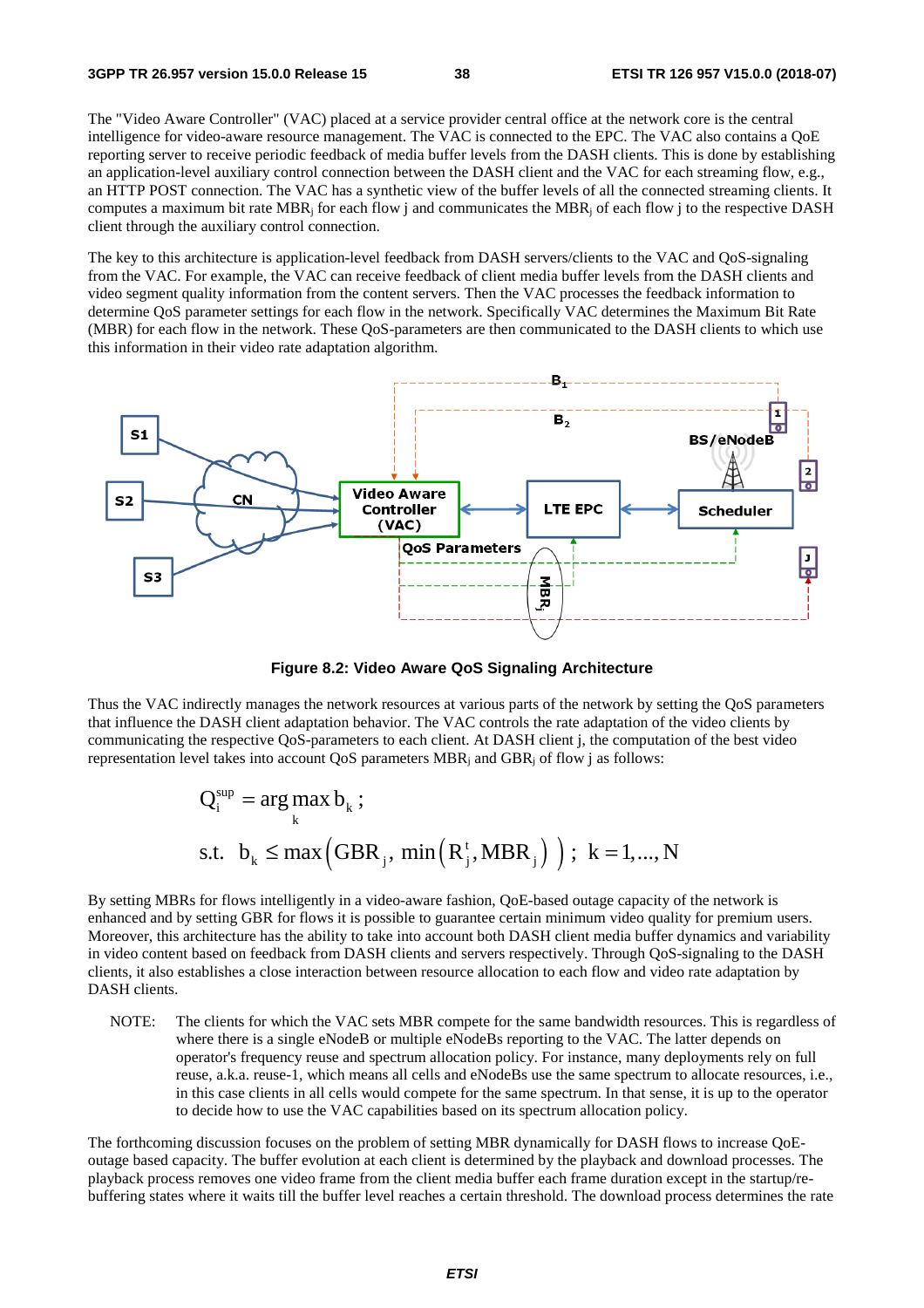at which frames are entering the buffer. This in turn determines on the video segment representation level chosen. By setting a MBR for each DASH flow, the download process can be controlled. The VAC periodically tracks the media buffer evolution of each client. The difference between buffer levels for client j from feedback cycle (t-1) to feedback cycle t is given by:

$$
B_j^{t, diff} = B_j^t - B_j^{t-1}
$$

B determines the evolution of media buffer at DASH client j over the duration of a feedback cycle considering the playback and download processes. To avoid re-buffering, it is required that the download process is faster than the playback process. To minimize chances of re-buffering for each DASH client j, a requirement is set that the rate of change in the buffer level to be greater than a certain positive threshold i.e.,

$$
\frac{B_j^t - B_j^{t-1}}{T} = \frac{B_j^{t,\text{diff}}}{T} > (X_j^t + \delta), \ \delta > 0
$$

Where  $X_j^t$  is an indicator variable that indicates whether user j is in startup or re-buffering during the feedback cycle t. This can be easily determined by comparing the user buffer level relative to the buffering threshold. This parameter is used to ensure that even when there is no playback by the client, the rate of buffering should exceed the nominal playback back rate by the threshold δ. Since wireless conditions, video content etc. are dynamic, it is only required that the condition above on the rate of change of the buffer level holds in an average sense. A buffer aware user token parameter  $W_j^t$  is used to monitor the overall cumulative performance of the client j until feedback cycle t in terms of buffering rate exceeding the threshold. In every feedback cycle,  $W_j^t$  is updated based on B as follows:

$$
W_j^t = \max\left(W_j^{t-1} + \left((X_j^t + \delta)\tau - B_j^{t,\text{diff}}\right), 0\right)
$$

When  $B \leq (X^t_j + \delta)\tau$  in feedback cycle t, it means it means that the media buffer of user j is growing at a rate smaller than the target threshold. In this case  $W_j^t$  is then incremented by  $(X_j^t + \delta)\tau - B$  to reflect the penalty for having a low buffer change rate in feedback cycle t. Similarly when the buffer change rate for user j in feedback cycle t exceeds the target threshold, then  $W_j^t$  is then decremented to reward user j. Thus  $W_j^t$  represents the accumulated penalties and rewards for user j until feedback cycle t. A higher value of user token parameter  $W_j^t$  reflects the fact that the download

rate for the user is not sufficient to sustain continuous playback.

A user is defined to be dis-satisfied when the user token parameter for the user exceeds a certain pre-defined threshold. User j is considered to be dis-satisfied at time t if the following condition is satisfied:

$$
W_j^t > \gamma
$$

The percentage of dis-satisfied users at time t, denoted by  $D(t)$ , is then given by:

$$
D(t) = \frac{\sum_{j=1}^{J} I(W_j^t > \gamma)}{J}
$$

where I(.) is the identity function and J is the total number of users in the system. The VAC tracks the percentage of dissatisfied users over time based on media buffer feedback from DASH clients. A window of observations consisting of the past L feedback cycles is taken into account to compute the trend of percentage of dis-satisfied users over time. Specifically at time t, observations  $D(t)$ ,  $D(t-1)$ ,...,  $D(t-L)$  are used to compute a linear fit as follows:

$$
D_e(x) = m(t) * x + c(t), \quad x = t, t-1, ..., t-L
$$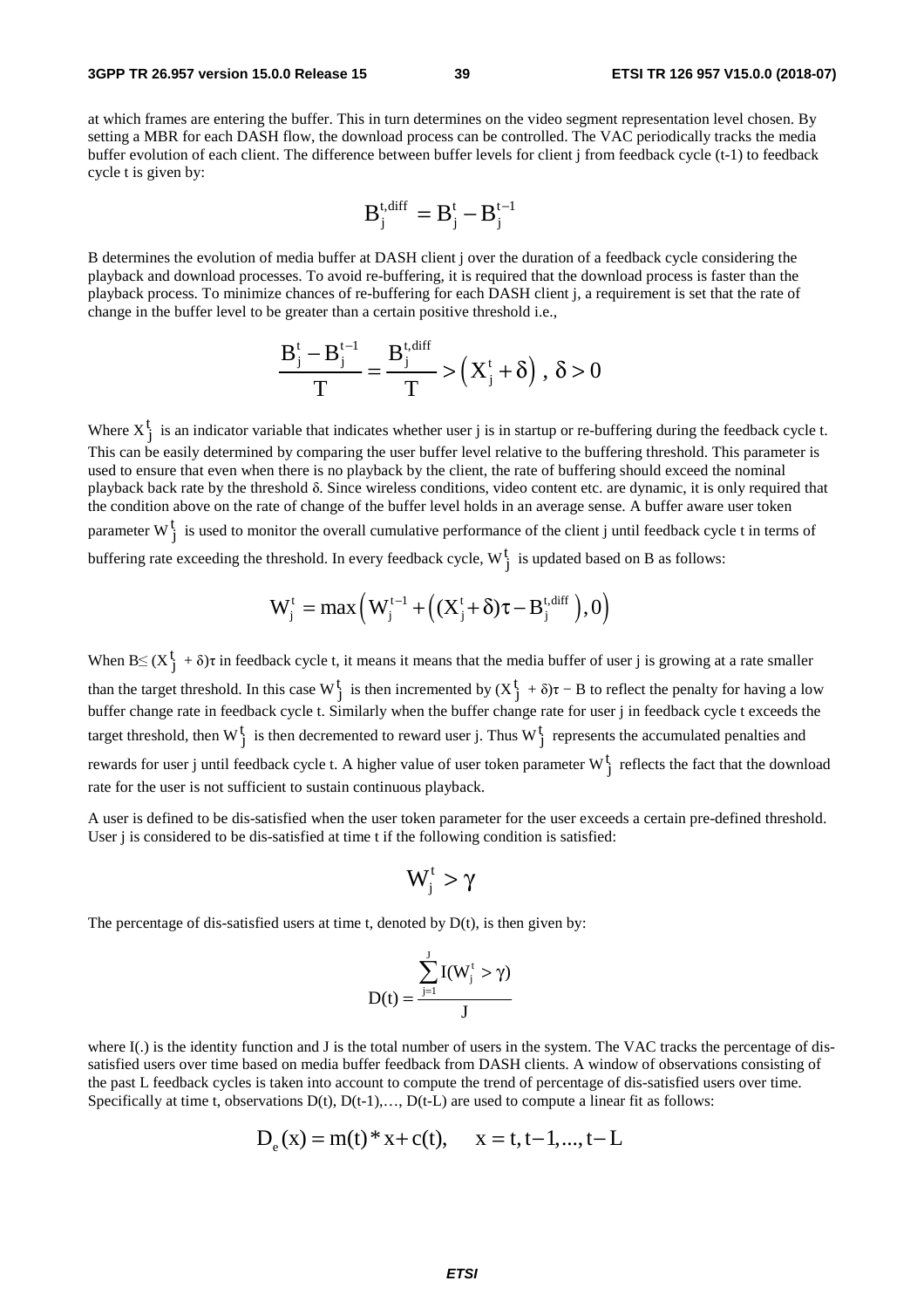$m(t)$  and  $c(t)$  are the slope and the y-intercept for the linear equation depicting the trend of dis-satisfied users in feedback cycle t. A positive slope  $m(t) > 0$  indicates that  $D(t)$  is increasing and a negative slope  $m(t) < 0$  indicates that D(t) is decreasing.

MBR is used for each DASH session for controlling the percentage of dis-satisfied users. Decreasing the MBR has the effect of decreasing percentage of dis-satisfied users at the cost of video quality. Our basic idea is to set the MBR value just large enough keep the percentage of dis-satisfied users below a threshold ψ. At the beginning of every DASH session, the VAC initiates the MBR for the user to a nominal value and then updates it every feedback cycle depending on i) the percentage of dis-satisfied users  $D(t)$  and ii) the trend of percentage of dis-satisfied users  $m(t)$ . The flowchart for our MBR update algorithm is depicted in Figure 8.3.



**Figure 8.3: Flowchart for Dynamic MBR Update** 

There are 4 cases depending on the values of  $D(t)$  and  $m(t)$ .

Case 1) D(t) > w and m(t) > 0: When D(t) exceeds the threshold w and is on a non-decreasing trend exemplified by m(t)  $\geq$  0, MBR<sub>i</sub>(t) is reduced by a fraction  $\chi$  with the aim of reversing the trend of D(t) i.e.,

$$
MBR_{j}(t) = MBR_{j}(t-1)*(1-\chi)
$$

Case 2)  $D(t) \geq \psi$  and  $m(t) < 0$ : In this case,  $D(t)$  is above the acceptable threshold  $\psi$  but has a decreasing trend as exemplified by  $m(t) < 0$ . Therefore the MBR is unchanged from its previous value i.e.,

$$
MBR_j(t) = MBR_j(t-1)
$$

Case 3)  $D(t) < \psi$  and  $m(t) > 0$ : In this case,  $D(t)$  is below the acceptable threshold  $\psi$ , but has an increasing trend. MBR is unchanged from its previous value as in Case 2.

Case 4) D(t)  $\langle \psi \rangle$  and m(t)  $\leq$  0: When D(t) is below the acceptable threshold  $\psi$  and has a non-increasing trend exemplified by m(t)  $\leq$  0, MBR is increased by a fraction  $\chi$  with the aim of improving video quality i.e.,

$$
MBR_{j}(t) = MBR_{j}(t-1) * (1 + \chi)
$$

### 8.4 Video QoE-Aware scheduling at the RAN

A media-buffer aware optimization framework is considered for multi-user resource allocation that constrains rebuffering probability for adaptive streaming users. A gradient based algorithm, called Re-buffering Aware Gradient Algorithm (RAGA), solves this optimization problem based only on periodic feedback of media buffer levels from streaming video clients. The scheduling priorities to users are continuously adjusted based not only on the absolute values of client media buffer levels but also on the rate of change of these buffer levels. Also since the optimization objective is not changed, this approach allows for flexibility in choosing custom optimization criterion including that of proportional fair and those based on video-quality metrics. Thus this approach is also friendly to non-video users that are served by the same base station.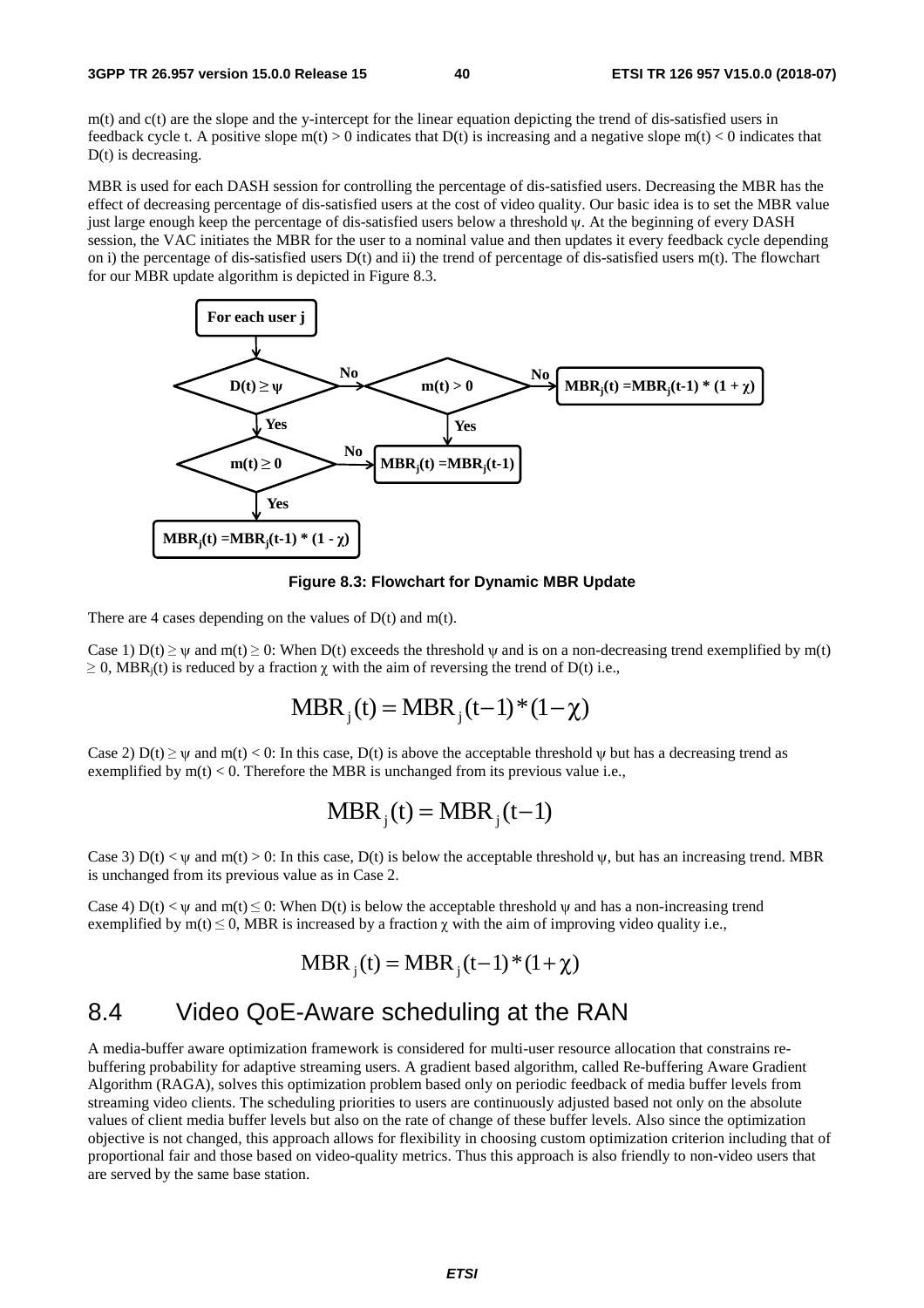In most cellular wireless networks, the UEs send to the BS periodic feedback regarding the quality of wireless link that they are experiencing in the form of Channel Quality Information (CQI). The CQI sent by the UEs is discretized, thus making the overall channel state "m" discrete. The eNodeB translates the CQI information into a peak rate vector mm m  $\mu^m = (\mu_1^m, \mu_2^m, \ldots, \mu_i^m)$ , with  $\mu_i^m$  representing the peak achievable rate by user j in channel state m. For every scheduling resource, the eNodeB has to make a decision as to which user to schedule in that resource. Scheduling the best user always would result in maximum cell throughput but may result in poor fairness. Scheduling resources in a round robin fashion might result in inability to take advantage of the wireless link quality information that is available. So, typical resource allocation algorithms in wireless networks seeks to optimize the average service rates  $\mathbf{R} = (\mathbf{R}_1, \mathbf{R}_2, \mathbf{R}_3, \dots, \mathbf{R}_1)$  to users such that a concave utility function H(**R**) is maximized subject to the capacity (resource) limits in the wireless scenario under consideration i.e.,

Basic RA : max H(
$$
\mathbf{R}
$$
)  
s.t.  $\mathbf{R} \in \mathbf{V}$ 

where **V** represents the capacity region of the system. Utility functions of the sum form have attracted the most interest:

$$
H(\mathbf{R}) = \sum_{j} H_{j} (R_{j})
$$

where each  $H_i(R_i)$  is a strictly concave continuously differentiable function defined for  $R_i > 0$ . The Proportional fair (PF) and Maximum Throughput (MT) scheduling algorithms are special cases of objective functions of this form with  $H_i(R_i) = log(R_i)$  and  $H(R_i) = R_i$  respectively.

A video-aware optimization framework is considered for multi-user resource allocation in which client re-buffering is constrained. In order to avoid re-buffering at a video client, video segments need to be downloaded at a rate that is faster than the playback rate of the video segments. Let  $T_j(s)$  be the duration of time taken by user j to download a video segment s and  $\tau_i(s)$  be the media duration of the segment. Then the condition required for avoiding re-buffering is:

$$
T_j(s) \le \tau_j(s) / (1 + \delta) \quad \forall \ j, s
$$

where  $\delta > 0$  is a small design parameter to account for variability in wireless network conditions. Segment download time  $T_i(s)$  depends on the size of the video segment  $S_i(s)$  and the data rates experienced by user j.  $S_i(s)$  in turn depends on the video content and representation (adaptation) level that is chosen by the DASH client. DASH client choses the representation level for each video segment based on its state and its estimate of available link bandwidth. Based on all this, a Re-buffering Constrained Resource Allocation (RCRA) framework is devised as follows:

$$
RCRA: \frac{\max H(R)}{\text{s.t. } R \in V}
$$

$$
T_{j}(s) \leq \tau_{j}(s) / (1+\delta) \quad \forall j, s
$$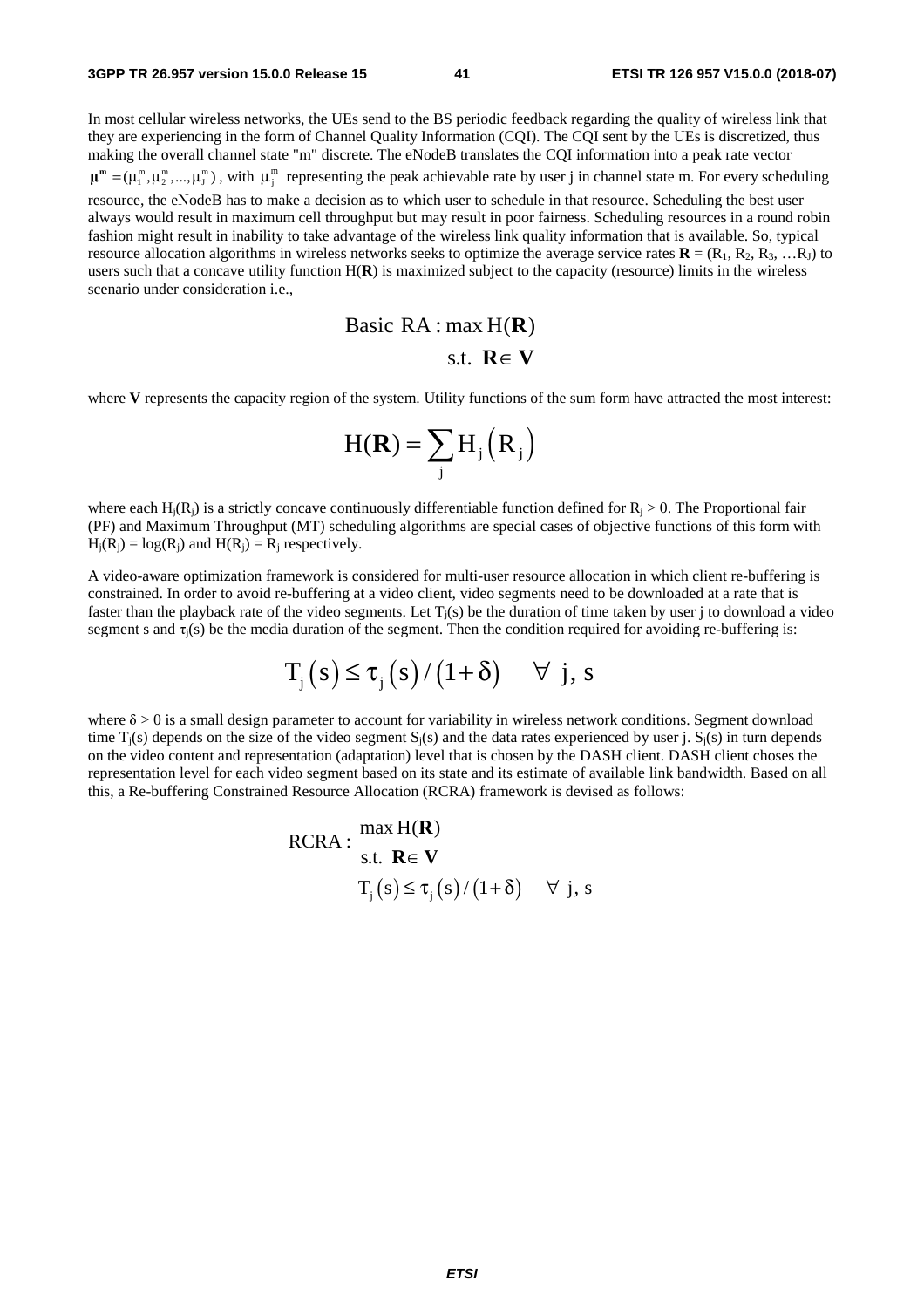The key difference is the additional constraints related to re-buffering. Unlike prior approaches, this framework closely relates the buffer evolution at DASH clients to resource allocation at the eNodeB since  $T_i(s)$  is related to the average service rate  $R_i$  obtained by user j. By intelligent resource allocation, the eNodeB can help reduce re-buffering in video clients. This approach requires some feedback from DASH clients in order to enforce the re-buffering constraints.



**Figure 8.4: Buffer Level Feedback based Scheduling** 

The buffer-aware resource allocation framework is shown in Figure 8.4. In addition to CQI feedback as is standard in 3GPP cellular networks, each adaptive streaming user also feeds back its media playback buffer level periodically to the BS scheduler. This can be directly done over the radio access network or indirectly through the video server.

Scheduling algorithms for multi-user wireless networks need to make decisions during every scheduling time slot (resource) t in such a way it leads to the long-term optimal solution. Note that the scheduling time slot is typically at much finer granularity than a (video) frameslot in the LTE environment. The Re-buffering Aware Gradient Algorithm (RAGA) uses a token-based mechanism to enforce the re-buffering constraints. The scheduling decision of RAGA in scheduling time slot t when the channel state is m(t) can be summarized as follows:

$$
\text{RAGA}: j = \underset{j \in N}{\arg \max} \left[ e^{a_j(t)W_j(t)} \nabla H\left(R_j\left(t\right)\right) . \mu_j^{m(t)} \right]
$$

where  $R_i(t)$  is the current moving average service rate estimate for user j. It is updated every scheduling time slot as in the PF scheduling algorithm i.e.,

$$
R_{j}(t+1) = (1 - \beta) R_{j}(t) + \beta \mu_{j}(t)
$$

where  $\beta > 0$  is a small parameter that determines the time scale of averaging and  $\mu_j(t)$  is the service rate of user j in time slot t.  $\mu_j(t) = \mu_j^{m(t)}$  if user j was scheduled in time slot t and  $\mu_j(t) = 0$  otherwise. W<sub>j</sub>(t) is a video-aware user token parameter and aj(t) is a video-aware user time-scale parameter, both of which are updated based on periodic media buffer level feedback by the clients to the eNodeB. These parameters hold the key to enforcing re-buffering constraints at the eNodeB. For simplicity, it is assumed that such client media buffer level feedback is available only at the granularity of a frameslot. Therefore the user-token parameter and user-time scale parameter are constant within a frameslot i.e.,

$$
W_j(t) = W_j^i \text{ for } i\tau \le t < (i+1)\tau
$$
  

$$
a_j(t) = a_j^i \text{ for } i\tau \le t < (i+1)\tau
$$

Let  $B_i^i$  represent the buffer status feedback in the frameslot i in units of media time duration. The difference between buffer levels from frameslot (i-1) to frameslot i is given by: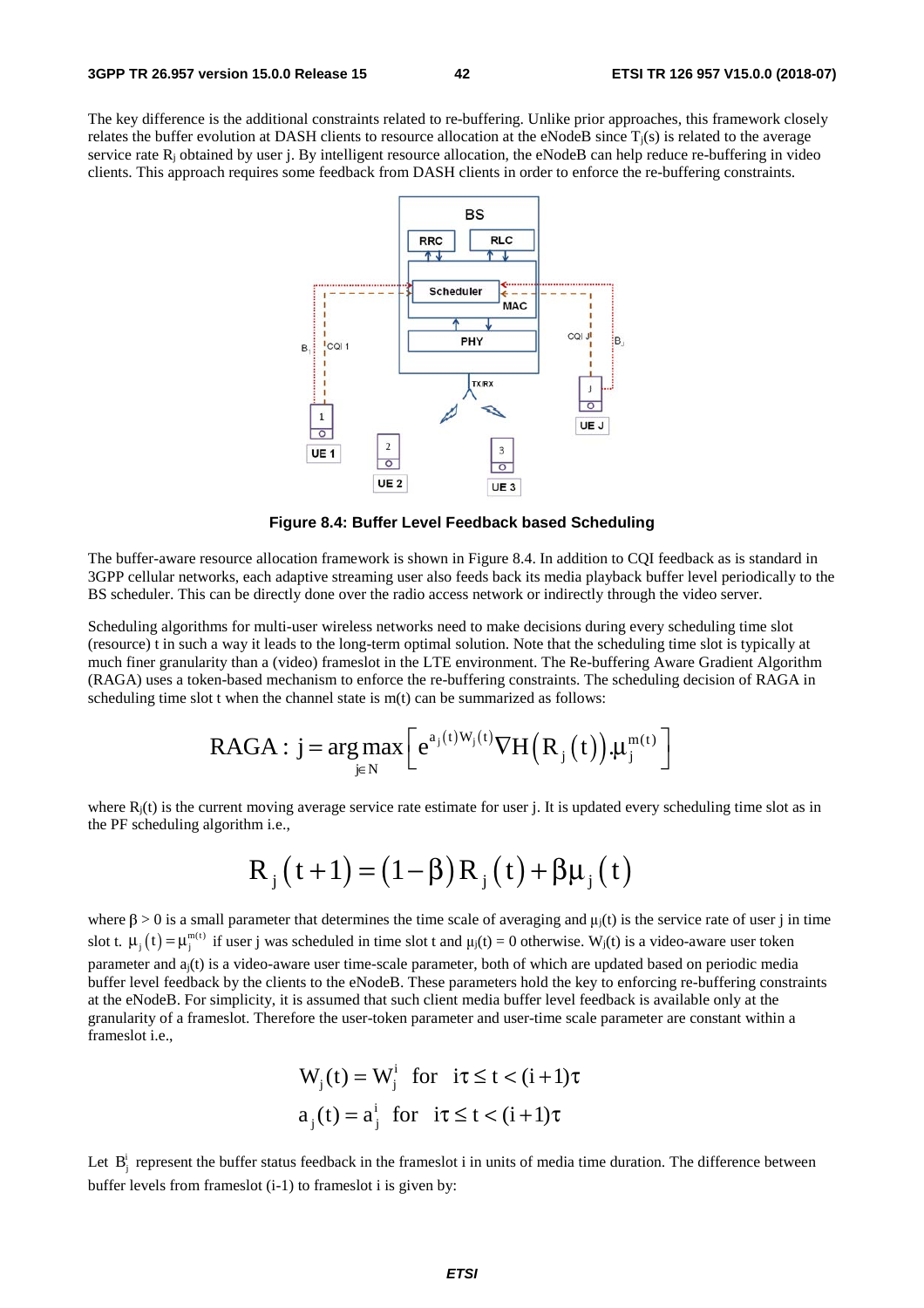$$
B_j^{i,diff} = B_j^i - B_j^{i-1}
$$

A positive value for  $B_i^{i,diff}$  indicates an effective increase in the media buffer size in the previous reporting duration and a negative value indicates a decrease in media buffer size. Note that this difference depend on frame playback and download processes at the DASH client. To avoid re-buffering, the rate of change in the client media buffer level needs to be greater than a certain positive threshold i.e.,

$$
(B_j^{i,\text{diff}} \ / \tau) > \delta \ , \ \delta > 0
$$

The media buffer aware user token parameter is updated every frameslot as follows:

$$
W_j^i = Max(W_j^{i-1} + (\delta \tau - B_j^{i, diff}), 0)
$$

The intuitive interpretation of this result is that if rate of media buffer change for a certain user is below the threshold, the token parameter is incremented by an amount  $(\delta \tau - B_j^{\text{diff}})$  that reflects the relative penalty for having a buffer change rate below threshold. This increases its relative scheduling priority compared to other users whose media buffer change rate is higher. Similarly, when the rate of buffer change is above the threshold, the user-token parameter is decreased to offset any previous increase in scheduling priority.  $W_i^i$  is not reduced below zero, reflecting the fact that all users that have a consistent buffer rate change greater than the threshold have scheduling priorities as per standard proportional fair scheduler.

The video-aware parameter  $a_j^i$  determines the time-scale over which re-buffering constraints are enforced for adaptive streaming users. A larger vale of  $a_j^i$  implies greater urgency in enforcing the re-buffering constraints for user j. The values of  $a_j^i$  can be set to reflect this relative urgency for different users. Therefore  $a_j^i$  is set based on the media buffer level of user j in frameslot i as follows:

$$
a_j^i = 1 + \phi * \max\left(\frac{B_{\text{thresh}}^{\text{Steady}} - B_j^i}{B_{\text{thresh}}^{\text{Steady}}}, 0\right)
$$

where  $\phi$  is a scaling constant,  $B_j^i$  is the current buffer level in seconds for user j, and  $B_{\text{thresh}}^{\text{Steady}}$  is the threshold for the steady state operation of the DASH video client. If the buffer level  $B_j^i$  for user j is above the threshold, then  $a_j^i = 1$  and if it is below the threshold,  $a_j^i$  scales to give relative higher priorities to users with lower buffer levels. This scaling of priorities based on absolute user buffer levels improves the convergence of the algorithm. Note that parameter  $W_i(t)$  is updated based on rate of media buffer level change while parameter  $a_i(t)$  is updated based on buffer levels themselves. Such an approach provides a continuous adaptation of user scheduling priorities based on media buffer level feedback (unlike an emergency response type response) and reduces the re-buffering percentage of users without significantly impacting video quality.

From a RAN efficiency perspective, the following observations can be noted on the use of the buffer-level feedback:

- In active state (e.g. at segment download activities) the UE can report buffer status, send CQI reports etc. without specific additional burden.
- In DRX and especially in idle state (e.g. after inactivity time expiry in-between segment downloads), the UE really wants to avoid any modem activity. Even sending a tiny status report will wake up modem subsystem and initiate new transition from idle to active, and then waiting again to move back. This will cause both signaling overhead and large power consumption impact in client.

So when a download activity of segments is finalized the client should not need to send anything to the scheduler, until it is time for another download activity.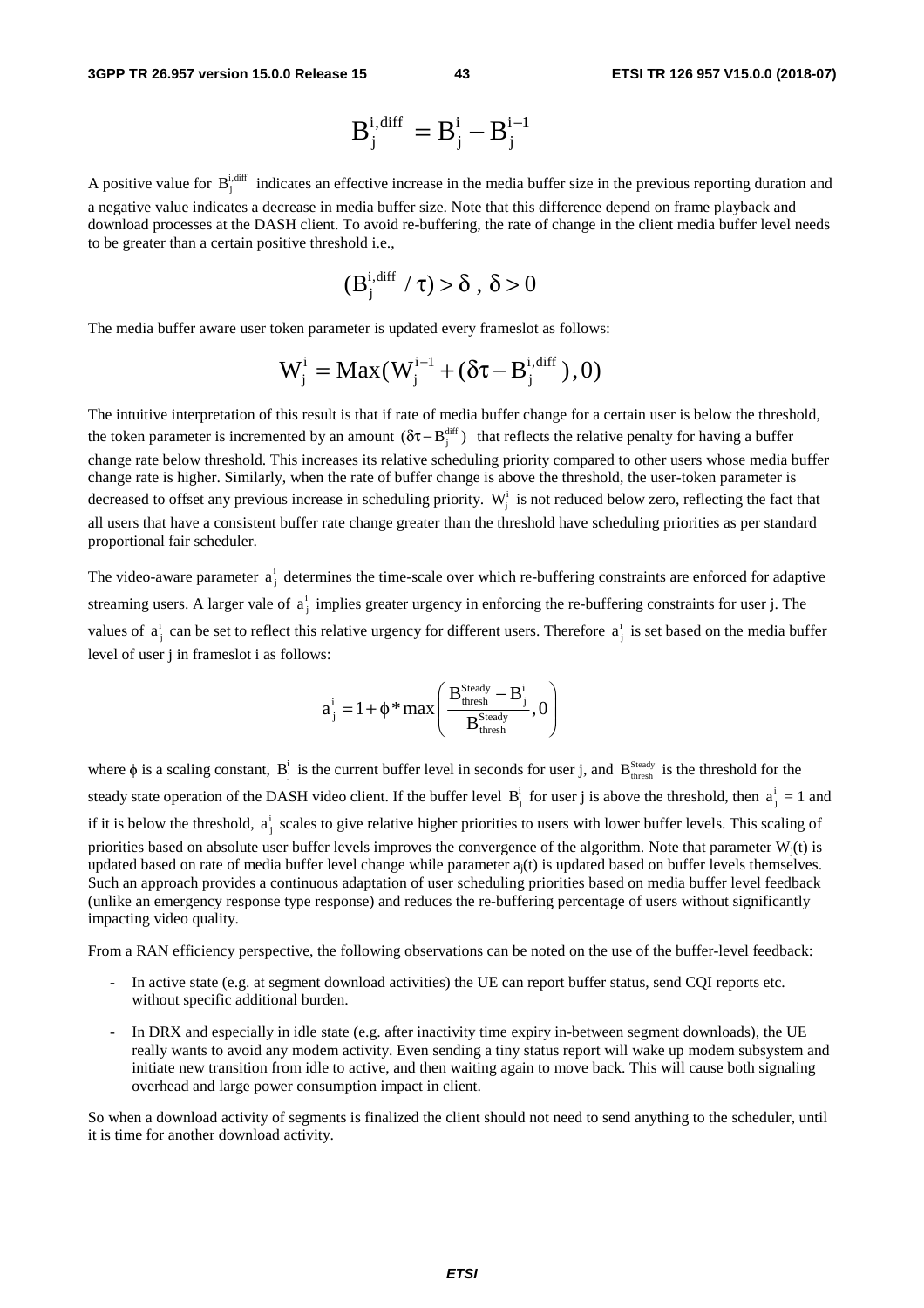### 8.5 Relationship to SAND

SAND provides the application layer framework to realize the streaming enhancements described in clauses 8.3 and 8.4. In particular, the VAC described in clause 8.3 can be realized by the DANE functionality defined by SAND, where DASH clients can indicate their desired bandwidth levels through the use of the SAND status message *SharedResourceAllocation* and also can report QoE metrics. In addition, when VAC determines the resource allocation across the DASH clients, it can rely on its DANE functionality to inform the DASH clients about their resource assignments and throughput / QoS, which can be achieved by the SAND PER message *SharedResourceAssignment*, *Throughput* and *QoSInformation*. Furthermore, provided that the QoE metrics reports enabled by SAND are also made accessible to the scheduler at the eNodeB, SAND can be an enabler for the QoE-aware multiuser scheduling algorithms described in clause 8.4.

### 8.6 Performance evaluation results

Dynamic MBR signaling (MBR-Sig) algorithm with RAGA [12], [15], Proportional Fair (PF) [13], Proportional fair With Barrier for Frames (PFBF) [12], [15], GMR (Gradient with Min rate) [11], and Congestion Aware (CA) [14] algorithms. For GMR, the minimum rate is set for each video user to the rate of the lowest representation level of the user's video. CA algorithm is an end-to-end distributed resource management algorithm based on congestion-signaling.

Re-buffering percentage is computed for each user as the fraction of total time the user spends in re-buffering state. Figure 8.5 plots the CDF of the % of users with re-buffering less than 2% as the load is varied. For a given load, PF and GMR have lowest % of users with re-buffering percentage less than 2%. PFBF performs better than PF and GMR. RAGA performs still better. CA algorithm has the highest number of users with low re-buffering because of its very conservative approach (very low video quality). Our proposed MBR-Sig algorithm comes close to CA in terms of number of users with low re-buffering. Video quality is measured in terms of PSNR. Figure 8.6. compares the average video quality in terms of PSNR for the various schemes. PF has the best quality at expense of huge re-buffering and CA has lowest video quality although it has low re-buffering. RAGA performs in between PF and CA in terms of quality as well as re-buffering .MBR-Sig obtains a video quality close to RAGA, but it obtains a re-buffering percent close to CA.



**Figure 8.5: CDF of Re-buffering Outage**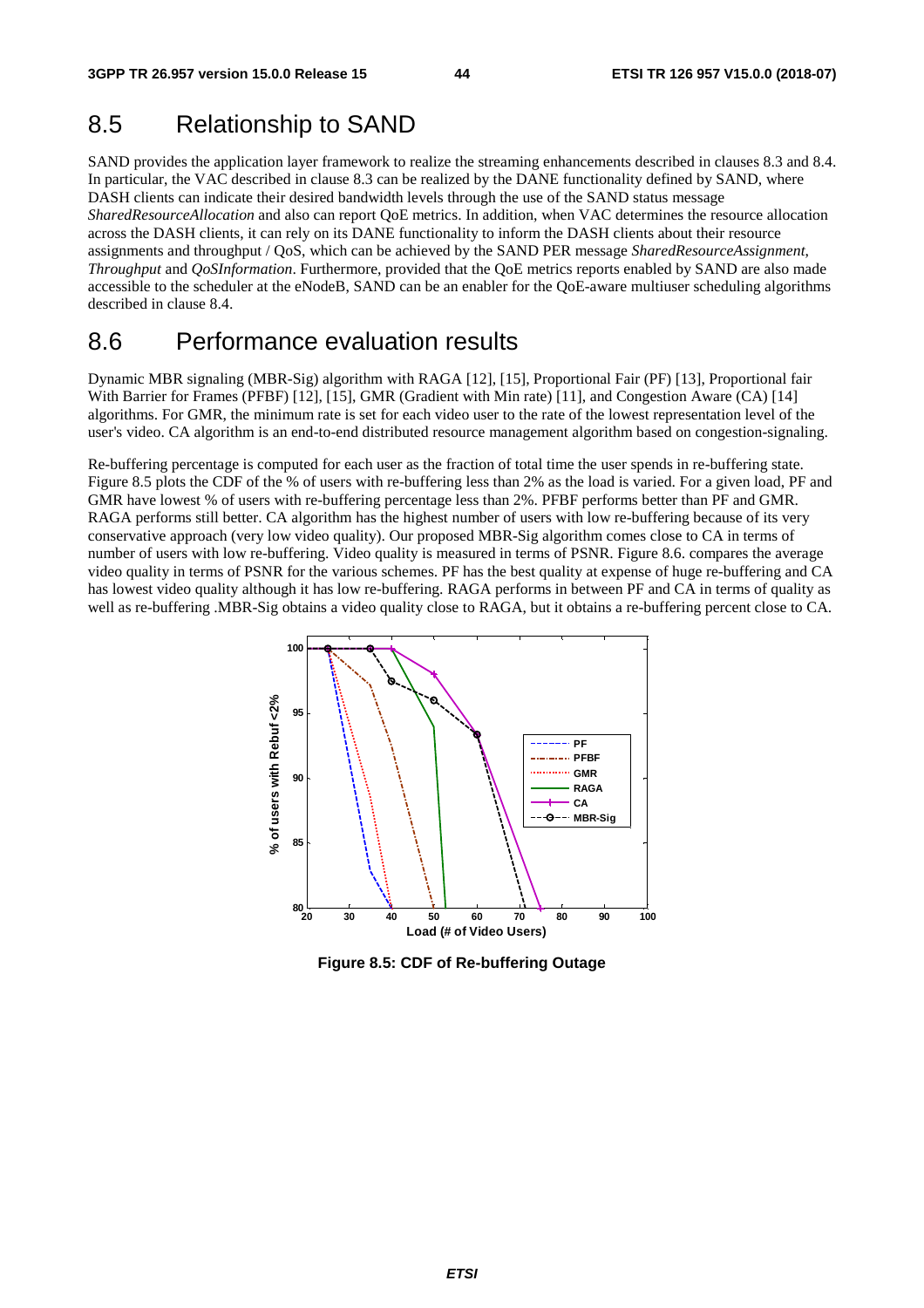

**Figure 8.6: Average Video Quality Comparison** 



**Figure 8.7: QoE-outage based capacity** 

Figure 8.7 compares the QoE-outage based capacity of various schemes. Observe that PF has the lowest capacity, and CA obtains the highest capacity. MBR-Sig does better than RAGA in terms of capacity and comes close to CA. Thus MBR-Sig approach is better than other schemes because it achieves the best balance of quality and capacity, with videoaware intelligence at network core.

The following evaluation results compare the performance of the resource allocation algorithm RAGA with standard Proportional Fair (PF), Proportional fair With Barrier for Frames (PFBF), and GMR (Gradient with Min rate) algorithms. For GMR, the minimum rate is set for each video user to the rate of the lowest representation level of the user's video.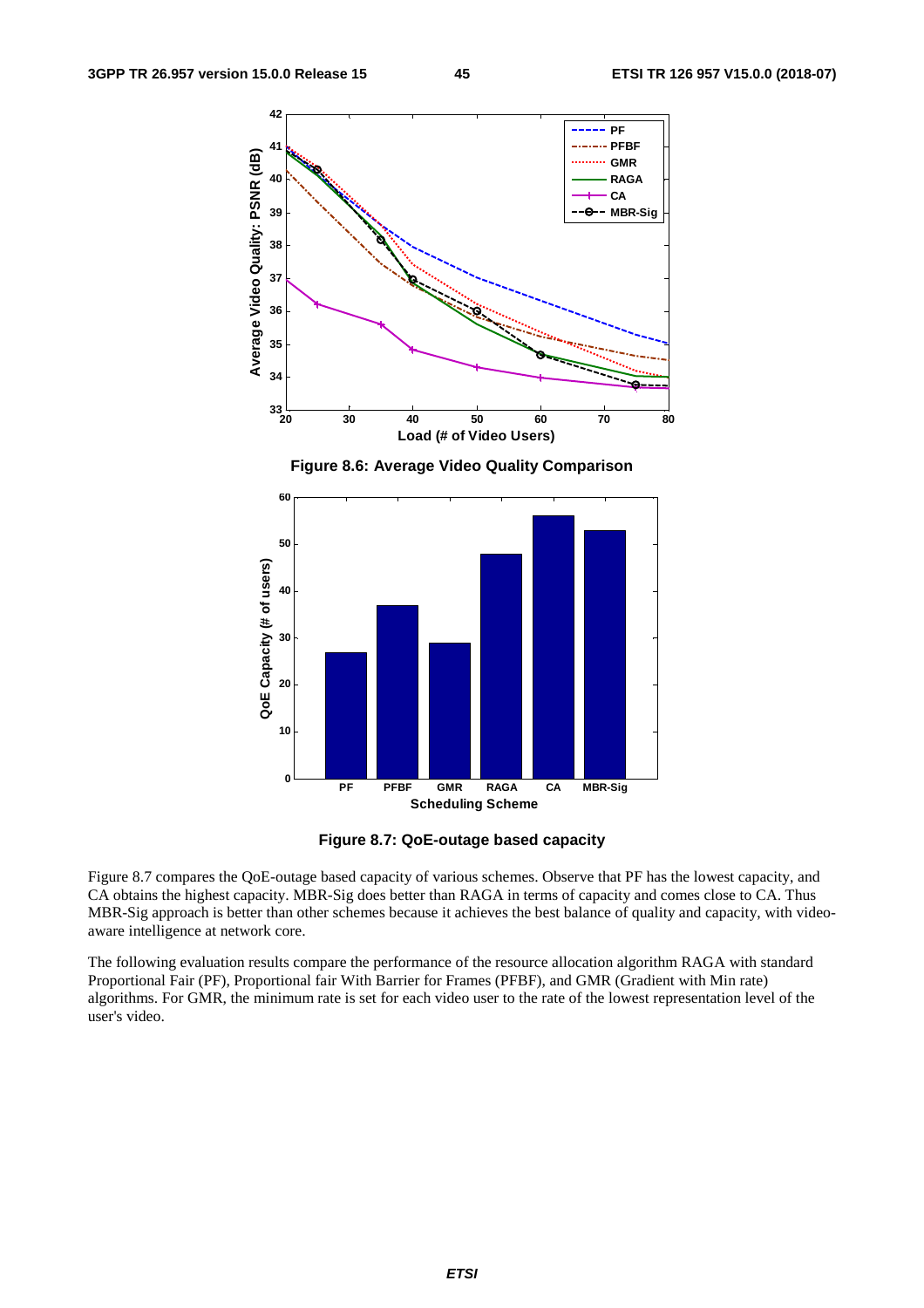

**Figure 8.8: CDF of Re-buffering Percentage** 

Figure 8.8 plots the CDF of re-buffering percentage when there are 100 streaming and 100 elastic users in the system. It is observed that RAGA has the lowest re-buffering percentage among all the schemes across all the users. It has reduced number of users experiencing and smaller amount of re-buffering experienced by the users. PF has the worst rebuffering performance. GMR is better than PF, but it still lags behind due to lack of dynamic cooperation with the video clients. PFBF performs better than GMR in terms of peak re-buffering percentage but lags behind both PF and GMR in terms of the number of users experiencing re-buffering. This is because PFBF reacts to low-buffer in an emergency fashion and inadvertently penalizes good users to satisfy users with low buffer levels. On the other hand RAGA continually adjust the scheduling priorities of the users based on the rate of change of media buffer levels, thus avoiding emergency situations in the first place.



**Figure 8.9: CDF of Perceived Video Quality (PVQ)**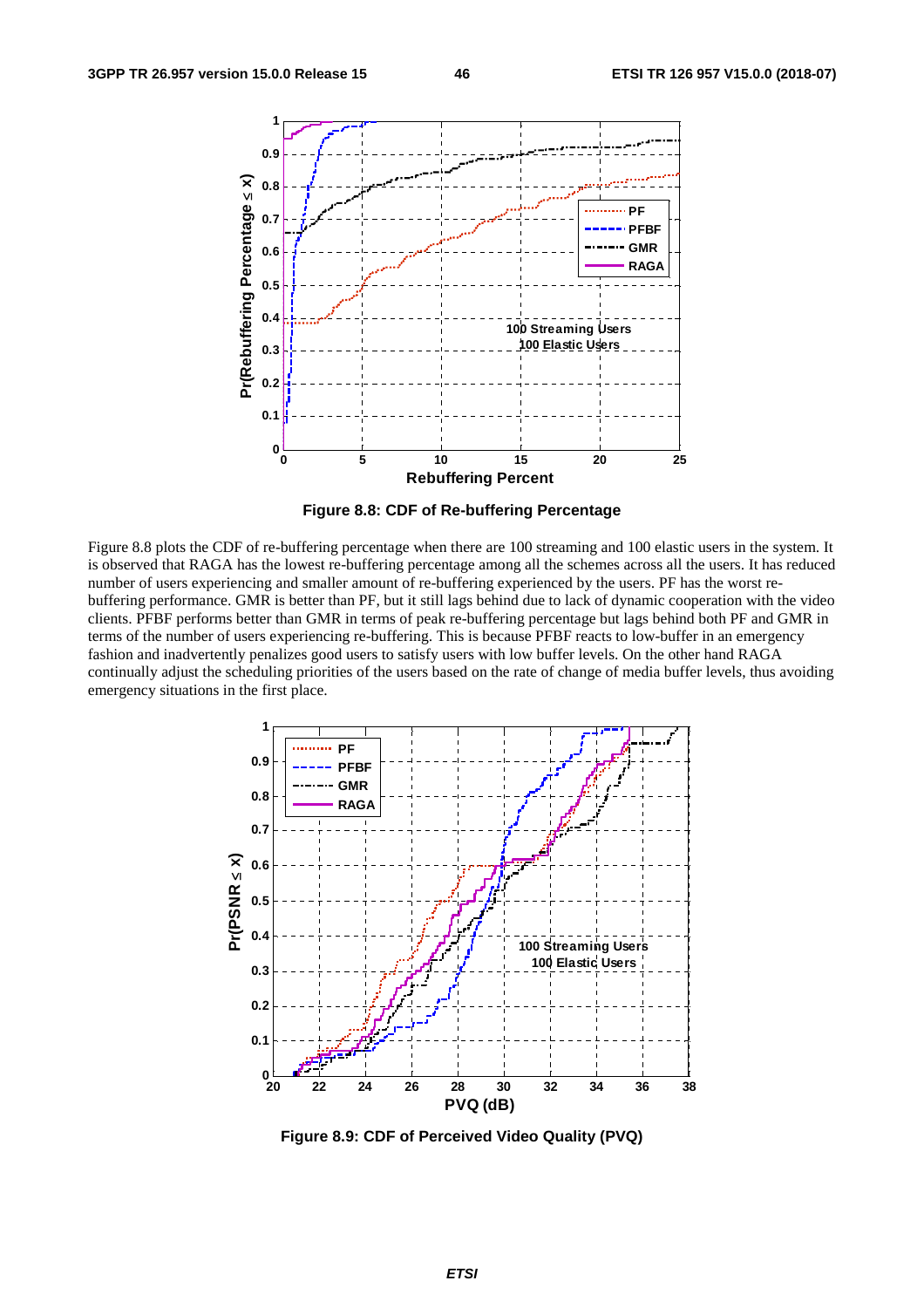Figure 8.19 compares CDFs of Perceived Video Quality (PVQ) of video clients with the same loading. PVQ is computed as the difference between the mean and standard deviation of PSNR. Only played out video frames are considered in the computation of PVQ. The PVQ using RAGA is better than PF scheduling for all users. GMR appears to have only marginally better PVQ than RAGA but this is at a huge cost in terms re-buffering percentages. PFBF has better PVQ than all schemes for some users and worse than all schemes for others because of emergency response to low buffer levels and cyclic effect thereof. RAGA has the most balanced PVQ among all the schemes and also the lowest re-buffering percentages.



**Figure 8.10: % of Users with No Re-buffering vs. Loading** 

Figures 8.10 and 8.11 plot respectively the percentage of users with no re-buffering and the peak re-buffering percentage as the user loading varied. RAGA performs the best compared to other algorithms on both these accounts. PFBF performs well in terms of peak re-buffering percentage compared to PF and GMR but loses out in terms of number of users experiencing re-buffering at high loads. At high loads, GMR performs better than PF, but the % of user experiencing re-buffering and peak re-buffering are significantly higher than RAGA. Also RAGA has the lowest slope in both cases indicating the stability it provides to DASH rate adaptation by constraining the re-buffering percentage.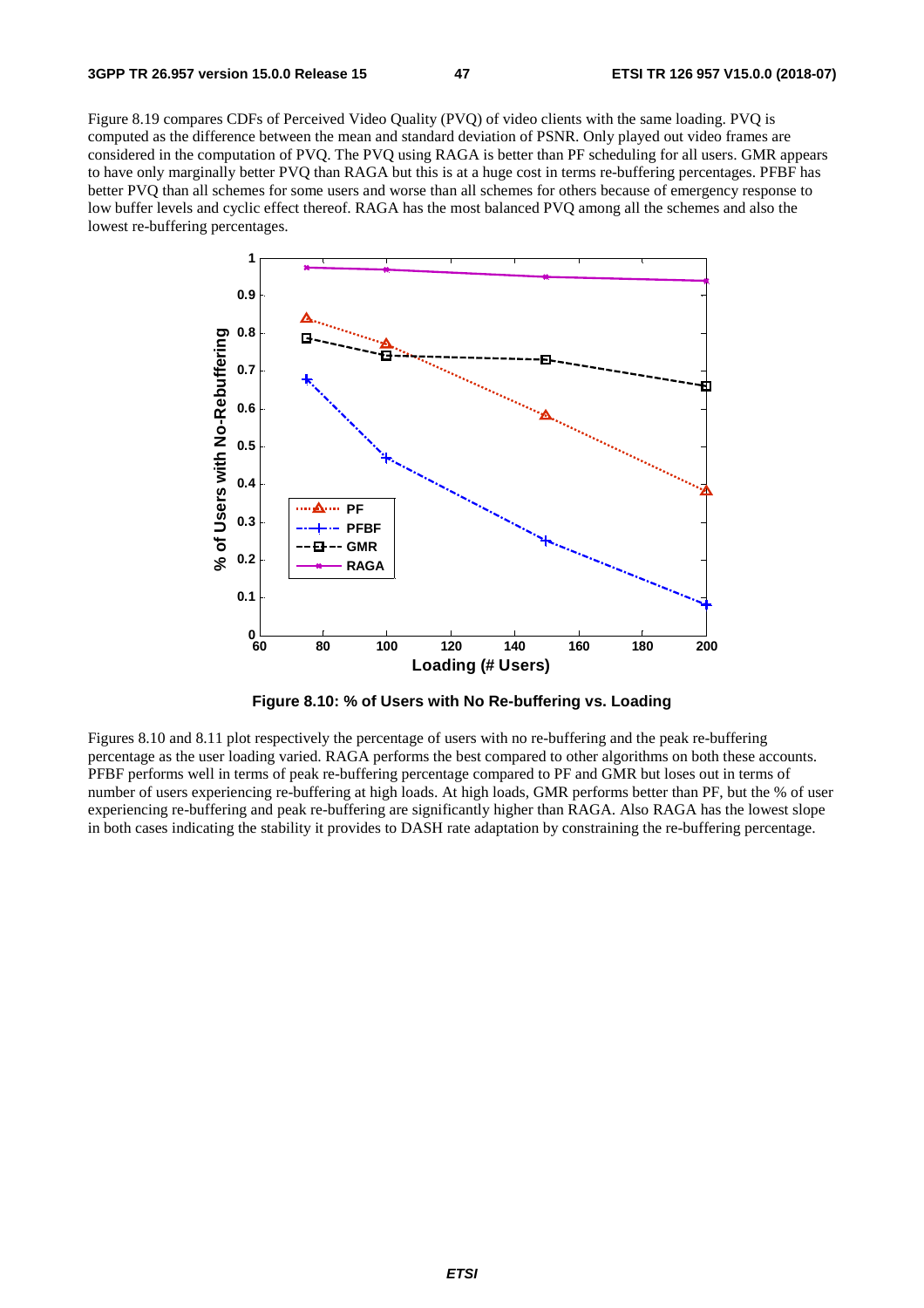

**Figure 8.12: Elastic User Throughput** 

Figure 8.12 compares the CDFs of throughputs of elastic users when using the different scheduling algorithms. PF provides the highest throughput to elastic users as it treats both elastic and video streaming users alike. Among QoEaware scheduling algorithms, RAGA is the closest to PF, indicating that its friendliness to elastic users.

## 9 Cross-Origin Resource Sharing (CORS)

### 9.1 Introduction

HTTP requests using Javascript are traditionally restricted by the Same Origin Policy, which implies that these requests will have the same domain name and port. Developers have tried to bypass this limitation by using different tricks such as proxying. However, these are usually not efficient and pose a security threat.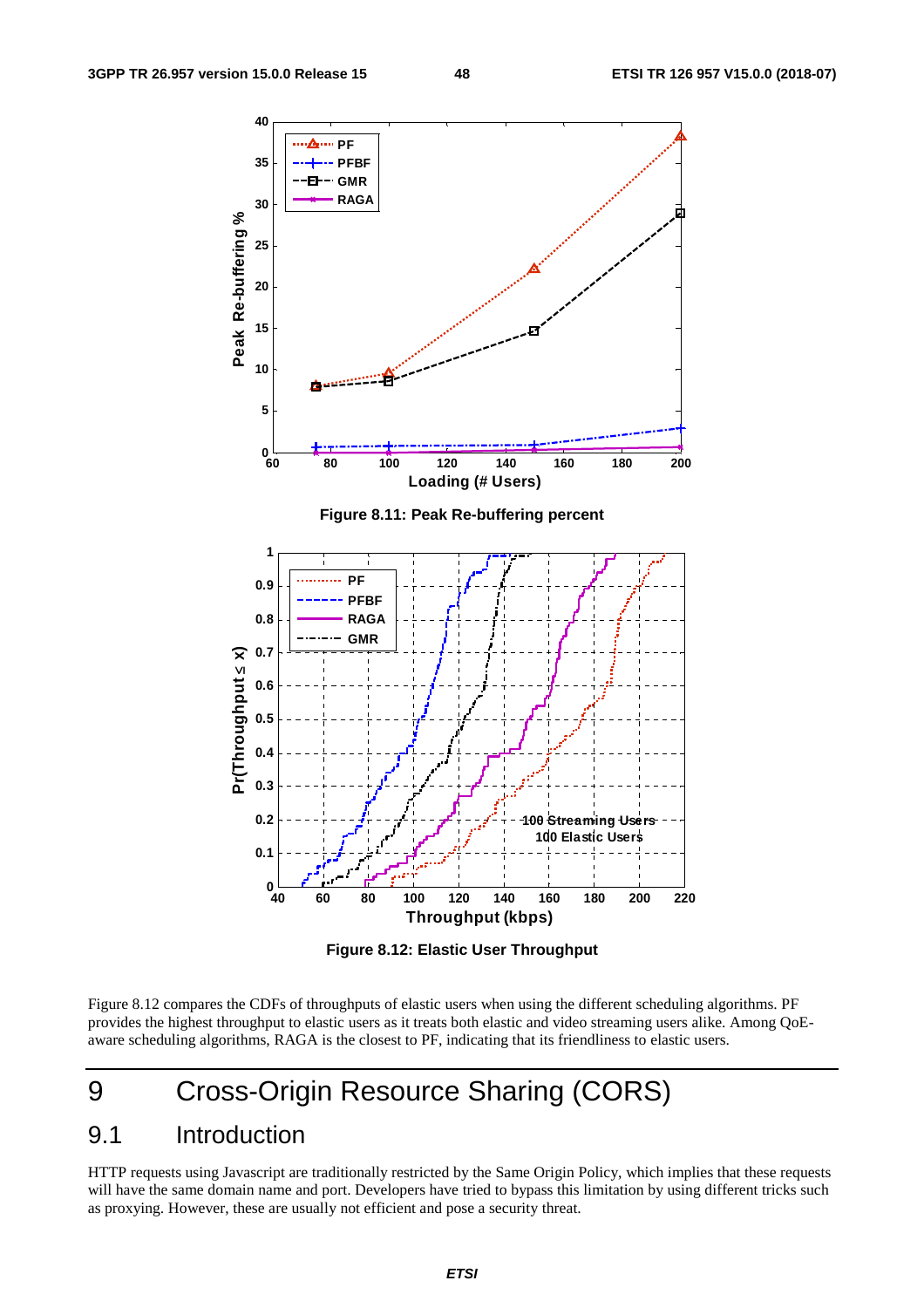Cross-Origin Resource Sharing (CORS) is a W3C specification [16] that was developed to allow client-side crossdomain requests from the browser. In CORS, a response can include an "Access-Control-Allow-Origin" header with the origin of where the request originated from. The user agent verifies that the value of that header and the origin of where the response originated match. A preflight request, usually an OPTIONS request, may need to be sent in advance of the actual request to verify that the server is prepared to accept a cross-origin request. The server discovers that the HTTP request is actually a cross-origin request by checking the Origin header field that was inserted automatically by the browser agent. Additionally, authentication of the request may be requested by setting the value of Access-Control-Allow-Credentials to true. In such case, an identifier of the application, e.g. in form of a cookie is required to allow access to the cross-origin resource.

The procedure for gaining access to content from a different origin is described in the following message passing diagram:



#### **Figure 9.1**

In addition, a restriction on mixed content is applied by user agents. Mixed content denotes the use case where secure requests are made from an insecure source or vice versa.

### 9.2 CORS Considerations for SAND

SAND may be used in the context of 3GPP for different purposes. A DANE may sit in the operator's network and assist the client to achieve an optimal streaming experience for both the client and also in terms of network resource efficiency. It can also be used in the context of MBMS client to DASH application communication.

SAND defines a main communication channel using connection triggers, through insertion of an HTTP header field in the response. Upon detecting this header field, the client will connect to the provided URL to fetch the SAND message. Alternatively, a WebSocket channel may be indicated by the MPD, in which case the client connects to a global DANE server to receive SAND messages. Both methods have their pros and cons. However, both methods are subject to the CORS and mixed content restrictions.

In particular, the URL of the DANE's SAND message that is provided in the "MPEG-DASH-SAND" message or as part of the WebSocket URL will allow the origin of this request. It also has to match the same security environment (i.e. usage or not usage of TLS consistently).

It is therefore recommended that the DANE servers will support CORS and allow the origin of the MPD in all cases. DANE's will also support the same security configuration to avoid the mixed content problem.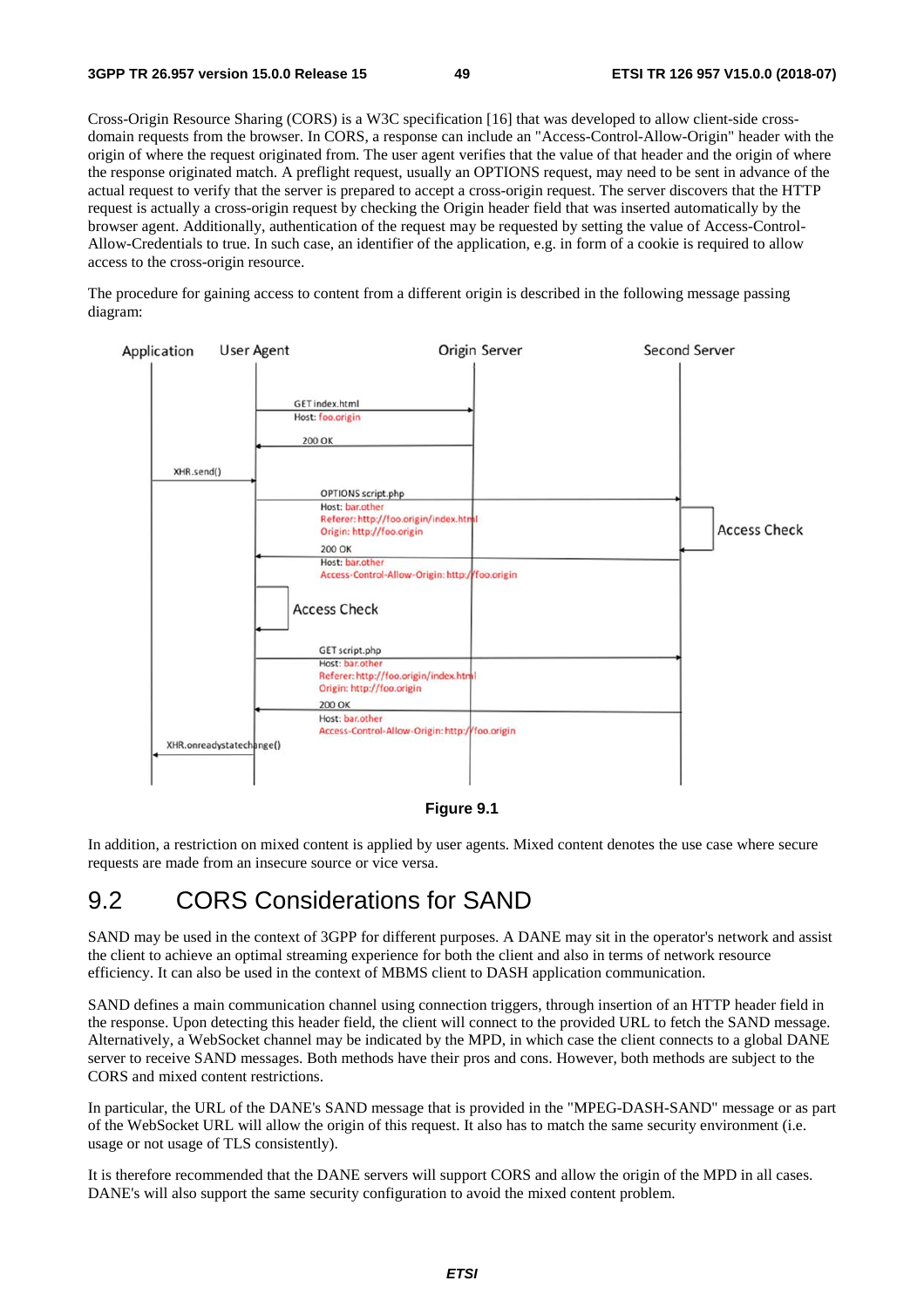## 10 Connections to RAN Study on Context-Aware service delivery

A study on context aware service delivery in RAN for LTE is presented in TR 36.933 [19] . This study addresses RAN aspects of video streaming enhancements such as network-assisted DASH and video-aware scheduling. As such, the content presented in TR 36.933 is closely related to SAND, and particularly to the use cases on consistent QoE/QoS (presented in clauses 6.2 and 8), proxy caching (presented in clause 6.3) and network assistance (presented in clause 6.4). The RAN study presented in [19] analyses the potential impact to architecture, protocol, and signalling to support RAN based local cached delivery, local breakout; and support RAN optimizations based on context awareness.

In clause 4 of [19], the following issues in regards to video streaming are observed:

- Backhaul long latency, as described in clause 4.1 of [19].
- TCP E2E delay with throughput decreasing, as described in clause 4.2 of [19].
- Video transmission issues, including empty buffer, inaccurate throughput prediction for DASH and long video delay, as described in clause 4.3 of [19].

SAND can be a potential solution to address some of these issues (including potential solutions in clauses 6.2.4, 6.3.4, and 6.4.4 of TR 26.957), particularly the video transmission issue described in clause 4.3 of [19]. Such a potential solution where SAND is relevant is also presented in clause 5.4.2.2 of [19]. Moreover, Annex A of [19] documents performance enhancements from video playout buffer aware scheduling, as aligned with the SAND-based streaming enhancements via QoE-aware resource allocation, as described in clause 8 of TR 26.957.

## 11 Conclusions and Recommendations

Results of the studies for the SAND use cases on Content Provider Optimized Zero Rating, Consistent QoE/QoS, Proxy Caching and Network Assistance for DASH are presented respectively in clauses 6.1, 6.2, 6.3 and 6.4, each with a corresponding documentation of gap analysis with respect to existing 3GPP technologies and potential solutions including relevant SAND functionality.

Based on the gap analysis documented in the present document, the following conclusions can be drawn toward normative specification work on MPEG SAND:

- From an architectural standpoint, certain features of SAND can be enabled in the 3GPP environment for both managed and OTT streaming services based on the architectural options presented in Clause 5.
- Based on the use cases considered in Clause 6, the following new SAND functionality is recommended for 3GPP DASH in TS 26.247:
	- To realize partial representation caching described in clause 6.3, SAND can be used to inform 3GPP DASH clients about partially cached representations, e.g., via use of the PER messages *ResourceStatus* and *DaneResourceStatus*. Moreover, toward realizing next segment caching described in clause 6., SAND can be used by 3GPP DASH clients to inform the network (i.e., DANE) anticipated DASH segments, acceptable alternative content, etc. leading to next segment caching, e.g., via use of the status messages *AnticipatedRequests*, *AcceptedAlternatives*, and *NextAlternatives.*
	- To realize the streaming QoE enhancements described by the use case in clause 6.2, the following SAND functionality is recommended: 3GPP DASH clients can indicate the available media rates for a particular DASH content item through the use of the SAND status message *SharedResourceAllocation* and also can report QoE metrics. In addition, DANE functionality can inform the 3GPP DASH clients about their resource assignments and throughput / QoS of media layer, which can be achieved by the SAND PER messages *SharedResourceAssignment* and *QoSInformation*.
	- To realize the Network Assistance functionality described by the use case in clause 6.4, the following SAND functionality is recommended: 3GPP DASH clients can indicate the available media rates for a particular DASH content item through the use of the SAND status message *SharedResourceAllocation* (same as for QoE enhancements); DANE functionality can inform the 3GPP DASH clients of the highest recommended media rate for a particular DASH content item using the SAND message *SharedResourceAssignment;* 3GP-DASH clients may provide information about the current client buffer level to the network using the SAND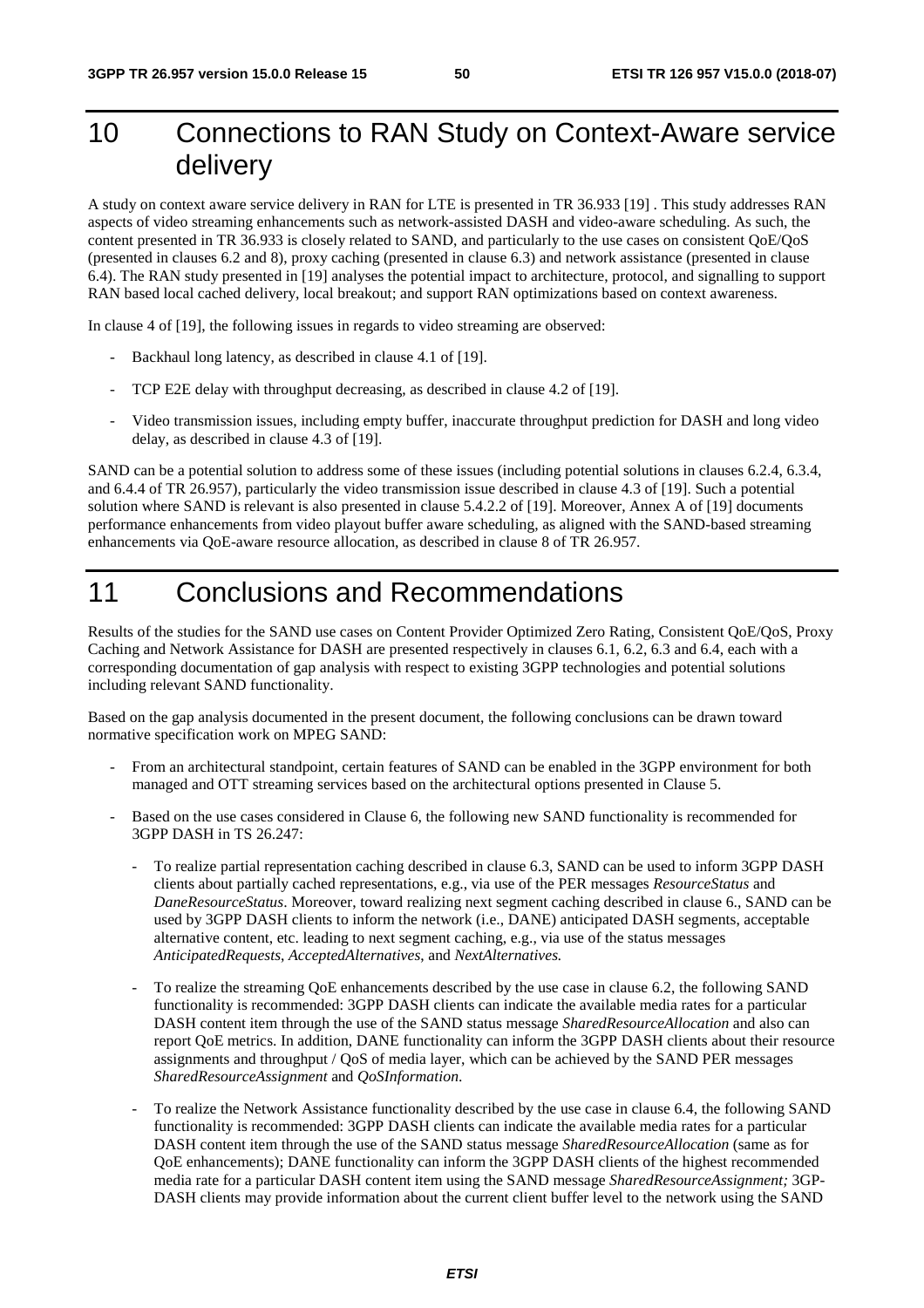message *BufferLevel*; and DANE functionality may request the 3GP-DASH client to limit the media rate of the requested segments using the SAND message *QoSInformation* when the network applies quicker buffer filling strategies.

Based on these findings and evaluations, it is recommended to start normative work to specify the relevant solutions within the PSS architecture.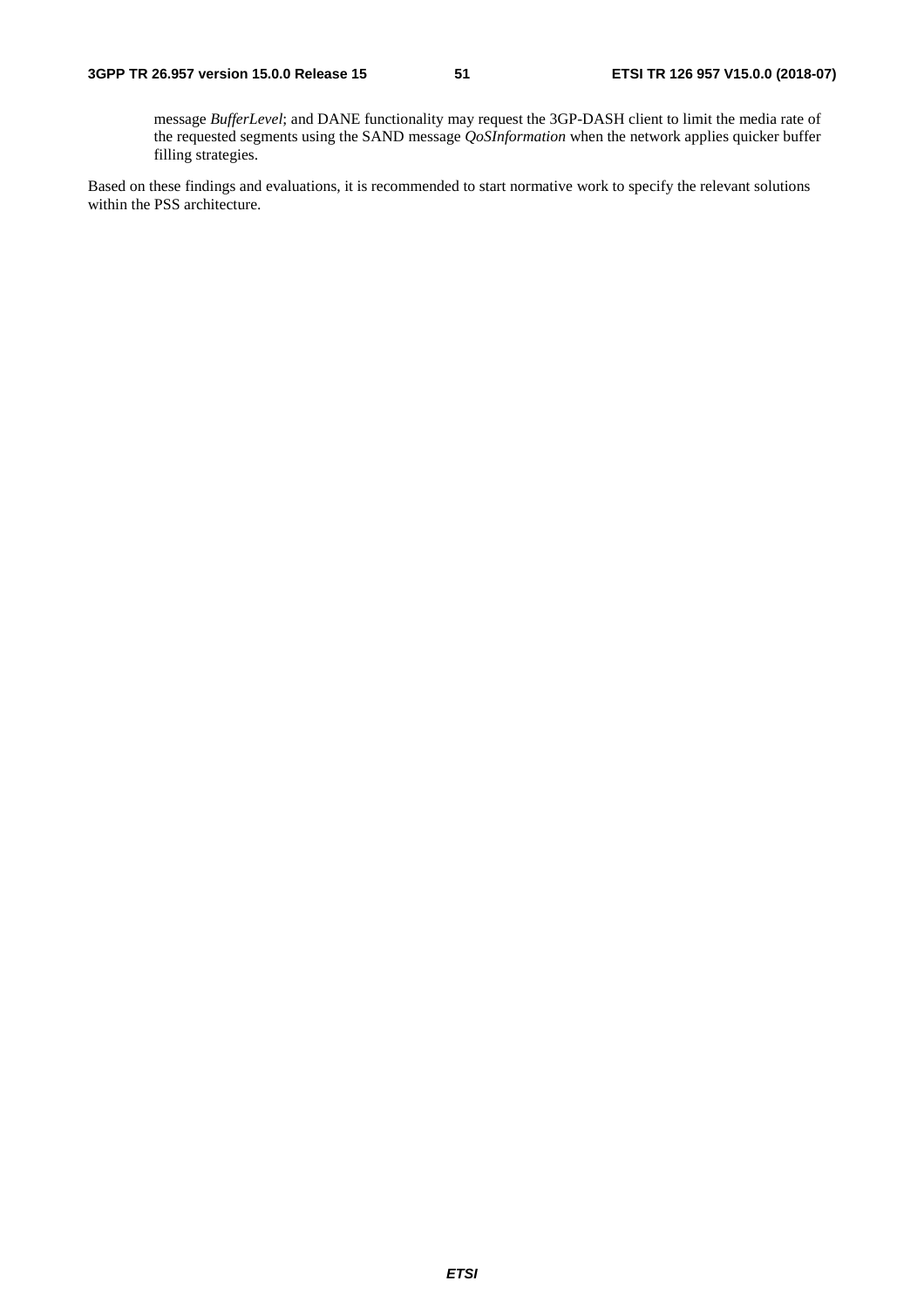## Annex A: Change history

|                | <b>Change history</b> |                  |       |        |                                          |       |            |
|----------------|-----------------------|------------------|-------|--------|------------------------------------------|-------|------------|
| <b>Date</b>    | TSG #                 | <b>TSG Doc.</b>  |       | CR Rev | <b>Subject/Comment</b>                   | Old   | <b>New</b> |
| 2016-09        |                       | SP-160603        |       |        | Presented to TSG SA#73 (for information) |       | 1.0.0      |
| 2016-12        |                       | SP-160775        |       |        | Presented to TSG SA#74 (for approval)    | 1.0.0 | 2.0.0      |
| <b>2016-12</b> |                       |                  |       |        | Approved at TSG SA#74 for Release 14     | 2.0.0 | 14.0.0     |
| 2017-03        | 75                    | <b>SP-170035</b> | 00011 |        | <b>Corrections to SAND TR</b>            | 14.0. | 14.1.0     |
|                |                       |                  |       |        |                                          |       |            |
| 2018-06        | 80                    |                  |       |        | Vesrion for Release 15                   |       | 15.0.0     |